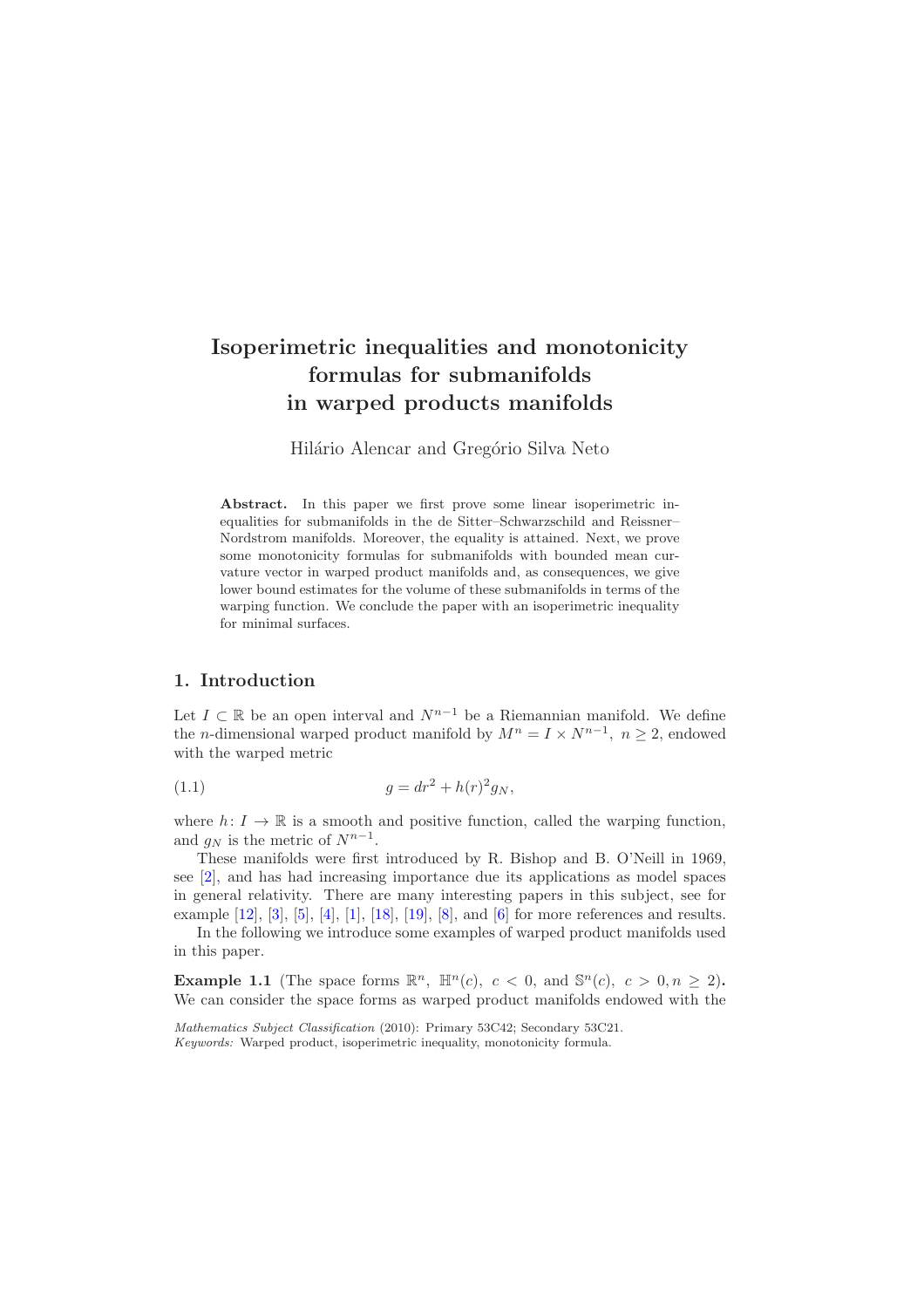warped metric  $g = dr^2 + h(r)^2 g_{\mathbb{S}^{n-1}}$ , where  $g_{\mathbb{S}^{n-1}}$  denotes the standard metric of unit  $(n-1)$ -dimensional sphere  $\mathbb{S}^{n-1}$ .

- (i) For  $\mathbb{R}^n$ , the warping function is  $h(r) = r, r \in (0, \infty);$
- (ii) For  $\mathbb{H}^n(c)$ , the warping function is  $h(r) = \frac{1}{\sqrt{-c}} \sinh(\sqrt{-c}r)$ ,  $r \in (0, \infty)$ ;
- (iii) For  $\mathbb{S}^n(c)$ , the warping function is  $h(r) = \frac{1}{\sqrt{c}} \sin(\sqrt{c}r)$ ,  $r \in (0, \pi)$ .

**Example 1.2** (The de Sitter–Schwarzschild manifolds). Let  $n \geq 3$ ,  $m > 0$  and  $c \in \mathbb{R}$ . Let

$$
(s_0, s_1) = \{ s > 0; 1 - ms^{2-n} - cs^2 > 0 \}.
$$

If  $c \leq 0$ , then  $s_1 = \infty$ . If  $c > 0$ , assume that  $\frac{n^n}{4(n-2)^{n-2}} m^2 c^{n-2} < 1$ . The de Sitter-Schwarzschild manifold is defined by  $M^n(c)=(s_0, s_1) \times \mathbb{S}^{n-1}$  endowed with the metric

$$
g = \frac{1}{1 - ms^{2-n} - cs^2} ds^2 + s^2 g_{\mathbb{S}^{n-1}}.
$$

In order to write the metric g in the form [\(1.1\)](#page-0-0), define  $F: [s_0, s_1) \to \mathbb{R}$  by

$$
F'(s) = \frac{1}{\sqrt{1 - ms^{2-n} - cs^2}}, \quad F(s_0) = 0.
$$

Taking  $r = F(s)$ , we can write  $g = dr^2 + h(r)^2 g_{\mathbb{S}^{n-1}}$ , where  $h: [0, F(s_1)) \to [s_0, s_1)$ denotes the inverse function of F. The function  $h(r)$  clearly satisfies

<span id="page-1-0"></span>(1.2) 
$$
h'(r) = \sqrt{1 - mh(r)^{2-n} - ch(r)^2}, \quad h(0) = s_0, \text{ and } h'(0) = 0.
$$

**Example 1.3** (The Reissner–Nordstrom manifold)**.** The Reissner–Nordstrom manifold is defined by  $M^n = (s_0, \infty) \times \mathbb{S}^{n-1}$ ,  $n \geq 3$ , with the metric

$$
g = \frac{1}{1 - ms^{2-n} + q^2 s^{4-2n}} ds^2 + s^2 g_{\mathbb{S}^{n-1}},
$$

where  $m > 2q > 0$  and  $s_0 = \left(\frac{2q^2}{m-\sqrt{m^2-4q^2}}\right)^{1/(n-2)}$  is the larger of the two solutions of  $1 - ms^{2-n} + q^2 s^{4-2n} = 0$ . In order to write the metric g in the form [\(1.1\)](#page-0-0), define  $F: [s_0, \infty) \to \mathbb{R}$  by

$$
F'(s) = \frac{1}{\sqrt{1 - ms^{2-n} + q^2 s^{4-2n}}}, \quad F(s_0) = 0.
$$

Taking  $r = F(s)$ , we can write  $g = dr^2 + h(r)^2 g_{\mathbb{S}^{n-1}}$ , where  $h: [0, \infty) \to [s_0, \infty)$ denotes the inverse function of F. The function  $h(r)$  clearly satisfies

<span id="page-1-1"></span>(1.3) 
$$
h'(r) = \sqrt{1 - mh(r)^{2-n} + q^2h(r)^{4-2n}}, \quad h(0) = s_0, \text{ and } h'(0) = 0.
$$

In this paper we first prove some linear isoperimetric inequalities for submanifolds in the de Sitter–Schwarzschild and Reissner–Nordstrom manifolds. In particular, we obtain some known isoperimetric inequalities for submanifolds in space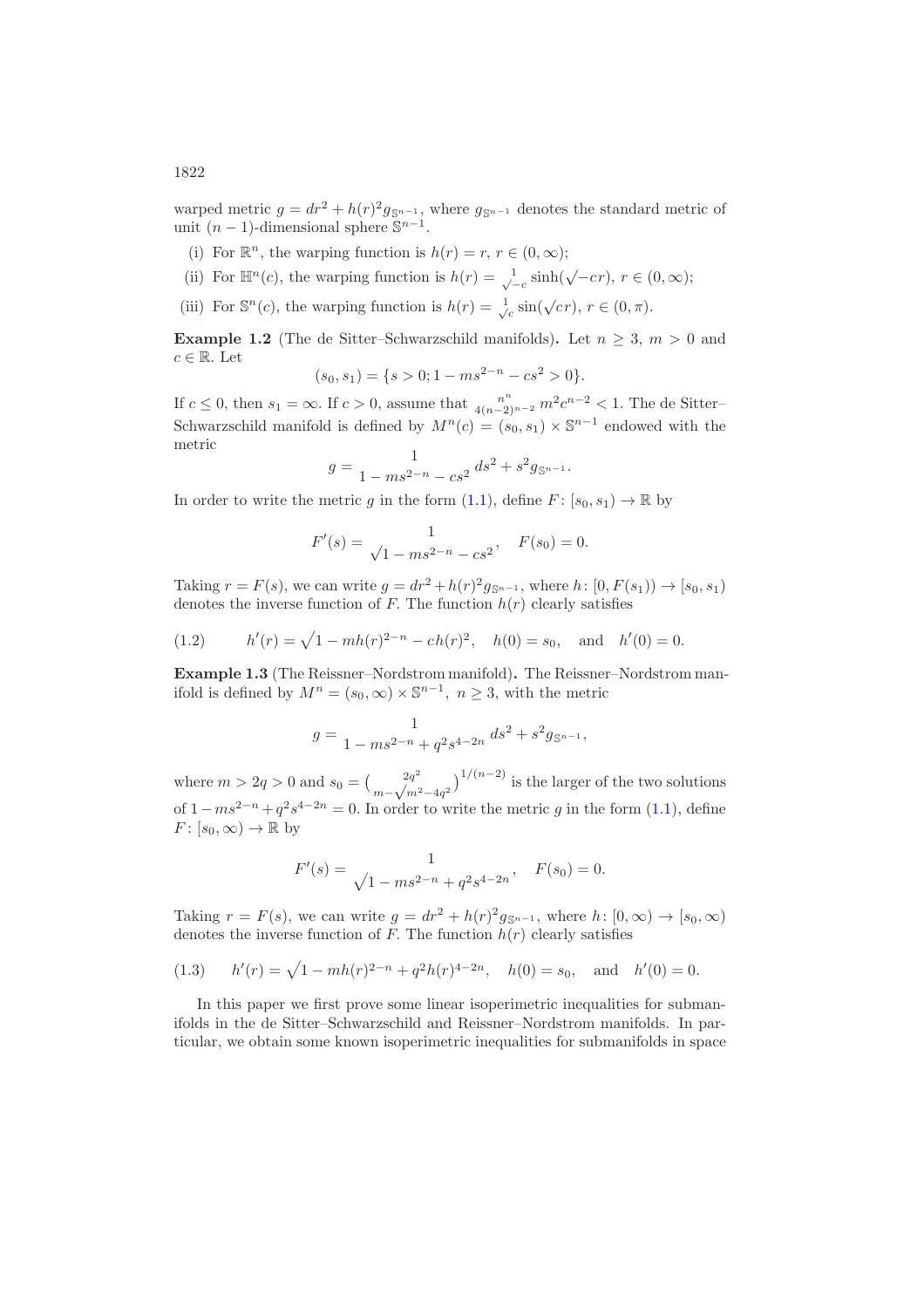forms. Next, we prove some monotonicity formulas for submanifolds with bounded mean curvature vector in warped product manifolds and, as consequences, we give lower bound estimates for the volume of these submanifolds in terms of the warping function. We conclude the paper with an isoperimetric inequality for minimal surfaces.

The first result is an isoperimetric inequality for submanifolds in the de Sitter– Schwarzschild manifold.

<span id="page-2-4"></span>**Theorem 1.1.** *Let*  $\Sigma$  *be a k*-dimensional, compact, oriented, submanifold,  $k \geq 2$ , *of the de Sitter–Schwarzschild manifold*  $M^{n}(c)=(s_0, s_1) \times \mathbb{S}^{n-1}, n \geq 3$ .

(i) *If*  $\Sigma \subset (s_0, (mn/2)^{1/(n-2)}) \times \mathbb{S}^{n-1}$ , *then* 

<span id="page-2-0"></span>
$$
|\Sigma| \leq \frac{d_{\Sigma}}{k\sqrt{1 - md_{\Sigma}^{2-n} - cd_{\Sigma}^2}} \left[|\partial \Sigma| + k \int_{\Sigma} |\vec{H}| d\Sigma\right]
$$

$$
- \frac{d_{\Sigma}^2}{k(n-1)(1 - md_{\Sigma}^{2-n} - cd_{\Sigma}^2)} \int_{\Sigma} \text{Ric}_{M^n(c)}(\nabla r) |\nabla_{\Sigma} r|^2 d\Sigma,
$$

*where*  $d_{\Sigma} = \min\{s \in (s_0, s_1); \Sigma \cap \{\{s\} \times \mathbb{S}^{n-1}\}\neq \emptyset\}$ . *In particular,* 

(1.5) 
$$
|\Sigma| \leq C_1(d_{\Sigma}) \Big[ |\partial \Sigma| + k \int_{\Sigma} |\vec{H}| d\Sigma \Big]
$$

*where*

<span id="page-2-3"></span>
$$
C_1(d_{\Sigma}) = \frac{d_{\Sigma}\sqrt{1 - md_{\Sigma}^{2-n} - cd_{\Sigma}^2}}{(1 - \frac{mn}{2}d_{\Sigma}^{2-n}) + (k-1)(1 - md_{\Sigma}^{2-n} - cd_{\Sigma}^2)}
$$

,

.

(ii) *If*  $c > 0$  *and*  $\Sigma \subset ((m(n-2)/(2c))^{1/n}, s_1) \times \mathbb{S}^{n-1},$  *then* 

<span id="page-2-1"></span>
$$
|\Sigma| \leq \frac{R_{\Sigma}}{k\sqrt{1 - mR_{\Sigma}^{2-n} - cR_{\Sigma}^{2}}} \left[|\partial\Sigma| + k \int_{\Sigma} |\vec{H}| d\Sigma\right]
$$

$$
- \frac{d_{\Sigma}^{2}}{k(n-1)(1 - md_{\Sigma}^{2-n} - cd_{\Sigma}^{2})} \int_{\Sigma} \text{Ric}_{M^{n}(c)}(\nabla r) |\nabla_{\Sigma} r|^{2} d\Sigma,
$$

where  $R_{\Sigma} = \max \{ s \in (s_0, s_1) ; \Sigma \cap \{ \{ s \} \times \mathbb{S}^{n-1} \} \neq \emptyset \}.$ 

(iii) *If*  $c \le 0$  *and*  $\Sigma \in ((mn/2)^{1/(n-2)}, \infty) \times \mathbb{S}^{n-1}$ , *or if*  $c > 0$  *and*  $\Sigma \subset$  $((mn/2)^{1/(n-2)},(m(n-2)/(2c))^{1/n}) \times \mathbb{S}^{n-1},\$  then

<span id="page-2-2"></span>
$$
|\Sigma| \leq \frac{R_{\Sigma}}{k\sqrt{1 - mR_{\Sigma}^{2-n} - cR_{\Sigma}^{2}}} \left[|\partial\Sigma| + k\int_{\Sigma}|\vec{H}| d\Sigma\right]
$$
  

$$
-\frac{R_{\Sigma}^{2}}{k(n-1)(1 - mR_{\Sigma}^{2-n} - cR_{\Sigma}^{2})}\int_{\Sigma} \text{Ric}_{M^{n}(c)}(\nabla r)|\nabla_{\Sigma}r|^{2} d\Sigma.
$$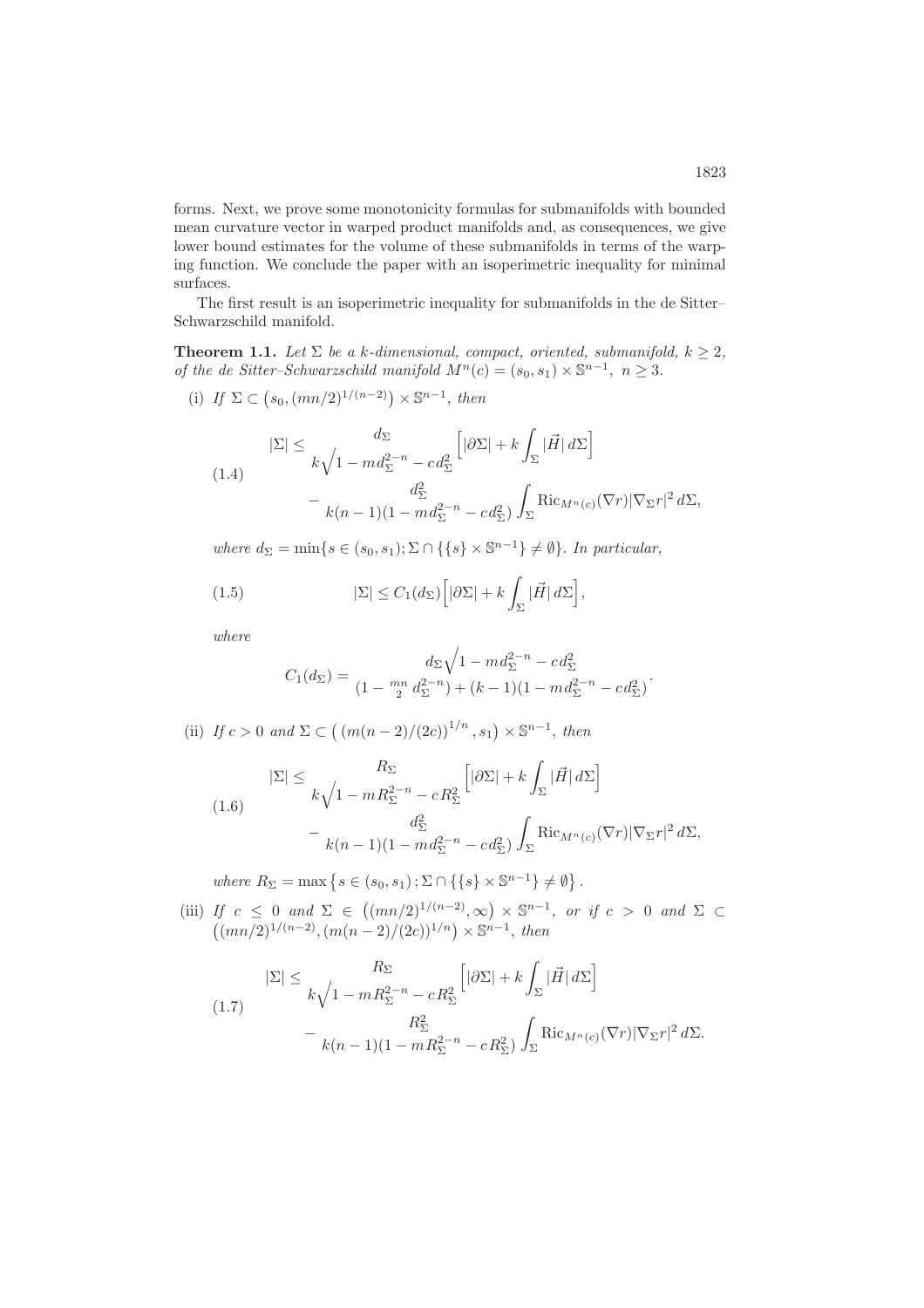(iv) *For*  $c \in \mathbb{R}$  and  $\Sigma \subset ((mn/2)^{1/(n-2)}, s_1) \times \mathbb{S}^{n-1}$ , we have also

<span id="page-3-1"></span>(1.8) 
$$
|\Sigma| \leq \frac{R_{\Sigma}}{(k-1)\sqrt{1-mR_{\Sigma}^{2-n}-cR_{\Sigma}^2}} \Big[|\partial\Sigma| + k \int_{\Sigma} |\vec{H}| d\Sigma\Big].
$$

*In particular, if*  $c < 0$ *, then* 

<span id="page-3-2"></span>(1.9) 
$$
|\Sigma| \leq \frac{1}{\sqrt{-c(k-1)}} \Big[ |\partial \Sigma| + k \int_{\Sigma} |\vec{H}| d\Sigma \Big].
$$

*Moreover, if*  $\Sigma$  *is a slice*  $\{s\}\times\mathbb{S}^{n-1}$ *, then the equality holds for the inequalities* [\(1.4\)](#page-2-0)*,* [\(1.6\)](#page-2-1)*, and* (1.7*). Here,* Ric $_{M^n(c)}$  *denotes the Ricci curvature of*  $M^n(c)$ *,*  $\nabla r$  *denotes the gradient of the distance function*  $r, \nabla_{\Sigma} r$  *denotes the component of*  $\nabla r$  *tangent to*  $\Sigma$ , and  $\tilde{H}$  denotes the normalized mean curvature vector of  $\Sigma$ .

**Remark 1.1.** Since  $C_1(d_{\Sigma}) < 0$  for  $d_{\Sigma}$  near from  $s_0$ , the inequality [\(1.5\)](#page-2-3) holds only away from  $s_0$ , for those  $d_{\Sigma}$  such that  $C_1(d_{\Sigma}) > 0$ . Since  $C_1((mn/2)^{1/(n-2)}) =$  $1/(k-1) > 0$ , there exists  $s \in (s_0, (mn/2)^{1/(n-2)})$ , depending on  $m, n, c$  and  $k$ , such that  $C_1(d_{\Sigma}) > 0$  for every  $d_{\Sigma} \in (s, (mn/2)^{1/(n-2)})$ .

If  $k = n$ , we obtain an isoperimetric inequality for domains in the de Sitter-Schwarzschild manifold:

**Corollary 1.1.** *Let* Ω *be a domain of the de Sitter–Schwarzschild manifold with smooth boundary* ∂Ω.

(i) If 
$$
\Omega \subset (s_0, (mn/2)^{1/(n-2)}) \times \mathbb{S}^{n-1}
$$
,  $n \ge 3$ , then  
(1.10)  $|\Omega| \le C_1(d_{\Omega}) |\partial \Omega|$ ,

*where*

$$
C_1(d_{\Omega}) = \frac{d_{\Omega} \sqrt{1 - m d_{\Omega}^{2-n} - c d_{\Omega}^2}}{(1 - \frac{mn}{2} d_{\Omega}^{2-n}) + (n - 1)(1 - m d_{\Omega}^{2-n} - c d_{\Omega}^2)},
$$
  
\n
$$
\min \left\{ s \in (s_0, (mn/2)^{1/(n-2)}) ; \Omega \cap \left\{ \{s\} \times \mathbb{S}^{n-1} \right\} \neq \emptyset \right\}.
$$

*and*  $d_{\Omega} = \min \left\{ s \in (s_0, (mn/2)^{1/(n-2)}) ; \Omega \cap \{ \{ s \} \times \mathbb{S}^{n-1} \} \neq \emptyset \right\}$ 

(ii) *If*  $\Omega \subset ((mn/2)^{1/(n-2)}, s_1) \times \mathbb{S}^{n-1}, n \geq 3$ , *then* 

(1.11) 
$$
|\Omega| \leq \frac{R_{\Omega}}{(n-1)\sqrt{1 - mR_{\Omega}^{2-n} - cR_{\Omega}^2}} |\partial \Omega|,
$$

*where*  $R_{Ω} = \max \{ s \in ((mn/2)^{1/(n-2)}, s_1) ; Ω ∩ \{ \{ s \} × \mathbb{S}^{n-1} \} ≠ ∅ \}$ . *In particular, if*  $c < 0$ *, then* 

<span id="page-3-0"></span>(1.12) 
$$
|\Omega| \leq \frac{1}{\sqrt{-c(n-1)}} |\partial \Omega|.
$$

Taking  $m \to 0$  in the de Sitter–Schwarzschild manifold, it becomes  $\mathbb{H}^n(c)$ for  $c < 0$ ,  $\mathbb{S}^n(c)$  for  $c > 0$  and  $\mathbb{R}^n$  for  $c = 0$ . Thus, as consequences of Theorem [1.1](#page-2-4) we obtain isoperimetric inequalities for submanifolds in space forms. First, we present an isoperimetric inequality for submanifolds of the hyperbolic space.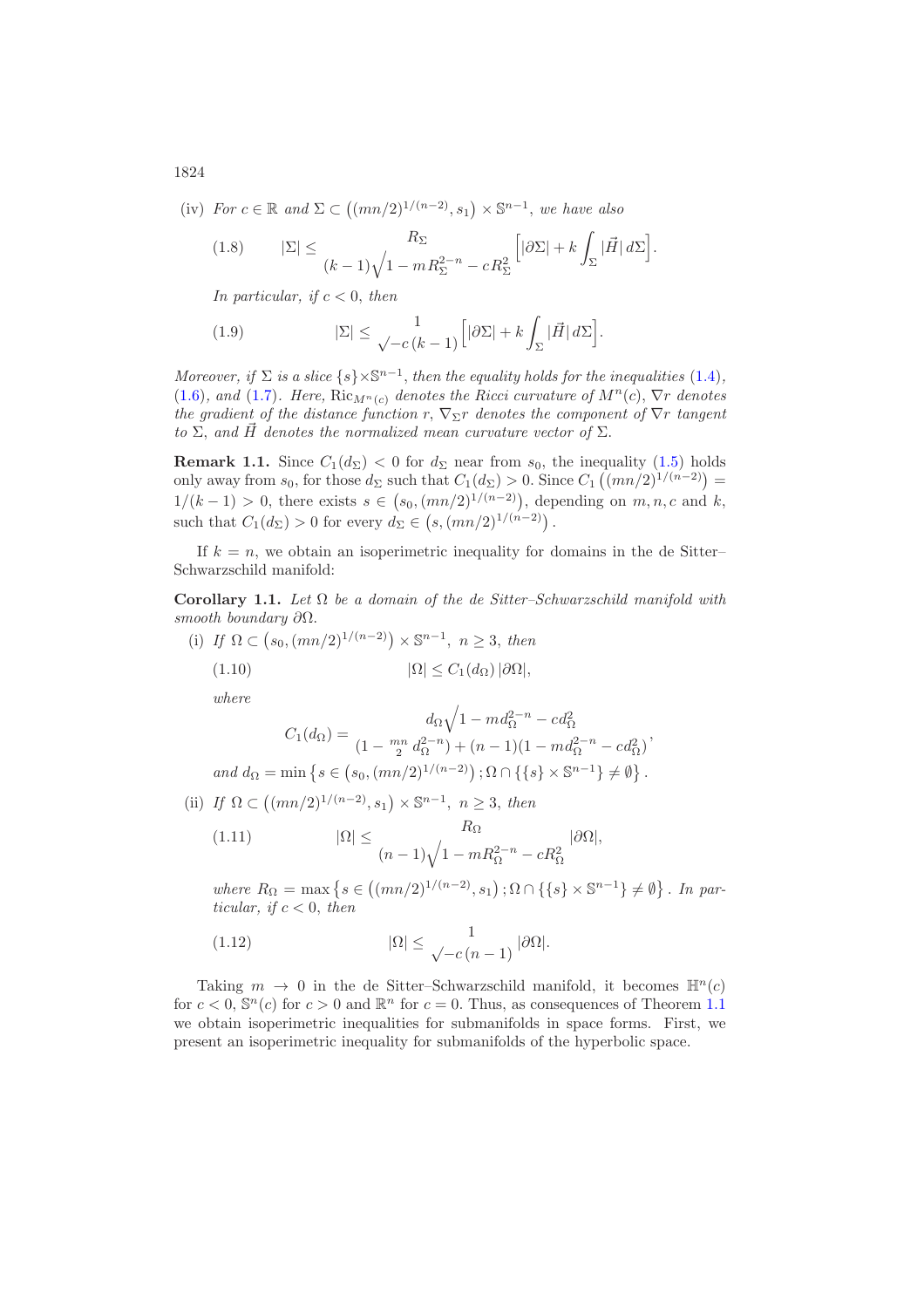<span id="page-4-0"></span>**Corollary 1.2.** *Let*  $\Sigma$  *be a k*-dimensional, compact, oriented, submanifold,  $k \geq 2$ , *of the hyperbolic space*  $\mathbb{H}^n(c)$ ,  $n \geq 3$ ,  $c < 0$ . *Then* 

$$
(1.13)\ |\Sigma|\leq \frac{\tanh(\sqrt{-c}\,\widetilde{R}_\Sigma)}{\sqrt{-c}\,k}\Big[|\partial\Sigma|+k\int_\Sigma |\vec{H}|\,d\Sigma\Big]+\frac{1}{k}\int_\Sigma\tanh^2(\sqrt{-c}r)|\nabla_\Sigma r|^2\,d\Sigma,
$$

*where*  $\widetilde{R}_{\Sigma}$  *is the radius of the smallest extrinsic ball which contains*  $\Sigma$ . *If*  $\Sigma$  *is a geodesic sphere, then the equality holds.*

**Remark [1.2](#page-4-0).** It is possible to obtain another proof of Corollary 1.2 from the proofs of Theorem 6 (b), p. 185 of [\[7\]](#page-30-8), for  $\vec{H} = 0$ , and Corollary 3.6, p. 533 of [\[16\]](#page-30-9), for arbitrary  $\vec{H}$ .

**Remark 1.3.** Since the de Sitter–Schwarzschild manifold,  $c < 0$ , becomes  $\mathbb{H}^{n}(c)$ when  $m \to 0$ , the inequality [\(1.12\)](#page-3-0) holds also for  $\mathbb{H}^n(c)$ . This fact was proved first by S.-T. Yau in [\[20\]](#page-31-2), see Proposition 3, p. 498.

The next corollary is an isoperimetric inequality for submanifolds of the open hemisphere  $\mathbb{S}^n_+(c)$ .

<span id="page-4-3"></span>**Corollary 1.3.** *Let*  $\Sigma$  *be a k*-dimensional, compact, oriented, submanifold,  $k \geq 2$ , *of the open hemisphere*  $\mathbb{S}^n_+(c)$ ,  $n \geq 3$ ,  $c > 0$ . *Then* 

$$
(1.14) \qquad |\Sigma| \le \frac{\tan(\sqrt{c}\widetilde{R}_{\Sigma})}{k\sqrt{c}} \Big[|\partial\Sigma| + k \int_{\Sigma} |\vec{H}| \, d\Sigma \Big] - \frac{1}{k} \int_{\Sigma} \tan^2(\sqrt{c}r) |\nabla_{\Sigma}r|^2 \, d\Sigma,
$$

*where*  $\widetilde{R}_{\Sigma}$  *is the radius of the smallest extrinsic ball which contains*  $\Sigma$ . *If*  $\Sigma$  *is a geodesic sphere, then the equality holds.*

**Remark 1.4.** It is possible to obtain another proof of Corollary [1.2](#page-4-0) from the proofs of Theorem 6 (a), p. 185, of [\[7\]](#page-30-8), for  $\vec{H} = 0$ , and Corollary 3.4, p. 533, of [\[16\]](#page-30-9), for arbitrary  $\vec{H}$ .

Our second result is the following isoperimetric inequality for submanifolds in the Reissner–Nordstrom manifold.

<span id="page-4-2"></span>**Theorem 1.2.** Let  $\Sigma$  be a k-dimensional, compact, oriented, submanifold,  $k \geq 2$ , *of the Reissner–Nordstrom manifold*  $M^n = (s_0, \infty) \times \mathbb{S}^{n-1}$ ,  $n \geq 3$ . Let  $s_2 =$  $\int \frac{4(n-1)q^2}{(1-q)^2}$  $_{mn-\sqrt{m^2n^2-16(n-1)q^2}}^{4(n-1)q^2}$ 

(i) *If*  $\Sigma \subset (s_0, s_2) \times \mathbb{S}^{n-1}$ , *then* 

<span id="page-4-1"></span>
$$
|\Sigma| \le \frac{d_{\Sigma}}{k\sqrt{1 - md_{\Sigma}^{2-n} + q^2 d_{\Sigma}^{4-2n}}}\left[|\partial \Sigma| + k \int_{\Sigma} |\vec{H}| d\Sigma\right]
$$

$$
-\frac{d_{\Sigma}^2}{k(n-1)(1 - md_{\Sigma}^{2-n} + q^2 d_{\Sigma}^{4-2n})} \int_{\Sigma} \text{Ric}_{M^n}(\nabla r) |\nabla_{\Sigma} r|^2 d\Sigma.
$$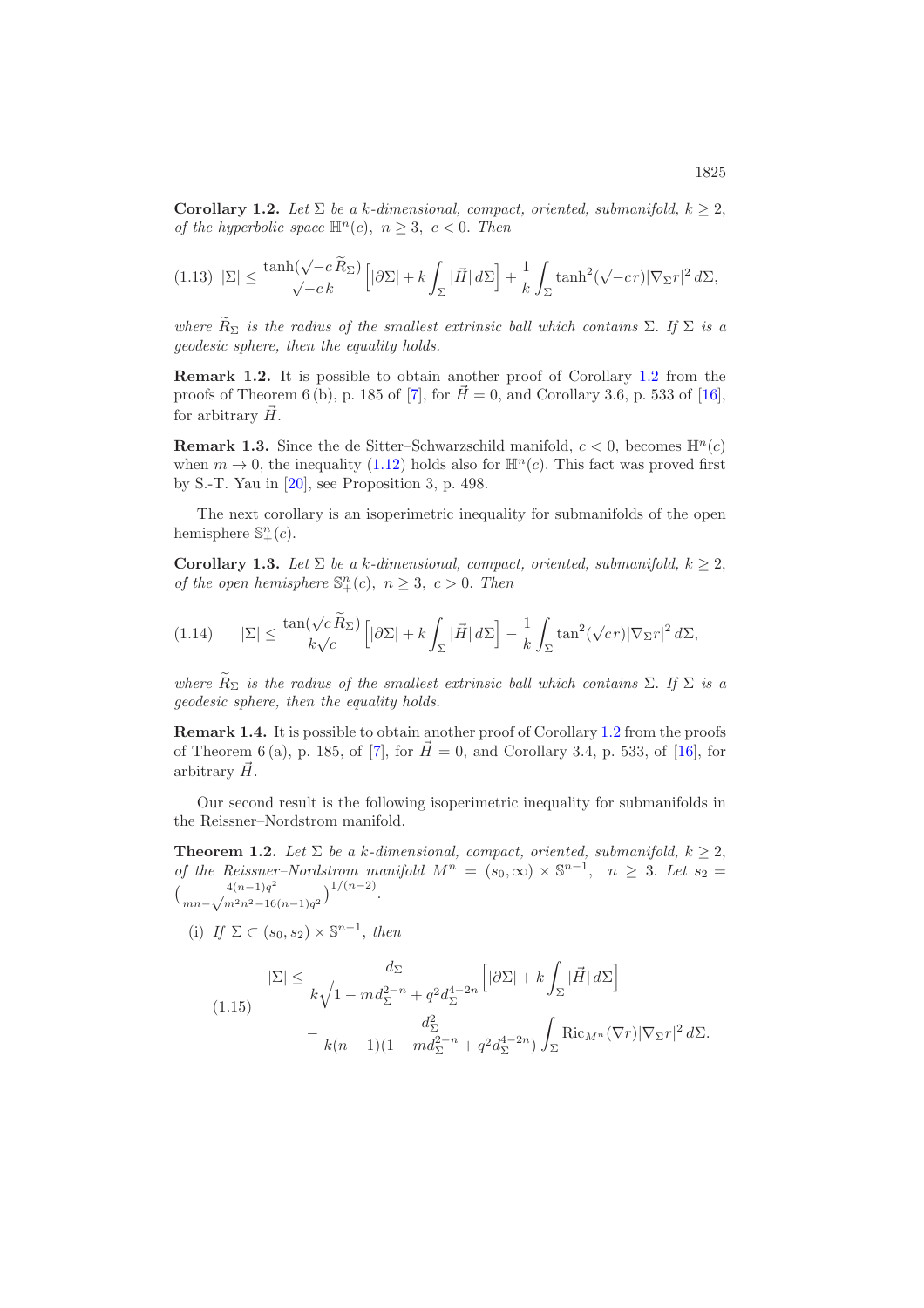*In particular,*

<span id="page-5-1"></span>
$$
(1.16) \quad |\Sigma| \leq \frac{d_{\Sigma}}{(C_2(d_{\Sigma}) - k)\sqrt{1 - md_{\Sigma}^{2-n} + q^2 d_{\Sigma}^{4-2n}}} \Big[|\partial \Sigma| + k \int_{\Sigma} |\vec{H}| \, d\Sigma \Big],
$$

where  $d_{\Sigma} = \min \left\{ s \in (s_0, \infty); \Sigma \cap \{ \{ s \} \times \mathbb{S}^{n-1} \} \neq \emptyset \right\}.$ (ii) *If*  $\Sigma \subset (s_2, \infty) \times \mathbb{S}^{n-1}$ , *then* 

$$
|\Sigma| \leq \frac{R_{\Sigma}}{k\sqrt{1 - mR_{\Sigma}^{2-n} + q^2R_{\Sigma}^{4-2n}}} \left[|\partial\Sigma| + k \int_{\Sigma} |\vec{H}| d\Sigma\right]
$$
  
(1.17) 
$$
- \frac{R_{\Sigma}^2}{k(n-1)(1 - mR_{\Sigma}^{2-n} + q^2R_{\Sigma}^{4-2n})} \int_{\Sigma} \text{Ric}_{M^n}(\nabla r) |\nabla_{\Sigma} r|^2 d\Sigma.
$$

<span id="page-5-0"></span>*In particular,*

<span id="page-5-2"></span>
$$
(1.18) \quad |\Sigma| \leq \frac{R_{\Sigma}}{(C_2(d_{\Sigma}) - k)\sqrt{1 - mR_{\Sigma}^{2-n} + q^2R_{\Sigma}^{4-2n}}} \Big[|\partial \Sigma| + k \int_{\Sigma} |\vec{H}| \, d\Sigma \Big],
$$

where  $R_{\Sigma} = \max \{ s \in (s_2, \infty); \Sigma \cap \{ \{ s \} \times \mathbb{S}^{n-1} \} \neq \emptyset \}.$ 

*Moreover, if*  $\Sigma$  *is a slice*  $\{s\} \times \mathbb{S}^{n-1}$  *then the equality holds for both inequalities* [\(1.15\)](#page-4-1) *and* [\(1.17\)](#page-5-0)*. Here,*

$$
C_2(d_{\Sigma}) = \frac{n-2}{2d_{\Sigma}^{n-2}} \left( m - \frac{2q^2}{d_{\Sigma}^{n-2}} \right) \frac{1}{1 - md_{\Sigma}^{2-n} + q^2 d_{\Sigma}^{4-2n}} = \frac{m(n-2)}{2} d_{\Sigma}^{2-n} + O(d_{\Sigma}^{4-2n}).
$$

**Remark 1.5.** Since  $C_2(d_{\Sigma}) \rightarrow \infty$  when  $d_{\Sigma} \rightarrow s_0$ , the inequalities [\(1.16\)](#page-5-1) and [\(1.18\)](#page-5-2) hold only away from  $s_0$ , i.e., for  $C_2(d_{\Sigma}) < k$ . On the other hand, since  $C_2(d_{\Sigma}) \to 0$ when  $d_{\Sigma} \to \infty$ , there exists  $s \in (s_0, \infty)$  depending on  $m, q, n$  and k, such that  $C_2(d_\Sigma) < k$  for every  $d_\Sigma \in (s, \infty)$ .

If  $k = n$ , we obtain an isoperimetric inequality for domains in the Reissner– Nordstrom manifold.

**Corollary 1.4.** *Let* Ω *be a compact domain in the Reissner–Nordstrom manifold with smooth boundary* ∂Ω.

(i) *If*  $\Omega \subset (s_0, s_2) \times \mathbb{S}^{n-1}$ ,  $n \geq 3$ , *then* 

$$
|\Omega| \le \frac{d_{\Omega}}{(C_2(d_{\Omega}) - n)\sqrt{1 - md_{\Omega}^{2-n} + q^2 d_{\Omega}^{4-2n}} |\partial \Omega|},
$$

where  $d_{\Omega} = \min \{ s \in (s_0, \infty); \Omega \cap \{ \{ s \} \times \mathbb{S}^{n-1} \} \neq \emptyset \}.$ (ii) *If*  $\Omega \subset (s_2, \infty) \times \mathbb{S}^{n-1}$ ,  $n \geq 3$ , *then* 

$$
|\Omega| \leq \frac{R_{\Omega}}{(C_2(d_{\Omega}) - n)\sqrt{1 - mR_{\Omega}^{2-n} + q^2R_{\Omega}^{4-2n}} |\partial\Omega|},
$$

where  $R_{\Omega} = \max \{ s \in (s_2, \infty); \Omega \cap \{ \{ s \} \times \mathbb{S}^{n-1} \} \neq \emptyset \}.$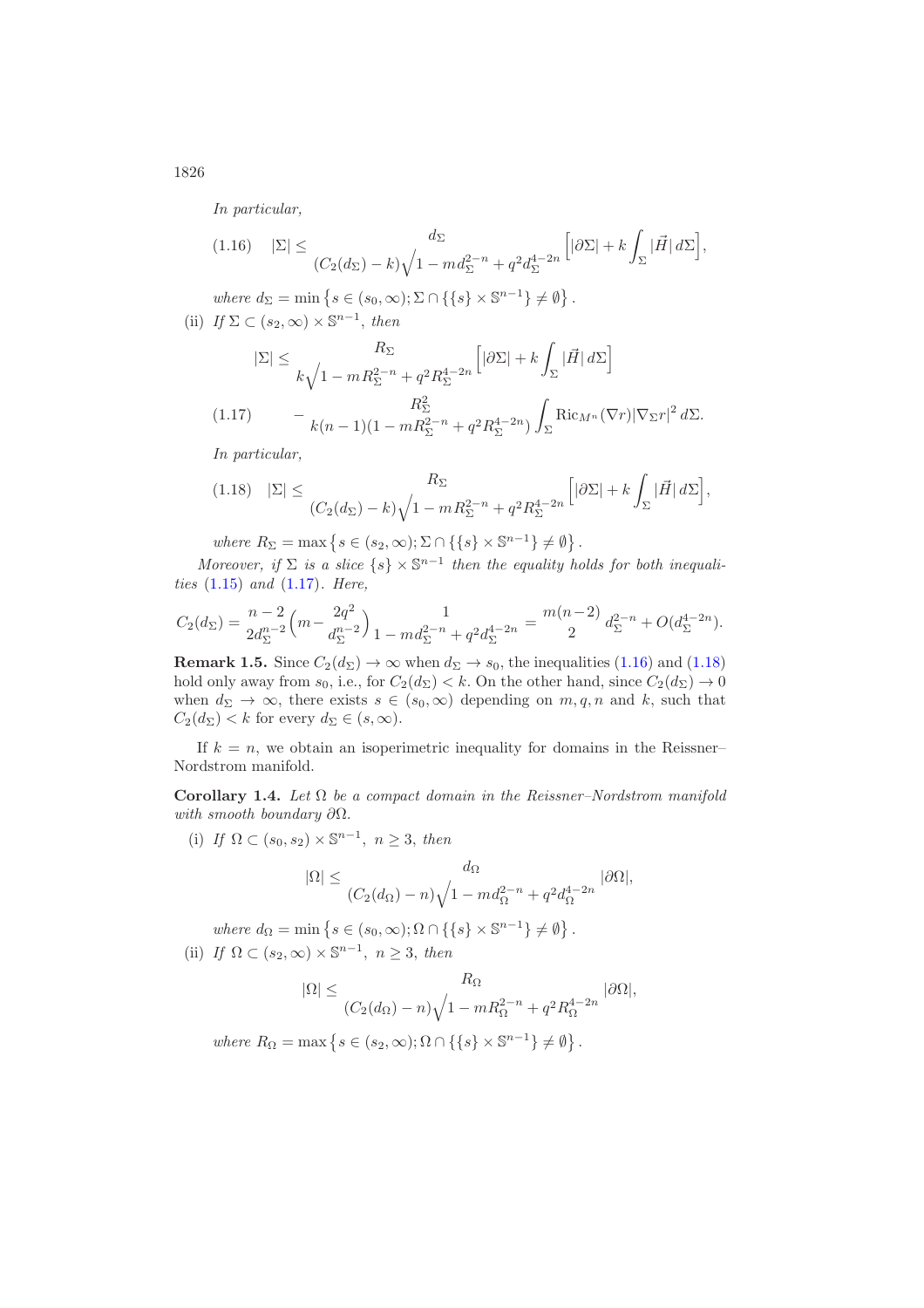**Remark 1.6.** If  $\Sigma$  is a compact, without boundary, embedded, orientable hypersurface of the de Sitter–Schwarzschild manifold or the Reissner–Nordstrom manifold, with constant mean curvature, S. Brendle in [\[4\]](#page-30-4), see Corollary 1.2 and Corollary 1.3, pp. 249–250, proved that  $\Sigma$  is a slice.

If we suppose in addition that the norm of the mean curvature vector is bounded, we obtain the following monotonicity formula for submanifolds in warped product manifolds. Let  $M^n = I \times N^{n-1}$  be the warped product manifold. Hereafter, we denote by

$$
B_r = \{ s \in I \mid s \le r \} \times N^{n-1} \subset M^n.
$$

<span id="page-6-0"></span>**Theorem 1.3.** *Let*  $I \subset \mathbb{R}$  *be an open interval and*  $N^{n-1}$ ,  $n \geq 3$ , *be a*  $(n-1)$ *dimensional Riemannian manifold.* Let  $M^n = I \times N^{n-1}$  be endowed with the *warped metric*  $ds^2 = dr^2 + h(r)^2 g_N$ , *where*  $g_N$  *is the metric of*  $N^{n-1}$  *and*  $h'(r) > 0$ *for all*  $r \in I$ . Assume also that  $h(r)/h'(r)$  *is non-decreasing for all*  $r \in I$ . If  $\Sigma$  *is a*  $k$ -dimensional, proper, oriented, submanifold of  $M<sup>n</sup>$  such that its mean curvature *vector satisfies*  $k|\vec{H}| \leq \alpha$  *for some*  $\alpha \geq 0$ *, then* 

(i) *the function*  $V_1: I \to \mathbb{R}$  *given by* 

<span id="page-6-1"></span>
$$
V_1(r) = \frac{e^{\alpha r}}{h(r)^k} \int_{\Sigma \cap B_r} h(s) \, d\Sigma
$$

*is monotone non-decreasing. Moreover,*

(1.19) 
$$
|\Sigma \cap B_r| \ge C_1(r_0) e^{-\alpha r} h(r)^{k-1},
$$

*for every*  $r > r_0$ ,  $r_0, r \in I$ , *where*  $C_1(r_0) = \frac{e^{\alpha r_0}}{h(r_0)^k}$  $\Sigma ∩ B_{r_0}$  $h(s) d\Sigma;$ 

(ii) *the function*  $V_2: I \to \mathbb{R}$  *given by* 

<span id="page-6-2"></span>
$$
V_2(r) = \frac{e^{\alpha r}}{h(r)^k} \int_{\Sigma \cap B_r} h'(s) \, d\Sigma
$$

*is monotone non-decreasing. Moreover, if*  $h'(r) \leq B$ ,  $B > 0$ , *then* 

$$
(1.20) \t |\Sigma \cap B_r| \geq \frac{C_2(r_0)}{B} e^{-\alpha r} h(r)^k,
$$

*and if*  $h''(r) > 0$  *then* 

<span id="page-6-3"></span>(1.21) 
$$
|\Sigma \cap B_r| \ge \frac{C_2(r_0)}{h'(r)} e^{-\alpha r} h(r)^k,
$$

*for every*  $r > r_0$ ,  $r_0, r \in I$ , *where*  $C_2(r_0) = \frac{e^{\alpha r_0}}{h(r_0)^k}$  $\Sigma \cap B_{r_0}$  $h'(s) d\Sigma.$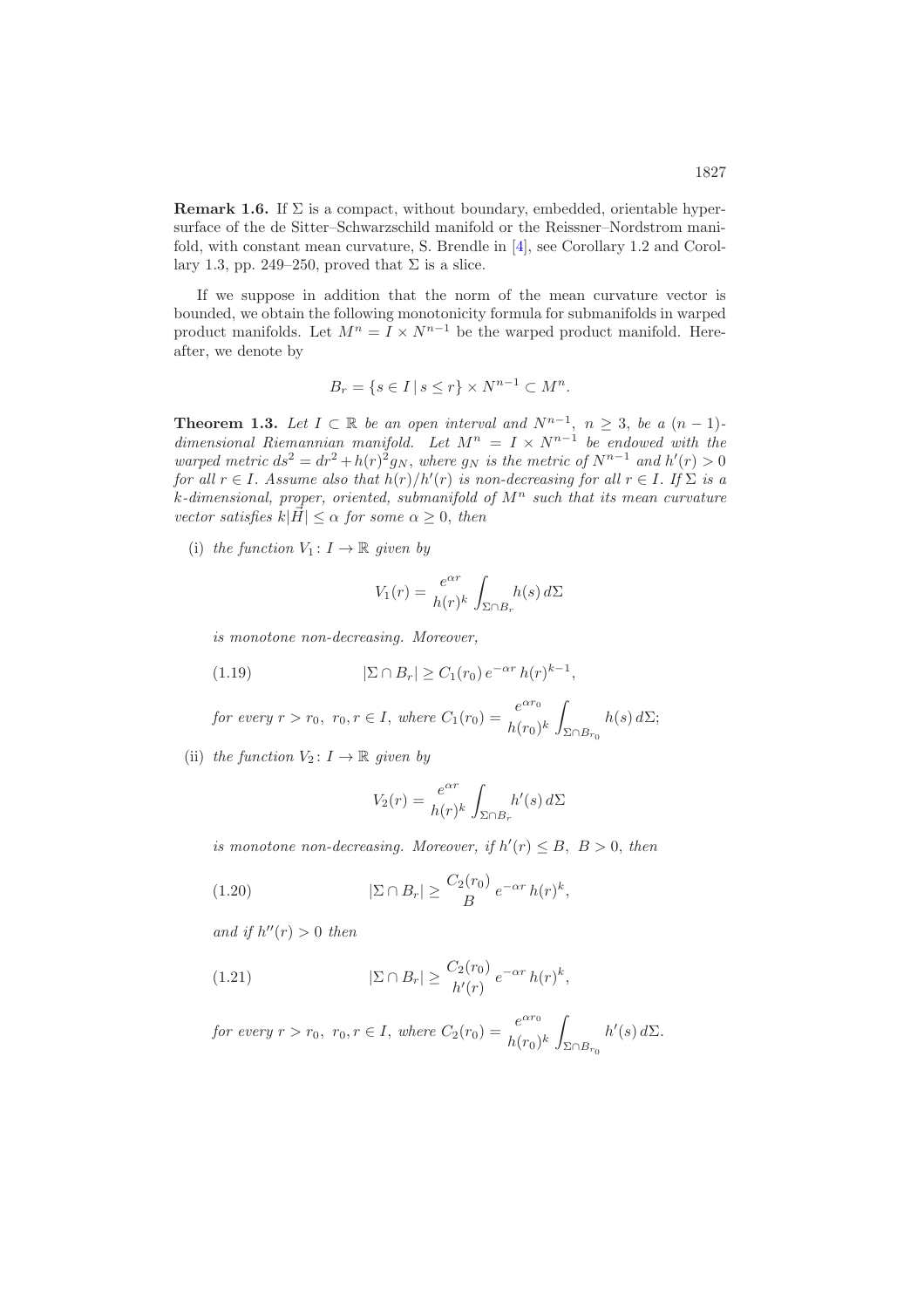1828

<span id="page-7-0"></span>In the next corollary we assume

$$
(1.22) \t\t \langle \vec{H}, \nabla r \rangle \ge 0.
$$

This condition holds, for example, for minimal submanifolds  $(\vec{H} = 0)$  or cones  $(\langle \vec{H}, \nabla r \rangle = 0)$  in the warped product manifolds. If  $k = n - 1$ , we say that  $\Sigma$  is a star-shaped hypersurface if there is a choice of unit normal  $\eta$  of  $\Sigma$  such that  $\langle \eta, \nabla r \rangle \geq 0$ . In this case, the condition [\(1.22\)](#page-7-0) means that  $\Sigma$  is star-shaped.

<span id="page-7-1"></span>**Corollary 1.5.** *Let*  $I \subset \mathbb{R}$  *be an open interval and*  $N^{n-1}$ ,  $n > 3$ , *be a*  $(n-1)$ *dimensional Riemannian manifold.* Let  $M^n = I \times N^{n-1}$  be endowed with the *warped metric*  $ds^2 = dr^2 + h(r)^2 g_N$ , *where*  $g_N$  *is the metric of*  $N^{n-1}$  *and*  $h'(r) > 0$ *for all*  $r \in I$ . Assume also that  $h(r)/h'(r)$  *is non-decreasing for all*  $r \in I$ . If  $\Sigma$  *is a* k-dimensional, proper, oriented, submanifold,  $k \geq 2$ , of  $M^n$  such that  $\langle \vec{H}, \nabla r \rangle \geq 0$ , *then the functions*

$$
r \longmapsto \frac{1}{h(r)^k} \int_{\Sigma \cap B_r} h(s) d\Sigma \text{ and } r \longmapsto \frac{1}{h(r)^k} \int_{\Sigma \cap B_r} h'(s) d\Sigma
$$

*are monotone non-decreasing for all*  $r \in I$ . *In particular,* 

(1.23) 
$$
|\Sigma \cap B_r| \geq \widetilde{C}_1(r_0) h(r)^{k-1}.
$$

*Moreover, if there exists*  $B > 0$  *such that*  $h'(r) \leq B$  *for every*  $r \in I$ *, then* 

(1.24) 
$$
|\Sigma \cap B_r| \geq \frac{\widetilde{C}_2(r_0)}{B} h(r)^k
$$

*and, if*  $h''(r) > 0$  *then* 

$$
|\Sigma \cap B_r| \ge \frac{\widetilde{C}_2(r_0)}{h'(r)} h(r)^k
$$

*for every*  $r > r_0$ *, where* 

$$
\widetilde{C}_1(r_0) = \frac{1}{h(r_0)^k} \int_{\Sigma \cap B_{r_0}} h(s) d\Sigma \quad and \quad \widetilde{C}_2(r_0) = \frac{1}{h(r_0)^k} \int_{\Sigma \cap B_{r_0}} h'(s) d\Sigma.
$$

As applications of Theorem [1.3](#page-6-0) we have the following results:

<span id="page-7-2"></span>**Corollary 1.6.** *Let*  $\Sigma$  *be a k*-dimensional, proper, oriented, submanifold,  $k \geq 2$ , *of the de Sitter–Schwarzschild manifold*  $M^{n}(c)$ ,  $n \geq 3$ , *such that*  $k|H| \leq \alpha$  *for some*  $\alpha \geq 0$ *. Then, for every*  $r > r_0$  *such that*  $h(r_0) > (mn/2)^{1/(n-2)}$ *, we have* 

(i) *for*  $c > 0$ ,

$$
|\Sigma \cap B_r| \ge C_2(r_0) e^{-\alpha r} h(r)^k,
$$
  
where  $C_2(r_0) = \frac{e^{\alpha r_0}}{h(r_0)^k} \int_{\Sigma \cap B_{r_0}} h'(s) d\Sigma;$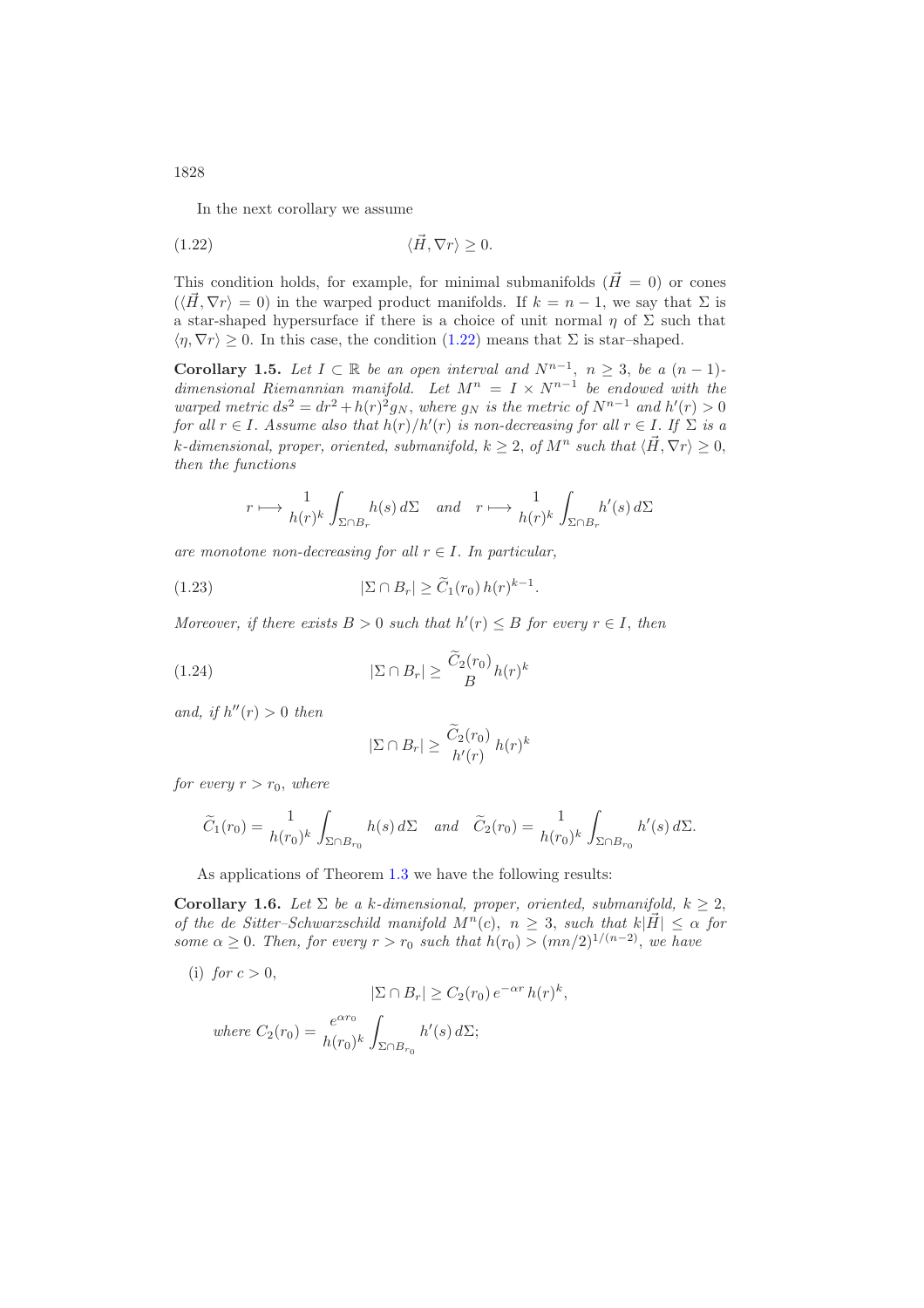(ii) *for*  $c \leq 0$ ,

$$
|\Sigma \cap B_r| \ge C_1(r_0) e^{-\alpha r} h(r)^{k-1};
$$
  
\nwhere  $C_1(r_0) = \frac{e^{\alpha r_0}}{h(r_0)^k} \int_{\Sigma \cap B_{r_0}} h(s) d\Sigma$ . Moreover, for  $c < 0$ ,  
\n(1.25)  
\n
$$
h(r) = \frac{1}{\sqrt{-c}} \sinh(\sqrt{-c}r) + \frac{m}{2n\sqrt{-c}} \sinh^{1-n}(\sqrt{-c}r) + O(\sinh^{-n-1}(\sqrt{-c}r)).
$$

<span id="page-8-0"></span>*In particular, if*  $c < 0$ ,  $\Sigma$  *is complete, non compact, and*  $\alpha < k - 1$ *, then*  $\Sigma$ *has at least exponential volume growth at infinity and*  $|\Sigma| = \infty$ .

**Remark 1.7.** The equation [\(1.25\)](#page-8-0), with  $c = -1$ , was proved by S. Brendle, see [\[6\]](#page-30-7), Lemma 2.1, p. 128.

For submanifolds of the Reissner–Nordstrom manifold, we have:

<span id="page-8-2"></span>**Corollary 1.7.** Let  $\Sigma$  be a k-dimensional, proper, oriented, submanifold,  $k \geq 2$ , of *the Reissner–Nordstrom manifold*  $M^n = (s_0, \infty) \times \mathbb{S}^{n-1}$ ,  $n \geq 3$ , *such that*  $k|\vec{H}| \leq \alpha$ *for some*  $\alpha \geq 0$ . *Then, for every*  $r > r_0$  *such that*  $h(r_0) > s_2$ *, we have* 

$$
|\Sigma \cap B_r| \ge C_2(r_0) e^{-\alpha r} h(r)^k,
$$

*where*  $s_2 = \left(\frac{4q^2(n-1)}{mn-\sqrt{m^2n^2-16q^2(n-1)}}\right)^{1/(n-2)}$  *and*  $C_2(r_0) = \frac{e^{\alpha r_0}}{h(r_0)^k}$  $\Sigma ∩ B_{r_0}$  $h'(s) d\Sigma.$ *Moreover, if*  $n > 4$ *, then* 

$$
h(r) = r + \frac{m}{2(n-3)} r^{3-n} + O(r^{5-2n}).
$$

*In particular, if*  $n \geq 4$  *and*  $\Sigma$  *is a complete minimal submanifold, then the volume of*  $\Sigma$  *has at least polynomial growth of order*  $k$  *at infinity and*  $|\Sigma| = \infty$ .

Another interesting application of Theorem [1.3](#page-6-0) is for warped manifolds  $I \times \mathbb{S}^{n-1}$ , where  $I = (0, b)$  or  $I = (0, \infty)$ , which warping function satisfies  $h(0) = 0$  and  $h'(0)=1.$ 

<span id="page-8-1"></span>**Corollary 1.8.** *Let*  $I \subset \mathbb{R}$  *be an open interval of the form*  $(0,b)$  *or*  $(0,\infty)$ *, let*  $N^{n-1}$ ,  $n \geq 3$ , *be a Riemannian manifold, and let*  $M^n = I \times N^{n-1}$  *endowed with the metric*  $ds^2 = dr^2 + h(r)^2 g_N$ , *such that*  $h(0) = 0$ ,  $h'(0) = 1$  *and*  $h'(r) > 0$  *for every*  $r > 0$ . *Assume also that*  $h(r)/h'(r)$  *is non-decreasing for all*  $r \in I$ . If  $\Sigma$  *is a* k*-dimensional, proper, oriented, submanifold of* M<sup>n</sup> *such that its mean curvature vector satisfies*  $k|H| \leq \alpha$  *for some*  $\alpha \geq 0$ *, then* 

$$
\int_{\Sigma \cap B_r(x_0)} h'(s) d\Sigma \ge \omega_k e^{-\alpha r} h(r)^k,
$$

*for all*  $B_r(x_0) \subset M^n$  *such that*  $x_0 \in \Sigma$ , *where*  $\omega_k$  *is the volume of the k-dimensional Euclidean unit round ball. In particular, if there exists*  $B > 0$  *such that*  $h'(r) \leq B$ *for every*  $r \in I$ *, then* 

(1.26) 
$$
|\Sigma \cap B_r| \geq \frac{\omega_k}{B} e^{-\alpha r} h(r)^k,
$$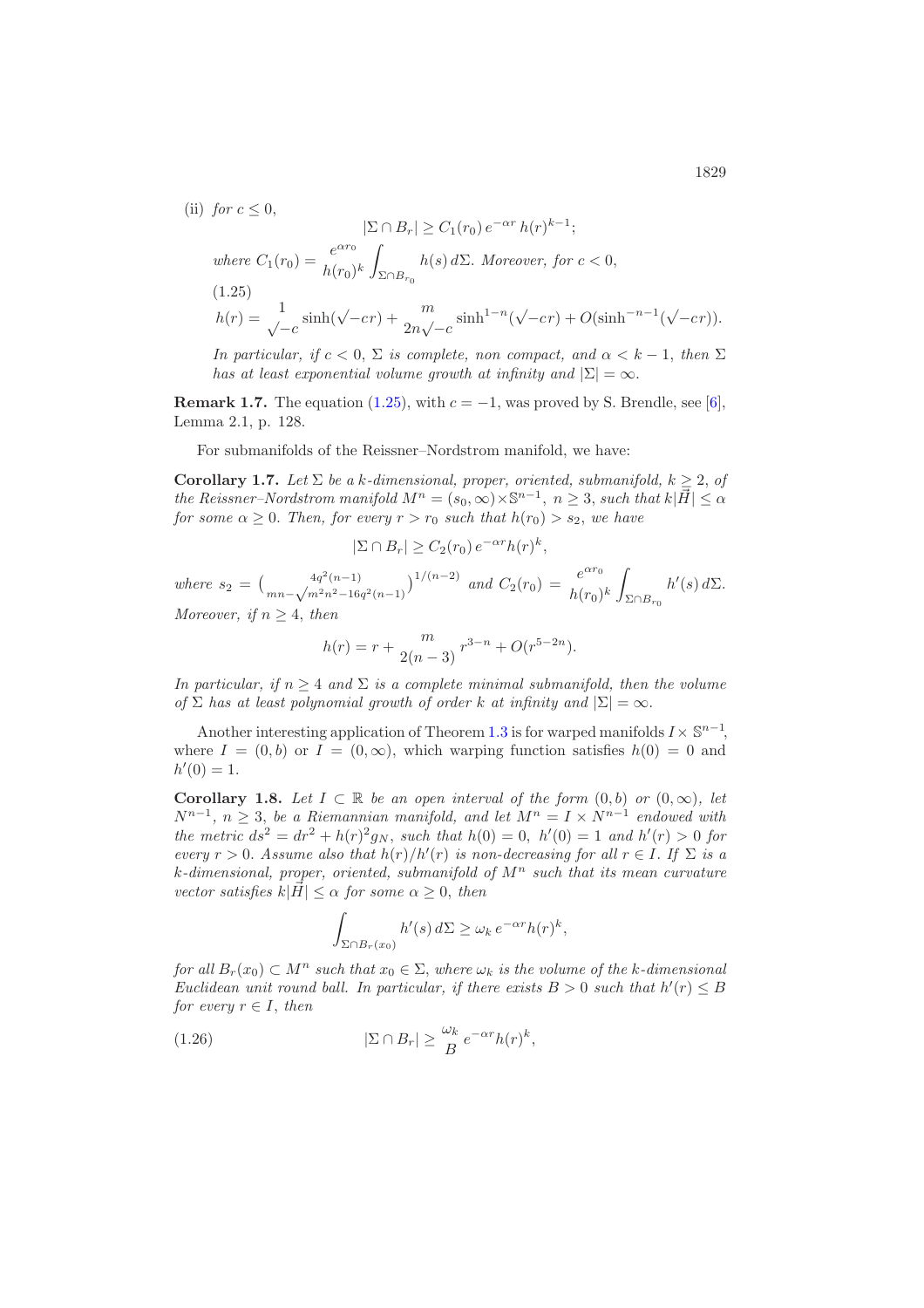*and if*  $h''(r) > 0$ *, then* 

(1.27) 
$$
|\Sigma \cap B_r| \ge \omega_k \frac{e^{-\alpha r} h(r)^k}{h'(r)}.
$$

**Remark 1.8.** Clearly the space forms  $\mathbb{R}^n$ ,  $\mathbb{H}^n(c)$ , and the open hemisphere  $\mathbb{S}^n_+(c)$ satisfy the hypothesis of Theorem [1.3](#page-6-0) and Corollary [1.8.](#page-8-1) Other classes of manifolds satisfying these hypothesis are given in the Example [3.2](#page-28-0) and the Example [3.3](#page-29-0) in the Appendix.

When the submanifolds have dimension 2, we obtain other type of isoperimetric inequality, namely:

<span id="page-9-0"></span>**Theorem 1.4.** Let  $I \subset \mathbb{R}$  be an open interval of the form  $(0,b)$  or  $(0,\infty)$ , let  $N^{n-1}$ ,  $n \geq 3$ , *be a Riemannian manifold, and let*  $M^n = I \times N^{n-1}$  *endowed with the metric*  $ds^2 = dr^2 + h(r)^2 g_N$ , *such that*  $h(0) = 0$ ,  $h'(0) = 1$  *and*  $h'(r) > 0$  *for every*  $r > 0$ . Let  $\Sigma^2 \subset [r_0, r_1] \times N^{n-1} \subset M^n$ ,  $[r_0, r_1] \subset I$ , *be a compact minimal surface with non-empty boundary* ∂Σ.

(i) If the function  $u(r) := r + h(r)/h'(r)$  is non-decreasing for  $r \in [r_0, r_1]$ , then

$$
2\pi A \le L^2 + \frac{A}{n-1} \int_{\Sigma} \text{Ric}_M(\nabla r) d\Sigma;
$$

(ii) If the function  $u(r) := r + h(r)/h'(r)$  is non-increasing for  $r \in [r_0, r_1]$  and *the scalar curvature of* N *satisfies* scal<sub>N</sub>  $\geq$  0, *then* 

$$
2\pi A \le L^2 + \frac{2A}{(n-1)(n-2)} \int_{\Sigma} (\mathrm{scal}_M - 2 \mathrm{Ric}_M(\nabla r)) d\Sigma,
$$

*where*  $A = \text{Area}(\Sigma)$ ,  $L = \text{Length}(\partial \Sigma)$ , scal<sub>M</sub> denotes the scalar curvature of M, and  $\text{Ric}_M(\nabla r)$  *denotes the Ricci curvature of* M *in the radial direction*  $\nabla r$ .

**Remark 1.9.** The function  $u(r) = r + h(r)/h'(r)$  in the hypothesis of Theorem [1.4](#page-9-0) deserves some comments about where it is non-decreasing or non-increasing:

- (a) since  $u'(0) = 2$ , there exists an interval  $[0, s] \subset I$  such that  $u'(r) > 0$ ;
- (b) there are manifolds where  $u'(r) > 0$  everywhere, as we can see in the space forms  $\mathbb{R}^n$ ,  $\mathbb{S}^n(c)$ ,  $\mathbb{H}^n(c)$ , the Example [3.2,](#page-28-0) and the Example [3.3;](#page-29-0)
- (c) if  $u'(r) < 0$  somewhere, this happens only for compact intervals. In fact, if  $u'(r) < 0$  for  $r > r_0$ , then  $0 < u(r) < u(r_0)$  implies  $r < r_0 + h(r_0)/h'(r_0)$ . A typical case is the Example [3.1](#page-27-0) of the Appendix, where there exist  $r_0$  and  $r_1$ such that  $u'(r) > 0$  for  $r \in (0, r_0) \cup (r_1, \infty)$  and  $u'(r) < 0$  for  $r \in (r_0, r_1)$ .

**Remark 1.10.** The hypothesis of Theorem [1.4](#page-9-0) are not satisfied by the de Sitter– Schwarzschild manifold nor by the Reissner–Nordstrom manifold.

As immediate consequences of the item (i) of Theorem [1.4,](#page-9-0) we obtain the isoperimetric inequalities of J. Choe and R. Gulliver, see Theorem 5, p. 183, of [\[7\]](#page-30-8):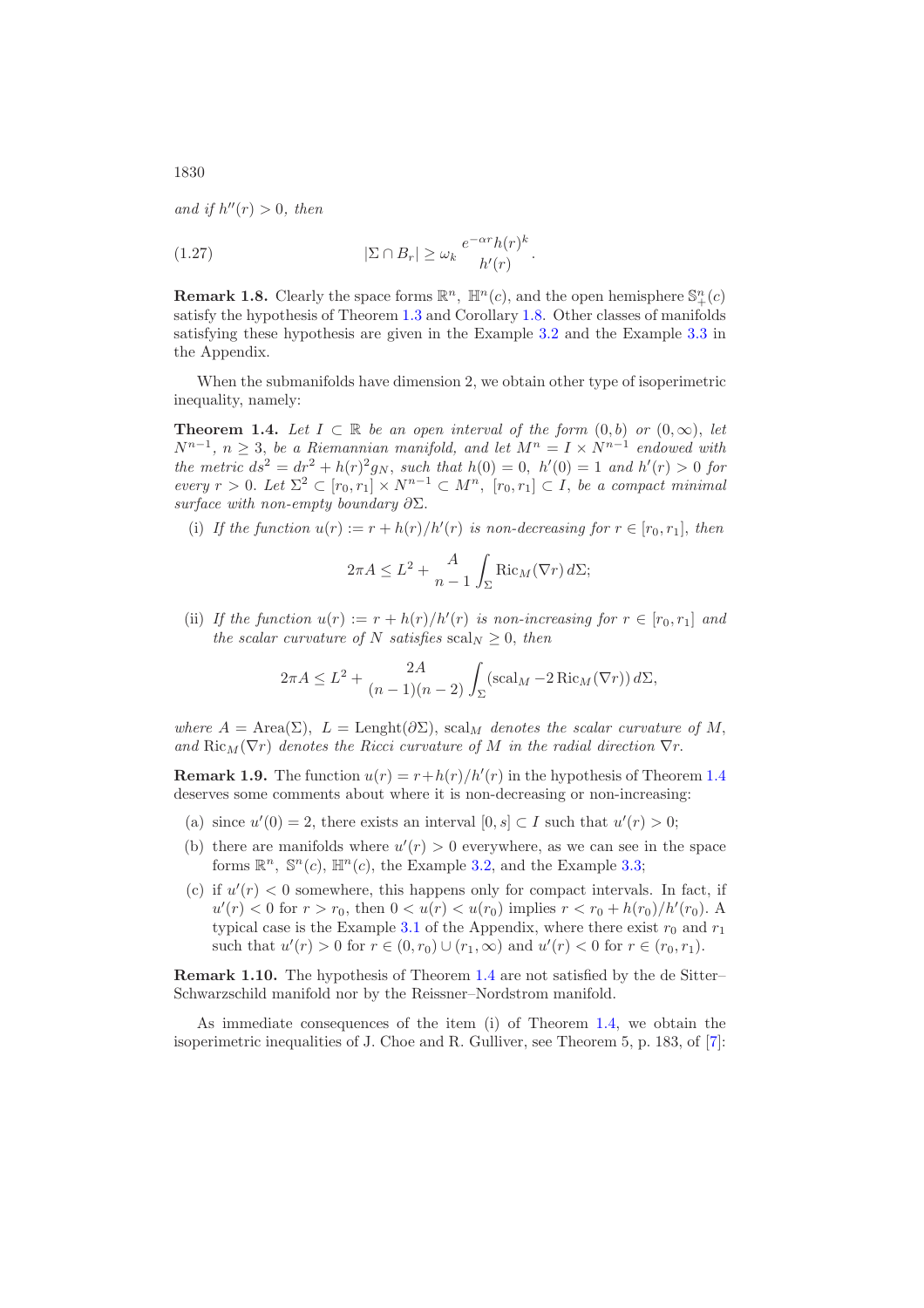**Corollary 1.9.** *Let*  $\Sigma^2$  *be compact minimal surface of*  $\mathbb{S}^n(c)$  *or*  $\mathbb{H}^n(c)$ ,  $n > 3$ . *If*  $\Sigma^2 \subset \mathbb{S}^n(c)$ , assume further that diam  $\Sigma \leq \frac{\pi}{2\sqrt{c}}$ . Let  $A = \text{Area}(\Sigma)$  and  $L =$ Lenght(∂Σ). *Then*

$$
2\pi A \le L^2 + cA^2.
$$

### **2. Proof of the main results**

We start with a well-known result, which we give a proof here for the sake of completeness. The proof presented here is essentially in [\[4\]](#page-30-4), Lemma 2.2, p. 253.

<span id="page-10-1"></span>**Lemma 2.1.** *Let*  $M^n = I \times N^{n-1}$ ,  $n \geq 3$ , *be a warped product manifold with metric*  $g = dr^2 + h(r)^2 g_N$ , *where*  $g_N$  *is the metric of*  $N^{n-1}$  *and* r *is the distance function of*  $M^n$ . *Then* 

(2.1) 
$$
\text{Hess } r(U, V) = \frac{h'(r)}{h(r)} [\langle U, V \rangle - \langle \nabla r, U \rangle \langle \nabla r, V \rangle],
$$

*for all*  $U, V \in TM$ *. Moreover, if*  $\Sigma$  *is a k-dimensional submanifold of*  $M^n$ *, then* 

<span id="page-10-0"></span>(2.2) 
$$
\Delta_{\Sigma}r = \frac{h'(r)}{h(r)}\left[k - |\nabla_{\Sigma}r|^2\right] + k\langle\vec{H},\nabla r\rangle.
$$

*Here*  $\langle U, V \rangle = g(U, V)$ ,  $\nabla r$  *is the gradient of* r *in*  $M^n$ ,  $\nabla_{\Sigma} r$  *and*  $\Delta_{\Sigma} r$  *denote the gradient and the Laplacian of* r *in* Σ, *respectively.*

*Proof.* Taking the Lie derivative of g in the direction of  $\partial_r = \nabla r$ , we have

$$
\mathcal{L}_{\partial_r}(g) = \mathcal{L}_{\partial_r}(dr \otimes dr) + \mathcal{L}_{\partial_r}(h(r)^2 g_N) = 2\mathcal{L}_{\partial_r}(dr) \otimes dr + \mathcal{L}_{\partial_r}(h(r)^2)g_N
$$
  
=  $2d(\mathcal{L}_{\partial_r}r) \otimes dr + \langle \nabla(h(r)^2), \partial_r \rangle g_N = 2d(\langle \nabla r, \partial_r \rangle) \otimes dr + 2h'(r)h(r)g_N$   
=  $2h'(r)h(r)g_N$ ,

where  $\mathcal{L}_{\partial_r} g_N = 0$  provided  $g_N$  does not depends on r. On the other hand,

$$
(\mathcal{L}_{\partial_r}(g))(U,V) = \langle U, \nabla_V \partial_r \rangle + \langle \nabla_U \partial_r, V \rangle = 2 \operatorname{Hess} r(U,V).
$$

Since  $g_N = \frac{1}{h(r)^2} (g - dr^2)$ , we have

Hess 
$$
r(U, V) = \frac{h'(r)}{h(r)} [g(U, V) - dr^2(U, V)] = \frac{h'(r)}{h(r)} [\langle U, V \rangle - \langle U, \partial_r \rangle \langle V, \partial_r \rangle].
$$

The expression [\(2.2\)](#page-10-0) follows by tracing the known identity

Hess<sub>Σ</sub> 
$$
r(U, V) =
$$
 Hess  $r(U, V) + \langle II(U, V), \nabla r \rangle$   
=  $\frac{h'(r)}{h(r)} [\langle U, V \rangle - \langle \nabla r, U \rangle \langle \nabla r, V \rangle] + \langle II(U, V), \nabla r \rangle$ 

over  $\Sigma$ , where Hess<sub>Σ</sub> r denotes the Hessian of r in  $\Sigma$  and  $II(U, V)$  is the second fundamental form of  $\Sigma$ .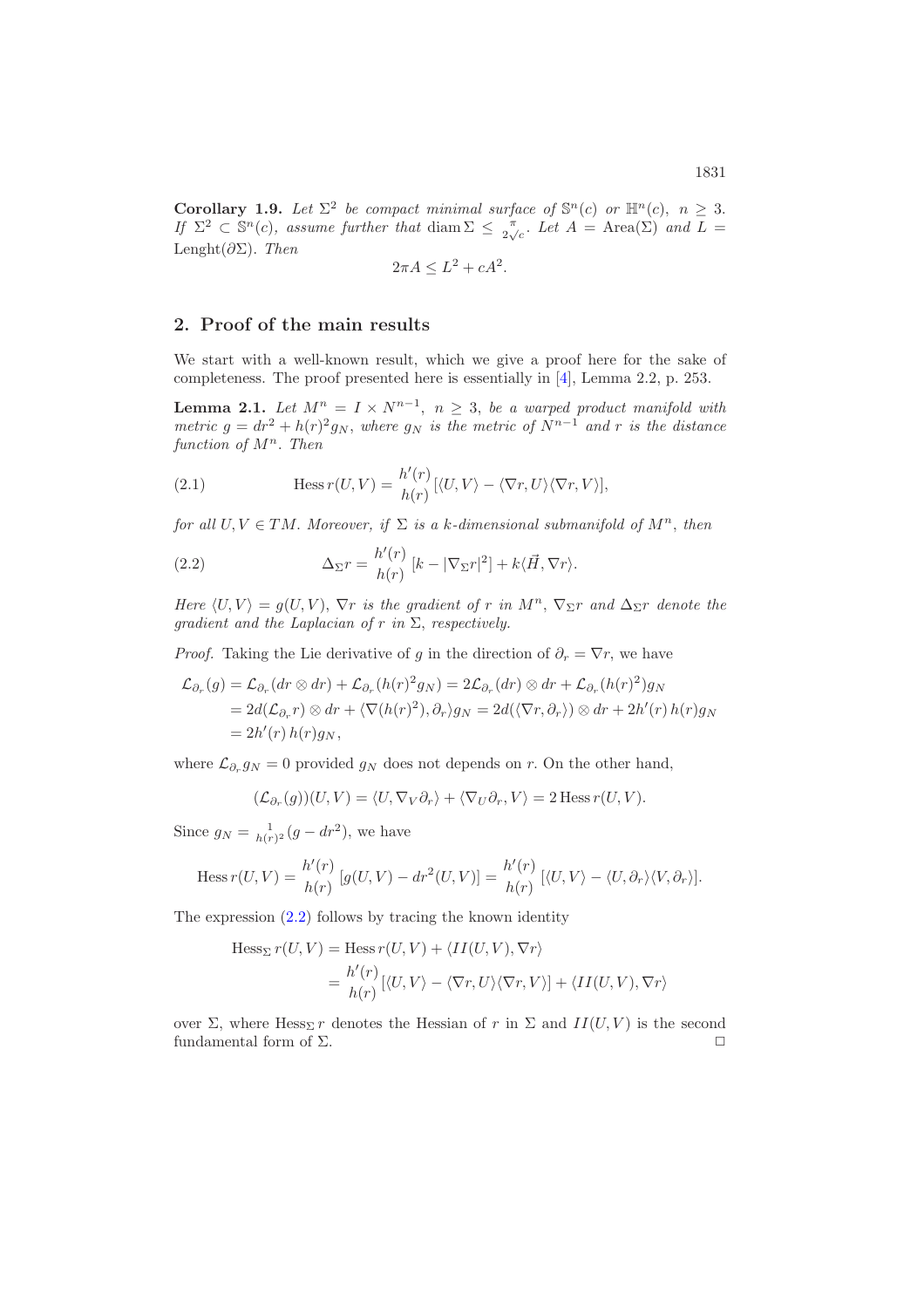1832

The next proposition will give the fundamental inequalities for the proof of Theorem [1.1](#page-2-4) and Theorem [1.2.](#page-4-2)

<span id="page-11-2"></span>**Proposition 2.1.** *Let*  $M^n = I \times N^{n-1}$ ,  $n \geq 3$ , *be a warped product manifold, with the warping function*  $h: I \to \mathbb{R}$  *satisfying*  $h(r) > 0$  *and*  $h'(r) \neq 0$  *for all*  $r \in I$ *. If*  $\Sigma$ *is a* k-dimensional, compact, oriented submanifold of  $M<sup>n</sup>$ , possibly with boundary, *then*

$$
\int_{\Sigma} f \, d\Sigma = \frac{1}{k} \Big[ \int_{\partial \Sigma} f \frac{h(r)}{h'(r)} \langle \nabla_{\Sigma} r, \nu \rangle dS_{\Sigma} + \int_{\Sigma} \left( \langle -k \vec{H}, \nabla r \rangle f - \langle \nabla_{\Sigma} f, \nabla_{\Sigma} r \rangle \right) \frac{h(r)}{h'(r)} \, d\Sigma \Big]
$$
\n
$$
(2.3) \qquad -\frac{1}{k(n-1)} \int_{\Sigma} f \operatorname{Ric}_M(\nabla r) \Big( \frac{h(r)}{h'(r)} \Big)^2 |\nabla_{\Sigma} r|^2 \, d\Sigma,
$$

<span id="page-11-1"></span>*for every non-negative smooth function*  $f: \Sigma \to \mathbb{R}$ , where  $\vec{H}$  denotes the mean *curvature vector field of*  $\Sigma$ ,  $\nu$  *is the unitary conormal vector field of*  $\partial \Sigma$  *pointing outward,*  $\nabla_{\Sigma} r$  *denotes the gradient of* r *in*  $\Sigma$  *and*  $\nabla r$  *denotes the gradient of* r *in*  $M^n$ . *In particular, for*  $f \equiv 1$  *and*  $h'(r) > 0$ ,  $r \in I$ , *we have* 

<span id="page-11-0"></span>(2.4) 
$$
|\Sigma| \leq \frac{1}{k} \Big[ \int_{\partial \Sigma} \frac{h(r)}{h'(r)} dS_{\Sigma} + \int_{\Sigma} \langle -k\vec{H}, \nabla r \rangle \frac{h(r)}{h'(r)} d\Sigma \Big] - \frac{1}{k(n-1)} \int_{\Sigma} \text{Ric}_M(\nabla r) \left( \frac{h(r)}{h'(r)} \right)^2 |\nabla_{\Sigma} r|^2 d\Sigma.
$$

*Moreover, if*  $\Sigma = \{r\} \times N^{n-1}$  *is a slice, or*  $\Sigma$  *is a totally geodesic submanifold of dimension* k, *then the equality in* [\(2.4\)](#page-11-0) *holds.*

*Proof.* Let  $u: I \to \mathbb{R}$  be a real function such that  $u'(r) = h(r)$ . By tracing the expression

 $Hess_{\Sigma} u(r)(U, V) = Hess_{M} u(r)(U, V) + \langle II(U, V), \nabla u(r) \rangle$ 

over  $Σ$ , we have

$$
\Delta_{\Sigma} u(r) = \sum_{i=1}^{k} \text{Hess}_{M} u(r)(e_{i}, e_{i}) + k \langle \vec{H}, \nabla u(r) \rangle
$$

for any orthonormal frame  $\{e_1, e_2, \ldots, e_k\}$  of  $\Sigma$ . On the other hand, since

$$
\Delta_{\Sigma}u(r) = \mathrm{div}_{\Sigma}(\nabla_{\Sigma}u(r)) = \mathrm{div}_{\Sigma}(h(r)\nabla_{\Sigma}r)
$$

and, by using Lemma [2.1,](#page-10-1)

$$
\sum_{i=1}^{k} \text{Hess}_{M} u(r)(e_{i}, e_{i}) = \sum_{i=1}^{k} \langle \nabla_{e_{i}} \nabla u(r), e_{i} \rangle = \sum_{i=1}^{k} \langle \nabla_{e_{i}} (h(r) \nabla r), e_{i} \rangle
$$

$$
= h'(r) |\nabla_{\Sigma} r|^{2} + h(r) \sum_{i=1}^{k} \text{Hess}_{M} r(e_{i}, e_{i})
$$

$$
= h'(r) |\nabla_{\Sigma} r|^{2} + h(r) \sum_{i=1}^{k} \frac{h'(r)}{h(r)} [(e_{i}, e_{i}) - \langle e_{i}, \nabla r \rangle^{2}]
$$

$$
= k h'(r),
$$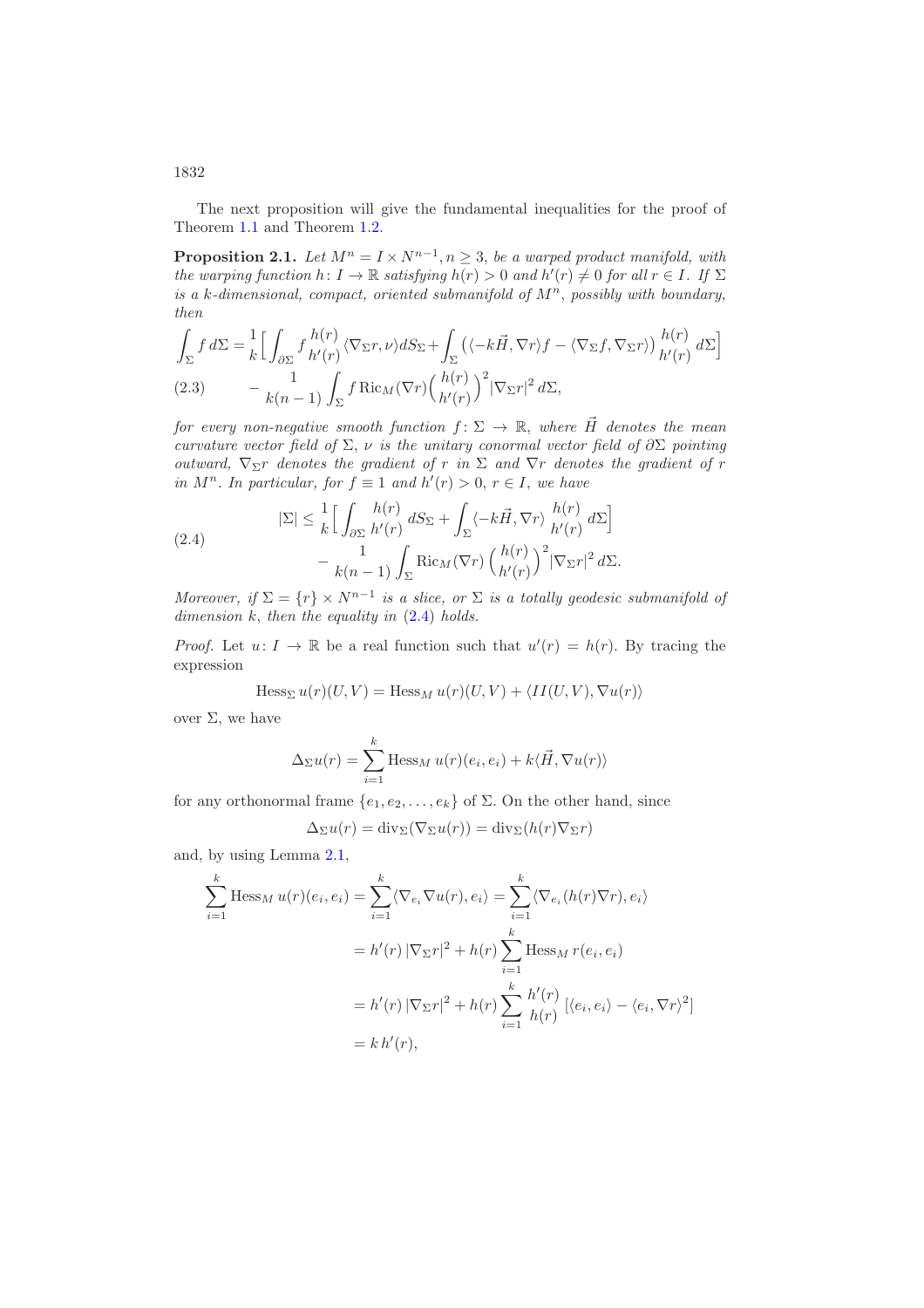we obtain

(2.5) 
$$
\operatorname{div}_{\Sigma}(h(r)\nabla_{\Sigma}r) = kh'(r) + kh(r)\langle\vec{H},\nabla r\rangle.
$$

Let  $f: \Sigma \to \mathbb{R}$  be a smooth function. By using equation  $(2.5)$ , we have

<span id="page-12-0"></span>
$$
\operatorname{div}_{\Sigma} \left( \frac{f}{h'(r)} h(r) \nabla_{\Sigma} r \right) = \left\langle \nabla_{\Sigma} \left( \frac{f}{h'(r)} \right), h(r) \nabla_{\Sigma} r \right\rangle + \frac{f}{h'(r)} \operatorname{div}_{\Sigma} (h(r) \nabla_{\Sigma} r)
$$

$$
= \frac{h(r)}{h'(r)} \left\langle \nabla_{\Sigma} f, \nabla_{\Sigma} r \right\rangle - f \frac{h(r)h''(r)}{h'(r)^2} \left| \nabla_{\Sigma} r \right|^2
$$

$$
+ kf + kf \frac{h(r)}{h'(r)} \left\langle \vec{H}, \nabla r \right\rangle
$$

$$
= \frac{h(r)}{h'(r)} \left\langle \nabla_{\Sigma} f, \nabla_{\Sigma} r \right\rangle - f \frac{h''(r)}{h(r)} \left( \frac{h(r)}{h'(r)} \right)^2 \left| \nabla_{\Sigma} r \right|^2
$$

$$
+ kf + kf \frac{h(r)}{h'(r)} \left\langle \vec{H}, \nabla r \right\rangle.
$$

Integrating the expression above over  $\Sigma$  and using the divergence theorem, we have

<span id="page-12-1"></span>
$$
k \int_{\Sigma} f \, d\Sigma = \int_{\Sigma} \text{div}_{\Sigma} \left( f \frac{h(r)}{h'(r)} \nabla_{\Sigma} r \right) d\Sigma - \int_{\Sigma} \frac{h(r)}{h'(r)} \langle \nabla_{\Sigma} f, \nabla_{\Sigma} r \rangle \, d\Sigma + \int_{\Sigma} f \frac{h''(r)}{h(r)} \left( \frac{h(r)}{h'(r)} \right)^2 |\nabla_{\Sigma} r|^2 \, d\Sigma - k \int_{\Sigma} f \frac{h(r)}{h'(r)} \langle \vec{H}, \nabla r \rangle \, d\Sigma = \int_{\partial \Sigma} f \frac{h(r)}{h'(r)} \langle \nabla_{\Sigma} r, \nu \rangle dS_{\Sigma} - \int_{\Sigma} \frac{h(r)}{h'(r)} \langle \nabla_{\Sigma} f, \nabla_{\Sigma} r \rangle \, d\Sigma + \int_{\Sigma} f \frac{h''(r)}{h(r)} \left( \frac{h(r)}{h'(r)} \right)^2 |\nabla_{\Sigma} r|^2 \, d\Sigma - k \int_{\Sigma} f \frac{h(r)}{h'(r)} \langle \vec{H}, \nabla r \rangle \, d\Sigma,
$$

where  $\nu$  is the unitary conormal vector field of  $\partial \Sigma$  pointing outward. The identity  $(2.3)$  follows from  $(2.6)$  by noting that

$$
Ric_M(\nabla r) = -(n-1)\frac{h''(r)}{h(r)}.
$$

The inequality [\(2.4\)](#page-11-0) follows considering  $f \equiv 1$  and observing that

$$
\langle \nabla_{\Sigma} r, \nu \rangle \leq |\nabla_{\Sigma} r| |\nu| \leq |\nabla r| |\nu| = 1.
$$

To see the cases of the equality in the inequality [\(2.4\)](#page-11-0), notice that, if  $\Sigma = \{r_0\} \times$  $N^{n-1}$  is a slice, then  $\partial \Sigma = \emptyset$ ,  $\nabla_{\Sigma} r = 0$ ,  $h(r) = h(r_0)$ ,  $h'(r) = h'(r_0)$  and  $\vec{H} =$  $-\frac{h'(r_0)}{h(r_0)}\nabla r$ . If  $\Sigma$  is totally geodesic, then  $\nabla_\Sigma r = \nabla r = \nu$  and  $\vec{H} = 0$ . This implies that the inequalities in the proof of Proposition [2.1](#page-11-2) become equalities.  $\Box$ 

**Example 2.1.** Even in the simplest case of surfaces in  $\mathbb{R}^3$  we can find classes of examples different from the slices (i.e., the round spheres centered in the origin) which satisfy the equality in the inequality  $(2.4)$  of Proposition [2.1.](#page-11-2) In fact, consider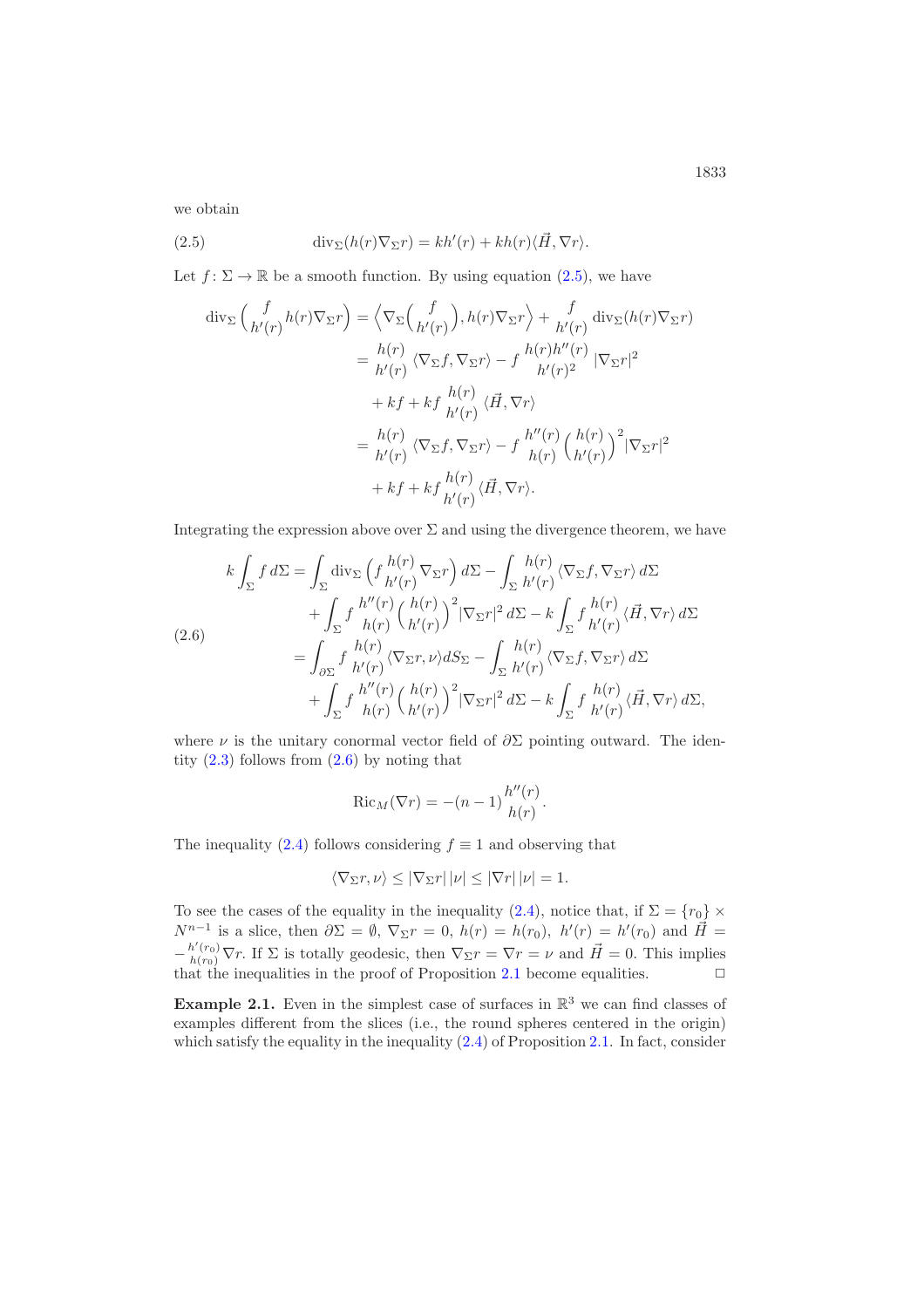the right cones with central angle  $2\alpha$  parametrized in spherical coordinates by  $F^{\alpha}$ :  $(0, 2\pi) \times (0, R) \rightarrow \mathbb{R}^{3}$ ,

 $F^{\alpha}(\theta, r) = (r \sin \alpha \cos \theta, r \sin \alpha \sin \theta, r \cos \alpha).$ 

If  $\Sigma^{\alpha} = F^{\alpha}((0, 2\pi) \times (0, R))$ , then

$$
|\Sigma^{\alpha}| = \int_0^{2\pi} \int_0^R ||F_r^{\alpha} \times F_\theta^{\alpha}|| \, dr \, d\theta = \pi R^2 \sin \alpha,
$$

 $|\partial \Sigma^{\alpha}| = 2\pi R \sin \alpha$ ,  $\langle \vec{H}, \nabla r \rangle = 0$ , and, since  $\partial \Sigma^{\alpha}$  lies in the sphere of radius R we have

$$
|\Sigma^{\alpha}| = \pi R^2 \sin \alpha = \frac{R}{2} |\partial \Sigma^{\alpha}| = \frac{1}{2} \int_{\partial \Sigma^{\alpha}} r \, dS_{\Sigma^{\alpha}} = \frac{1}{2} \int_{\partial \Sigma^{\alpha}} \frac{h(r)}{h'(r)} \, dS_{\Sigma^{\alpha}},
$$

which is the equality in the inequality  $(2.4)$ , since  $\mathbb{R}^3$  is Ricci flat.

When  $\Sigma$  is compact without boundary, the identity  $(2.5)$  in the proof of Proposition [2.1](#page-11-2) gives rise to the following Hsiung–Minkowski type identity.

**Corollary 2.1.** *Let*  $M^n = I \times N^{n-1}, n \geq 3$ , *be a warped product manifold, with the warping function*  $h: I \to \mathbb{R}$  *satisfying*  $h(r) > 0$  *and*  $h'(r) > 0$  *for all*  $r \in I$ *. If*  $\Sigma$  *is a* k-dimensional, compact, without boundary, oriented submanifold of  $M^n$ . *then*

<span id="page-13-0"></span>(2.7) 
$$
\int_{\Sigma} [h'(r) + h(r) \langle \vec{H}, \nabla r \rangle] d\Sigma = 0.
$$

In particular, there is no compact, without boundary, minimal submanifold in  $M^n$ .

**Remark 2.1.** The identity [\(2.7\)](#page-13-0) can be compared with the known Hsiung–Minkowski inequalities of [\[10\]](#page-30-10), [\[15\]](#page-30-11) and [\[9\]](#page-30-12) for compact hypersurfaces in the space forms  $\mathbb{R}^n$ ,  $\mathbb{S}^n(c)$  and  $\mathbb{H}^n(c)$ .

**Remark 2.2.** It is a classical result that there is no compact, without boundary, minimal surfaces in  $\mathbb{R}^3$ . This result was generalized by S. Myers in [\[13\]](#page-30-13), who proved the non-existence of compact, without boundary, minimal hypersurfaces in simply connected Riemannian manifolds of non positive sectional curvature and in the open hemisphere of  $\mathbb{S}^n(c)$ . For complete, non-compact, Riemannian manifolds of positive sectional curvature, the non-existence result was proved by K. Shiorama, see [\[17\]](#page-31-3), and for Riemannian manifolds of sectional curvature bounded above by a constant, the non-existence of compact, without boundary, minimal submanifolds was proved by J. Lu and M. Tanaka, see [\[11\]](#page-30-14).

In the following, we prove Theorem [1.1](#page-2-4) and Theorem [1.2.](#page-4-2)

*Proof of Theorem* [1.1](#page-2-4). We start with the expression  $(1.2)$ . This expression is equivalent to

<span id="page-13-1"></span>(2.8) 
$$
h'(r)^2 = 1 - mh(r)^{2-n} - ch(r)^2.
$$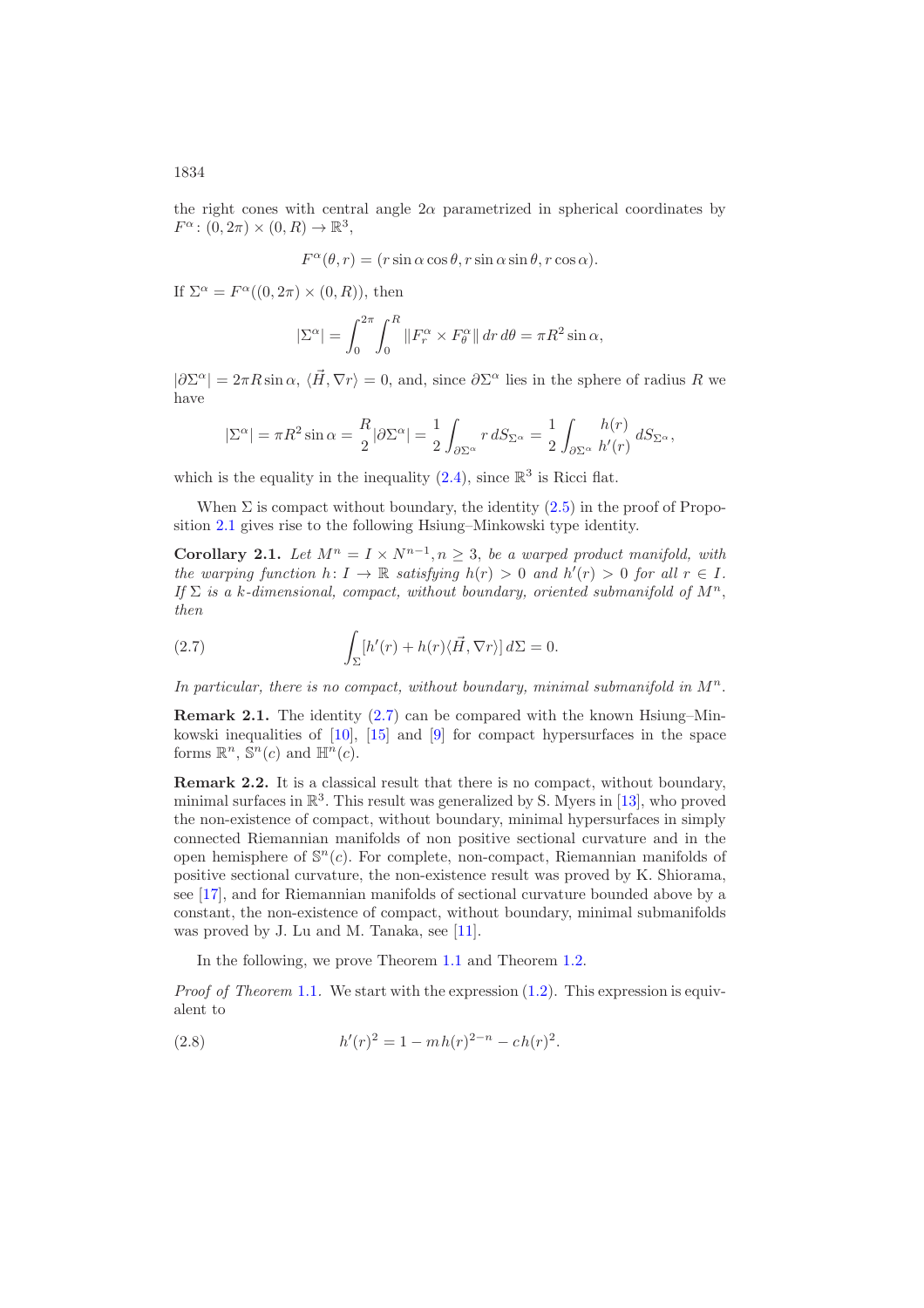By taking implicit derivatives in [\(2.8\)](#page-13-1), we have

<span id="page-14-0"></span>
$$
2h'(r)h''(r) = m(n-2) h(r)^{1-n}h'(r) - 2ch(r) h'(r).
$$

Therefore,

(2.9) 
$$
- \frac{1}{(n-1)} \text{Ric}_{M^n(c)}(\nabla r) = \frac{h''(r)}{h(r)} = \frac{m(n-2)}{2h(r)^n} - c,
$$

since  $h'(r) > 0$ . Replacing the estimate

$$
\langle -\vec{H}, \nabla r \rangle \leq |\vec{H}| |\nabla r| = |\vec{H}|,
$$

in the isoperimetric inequality  $(2.4)$ , we obtain

<span id="page-14-1"></span>(2.10) 
$$
|\Sigma| \leq \frac{1}{k} \Big[ \int_{\partial \Sigma} \frac{h(r)}{h'(r)} d\Sigma + k \int_{\Sigma} |\vec{H}| \frac{h(r)}{h'(r)} d\Sigma \Big] - k(n-1) \int_{\Sigma} \text{Ric}_{M^n(c)} (\nabla r) \Big( \frac{h(r)}{h'(r)} \Big)^2 |\nabla_{\Sigma} r|^2 d\Sigma.
$$

In order to conclude the proof of Theorem [1.1,](#page-2-4) we need to estimate the function  $h(r)/h'(r)$ , and for that we will analyse when  $h(r)/h'(r)$  is increasing or decreasing. By using  $(2.8)$  and  $(2.9)$ , we have

$$
\frac{d}{dr}\binom{h(r)}{h'(r)} = \frac{h'(r)^2 - h(r)h''(r)}{h'(r)^2}
$$
\n
$$
(2.11) \qquad = \frac{1 - mh(r)^{2-n} - ch(r)^2 - \binom{m(n-2)}{2}h(r)^{2-n} + ch(r)^2}{h'(r)^2} = \frac{1 - \binom{mn}{2}h(r)^{2-n}}{h'(r)^2}.
$$

This implies that  $h(r)/h'(r)$  is decreasing for  $h(r) \in (s_0, (mn/2)^{1/(n-2)})$  and that  $h(r)/h'(r)$  is increasing for  $h(r) \in ((mn/2)^{1/(n-2)}, s_1)$ .

To estimate the third integral of [\(2.10\)](#page-14-1), we need to know the sign of the Ricci curvature. By using [\(2.9\)](#page-14-0), if  $c \leq 0$ , then  $-\frac{1}{n-1} \text{Ric}_{M^n(c)}(\nabla r) > 0$  everywhere in  $(s_0, \infty)$ , and if  $c > 0$ , then it happens for  $h(r) < (m(n-2)/(2c))^{1/n}$ . Notice also that the condition  $\frac{n^n}{4(n-2)^{n-2}} m^2 c^{n-2} < 1$  is equivalent to  $(m(n-2)/(2c))^{1/n} >$  $(mn/2)^{1/(n-2)}$ , i.e.,  $(m(n-2)/(2c))^{1/n} \in ((mn/2)^{1/(n-2)}, s_1)$ .

Let

$$
d_{\Sigma} = \min\{s \in (s_0, s_1) | \Sigma \cap \{\{s\} \times \mathbb{S}^{n-1}\} \neq \emptyset\}
$$

and

<span id="page-14-2"></span> $R_{\Sigma} = \max\{s \in (s_0, s_1)|\Sigma \cap \{\{s\} \times \mathbb{S}^{n-1}\}\neq \emptyset\}.$ 

Since  $h(r)/h'(r)$  is decreasing for  $s = h(r) \in (s_0, (mn/2)^{1/(n-2)})$ , we have, for  $s \in (s_0, (mn/2)^{1/(n-2)}),$ 

(2.12) 
$$
\frac{h(r)}{h'(r)} = \frac{s}{\sqrt{1 - ms^{2-n}} - cs^2} \le \frac{d_{\Sigma}}{\sqrt{1 - md_{\Sigma}^{2-n}} - cd_{\Sigma}^2}
$$

Since  $-\frac{1}{n-1}$  Ric<sub>Mn(c)</sub>( $\nabla r$ ) > 0 for  $s = h(r) \in (s_0, (mn/2)^{1/(n-2)})$ , by using [\(2.12\)](#page-14-2) into  $(2.10)$ , we obtain the inequality  $(1.4)$ .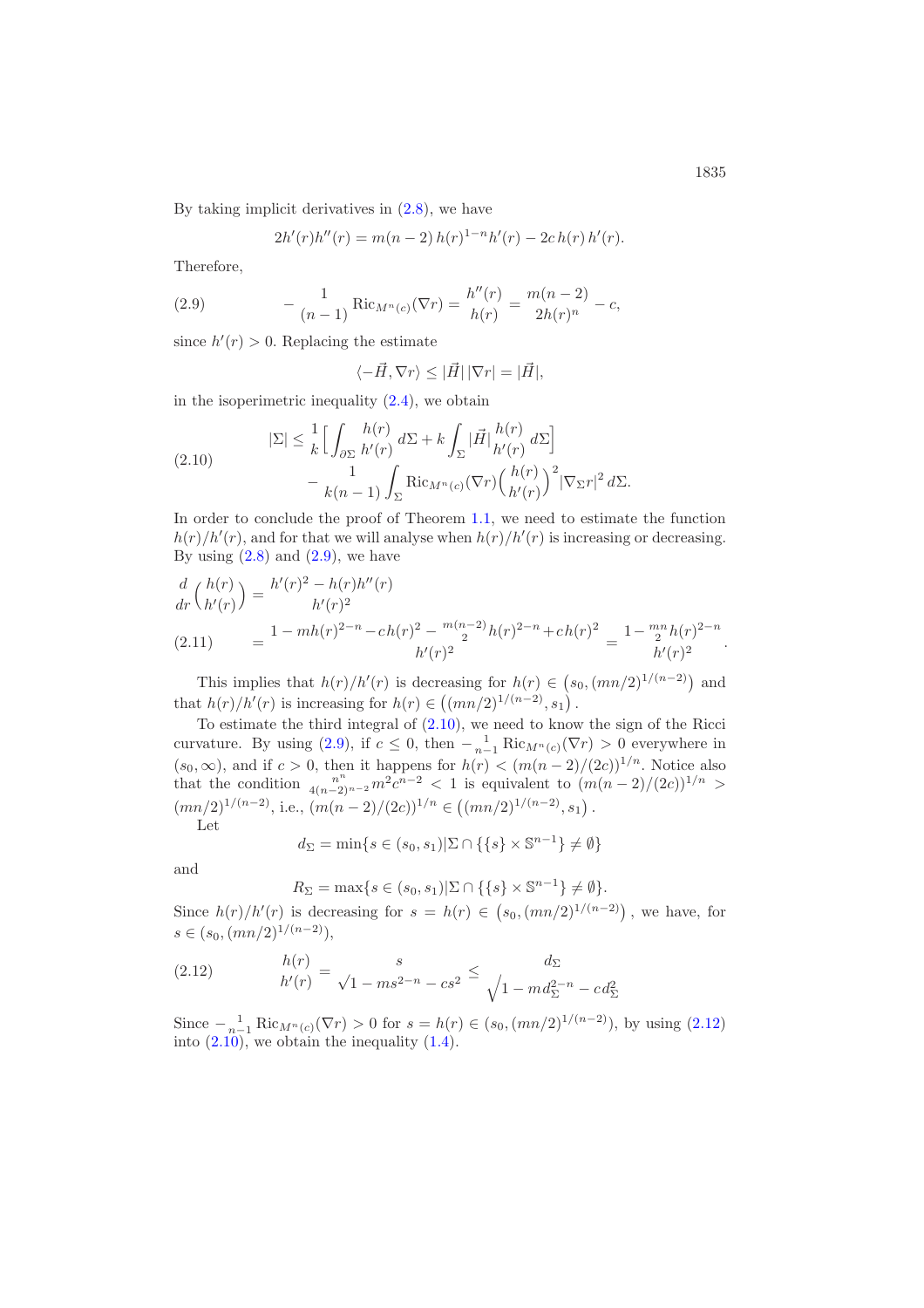In order to prove [\(1.5\)](#page-2-3), notice that

$$
-\frac{1}{n-1} \text{Ric}_{M^{n}(c)}(\nabla r) \left(\frac{h(r)}{h'(r)}\right)^{2} = \left(\frac{m(n-2)}{2h(r)^{n}} - c\right) \frac{h(r)^{2}}{1 - mh(r)^{2-n}} - ch(r)^{2}.
$$

Let  $f: (s_0, s_1) \to \mathbb{R}$  defined by

<span id="page-15-1"></span>
$$
(2.13) \t f(t) = {m(n-2) \choose 2t^n} - c \Big) \frac{t^2}{1 - m t^{2-n} - c t^2} = \frac{\frac{1}{2}m(n-2) t^{2-n} - c t^2}{1 - m t^{2-n} - c t^2}.
$$

Since f is a product of two decreasing functions in the interval  $(s_0, (mn/2)^{1/(n-2)})$ , we have

$$
f(h(r)) \le f(d_{\Sigma}).
$$

This and the fact  $|\nabla_{\Sigma}r| \leq 1$  imply

$$
\begin{split} |\Sigma| &\leq \frac{d_\Sigma}{k\sqrt{1-m d_\Sigma^{2-n} - c d_\Sigma^2}} \Big[ |\partial \Sigma| + k \int_\Sigma |\vec{H}| \, d\Sigma \Big] \\ &+ \frac{1}{k} \int_\Sigma \frac{-1}{n-1} \operatorname{Ric}_{M^n(c)}(\nabla r) \Big(\frac{h(r)}{h'(r)}\Big)^2 |\nabla_\Sigma r|^2 \, d\Sigma \\ &\leq \frac{d_\Sigma}{k\sqrt{1-m d_\Sigma^{2-n} - c d_\Sigma^2}} \Big[ |\partial \Sigma| + k \int_\Sigma |\vec{H}| \, d\Sigma \Big] + \frac{f(d_\Sigma)}{k} |\Sigma|, \end{split}
$$

i.e.,

$$
|\Sigma| \le \frac{d_{\Sigma}}{(k - f(d_{\Sigma}))\sqrt{1 - md_{\Sigma}^{2-n} - cd_{\Sigma}^2}} \left[|\partial \Sigma| + k \int_{\Sigma} |\vec{H}| d\Sigma\right].
$$

Since

$$
k - f(d_{\Sigma}) = k - \frac{1}{2}m(n-2)d_{\Sigma}^{2-n} - cd_{\Sigma}^{2}
$$
  
\n
$$
1 - md_{\Sigma}^{2-n} - cd_{\Sigma}^{2}
$$
  
\n
$$
= \frac{k - \frac{m}{2}(n+2k-2)d_{\Sigma}^{2-n} - c(k-1)d_{\Sigma}^{2}}{1 - md_{\Sigma}^{2-n} - cd_{\Sigma}^{2}}
$$
  
\n
$$
= \frac{(1 - \frac{mn}{2}d_{\Sigma}^{2-n}) + (k-1)(1 - md_{\Sigma}^{2-n} - cd_{\Sigma}^{2})}{1 - md_{\Sigma}^{2-n} - cd_{\Sigma}^{2}},
$$

the inequality [\(1.5\)](#page-2-3) follows. This concludes the proof of the item (i) of Theorem [1.1.](#page-2-4)

Now, we prove the item (ii) of Theorem [1.1.](#page-2-4) Notice that, since  $h(r)/h'(r)$  is increasing for  $s = h(r) \in ((mn/2)^{1/(n-2)}, s_1)$ , we have

.

<span id="page-15-0"></span>(2.14) 
$$
\begin{aligned}\n h(r) &= s \\
 h'(r) &= \sqrt{1 - ms^{2-n} - cs^2} \leq \frac{R_{\Sigma}}{\sqrt{1 - mR_{\Sigma}^{2-n} - cR_{\Sigma}^2}}\n \end{aligned}
$$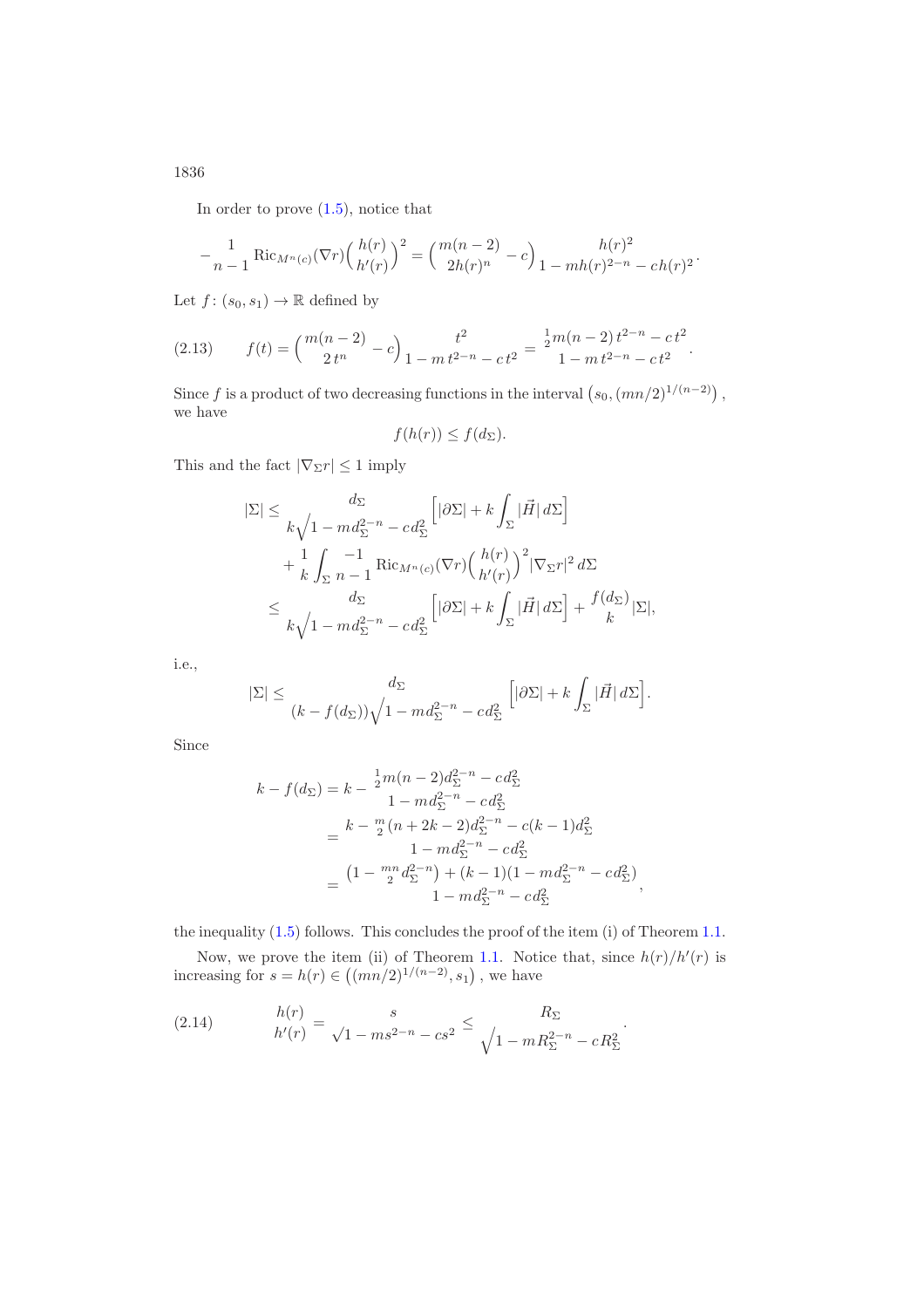Since, if  $c > 0$ ,  $-\frac{1}{n-1} \text{Ric}(\nabla r) < 0$  for  $s = h(r) \in ((m(n-2)/(2c))^{1/n}, s_1)$ , by using

(2.15) 
$$
\begin{aligned}\n h(r) &= s \\
 h'(r) &= \sqrt{1 - ms^{2-n} - cs^2} \ge \frac{d_{\Sigma}}{\sqrt{1 - md_{\Sigma}^{2-n} - cd_{\Sigma}^2}},\n \end{aligned}
$$

for  $s = h(r) \in ((mn/2)^{1/(n-2)}, s_1)$ , and  $(2.14)$  in  $(2.10)$ , we obtain  $(1.7)$ . This proves the item (ii) of Theorem [1.1.](#page-2-4)

Let us prove the item (iii) of Theorem [1.1.](#page-2-4)

Since  $-\frac{1}{n-1} \text{Ric}(\nabla r) > 0$  for  $s = h(r) \in ((mn/2)^{1/(n-2)}, \infty)$ , when  $c \leq 0$ , and for  $s = h(r) \in ((mn/2)^{1/(n-2)}, (m(n-2)/(2c))^{1/n})$ , when  $c > 0$ , then by using  $(2.14)$  in  $(2.10)$  we obtain  $(1.7)$ . This proves the item  $(iii)$  of Theorem [1.1.](#page-2-4)

Let us prove the item (iv). In order to prove  $(1.8)$ , notice that the function  $f(t)$ defined in [\(2.13\)](#page-15-1) satisfies  $f(t) < 1$  for  $t \in ((mn/2)^{1/(n-2)}, s_1)$ . This implies

$$
\begin{split} |\Sigma| &\leq \frac{R_{\Sigma}}{\sqrt{1-mR_{\Sigma}^{2-n}-cR_{\Sigma}^{2}}}\left[|\partial\Sigma|+k\int_{\Sigma}|\vec{H}|\,d\Sigma\right] \\ &+\frac{1}{k}\int_{\Sigma} \frac{-1}{n-1}\operatorname{Ric}_{M^{n}(c)}(\nabla r)\Big(\frac{h(r)}{h'(r)}\Big)^{2}|\nabla_{\Sigma}r|^{2}\,d\Sigma \\ &\leq \frac{R_{\Sigma}}{\sqrt{1-mR_{\Sigma}^{2-n}-cR_{\Sigma}^{2}}}\left[|\partial\Sigma|+k\int_{\Sigma}|\vec{H}|\,d\Sigma\right]+\frac{1}{k}\,|\Sigma|, \end{split}
$$

provided  $|\nabla_{\Sigma}r| \leq 1$ . Therefore, the inequality [\(1.8\)](#page-3-1) follows immediately. The inequality [\(1.9\)](#page-3-2) follows observing that

$$
\frac{R_{\Sigma}}{\sqrt{1 - mR_{\Sigma}^{2-n} - cR_{\Sigma}^{2}}} < \frac{1}{\sqrt{-c}}
$$

for  $c < 0$ . This concludes the proof of the item (iv) and the proof of Theorem [1.1.](#page-2-4)  $\Box$ 

*Proof of Corollary* [1.2](#page-4-0). Taking  $m \to 0$  in the equation [\(1.2\)](#page-1-0), for  $c < 0$ , we have

$$
h'(r) = \sqrt{1 - c h(r)^2}, \ h(0) = 0,
$$

with solution  $h(r) = \frac{1}{\sqrt{-c}} \sinh(\sqrt{-c}r)$ . Replacing  $h(r)/h'(r) = \tanh(\sqrt{-c}r)/\sqrt{-c}$ and

$$
\text{Ric}_{\mathbb{H}^n(c)}(\nabla r) = -(n-1)\frac{h''(r)}{h(r)} = (n-1)c,
$$

in the inequality  $(2.10)$  in the proof of Theorem [1.1,](#page-2-4) for  $c < 0$ , and by using that tanh( $\sqrt{-c}r$ ) < tanh( $\sqrt{-c}R_{\Sigma}$ ) in  $\Sigma$ , we have the result.  $\square$ 

*Proof of Corollary* [1.3](#page-4-3). Taking  $m \to 0$  in the equation [\(1.2\)](#page-1-0), for  $c > 0$ , we have

$$
h'(r) = \sqrt{1 - c h(r)^2}, \quad h(0) = 0,
$$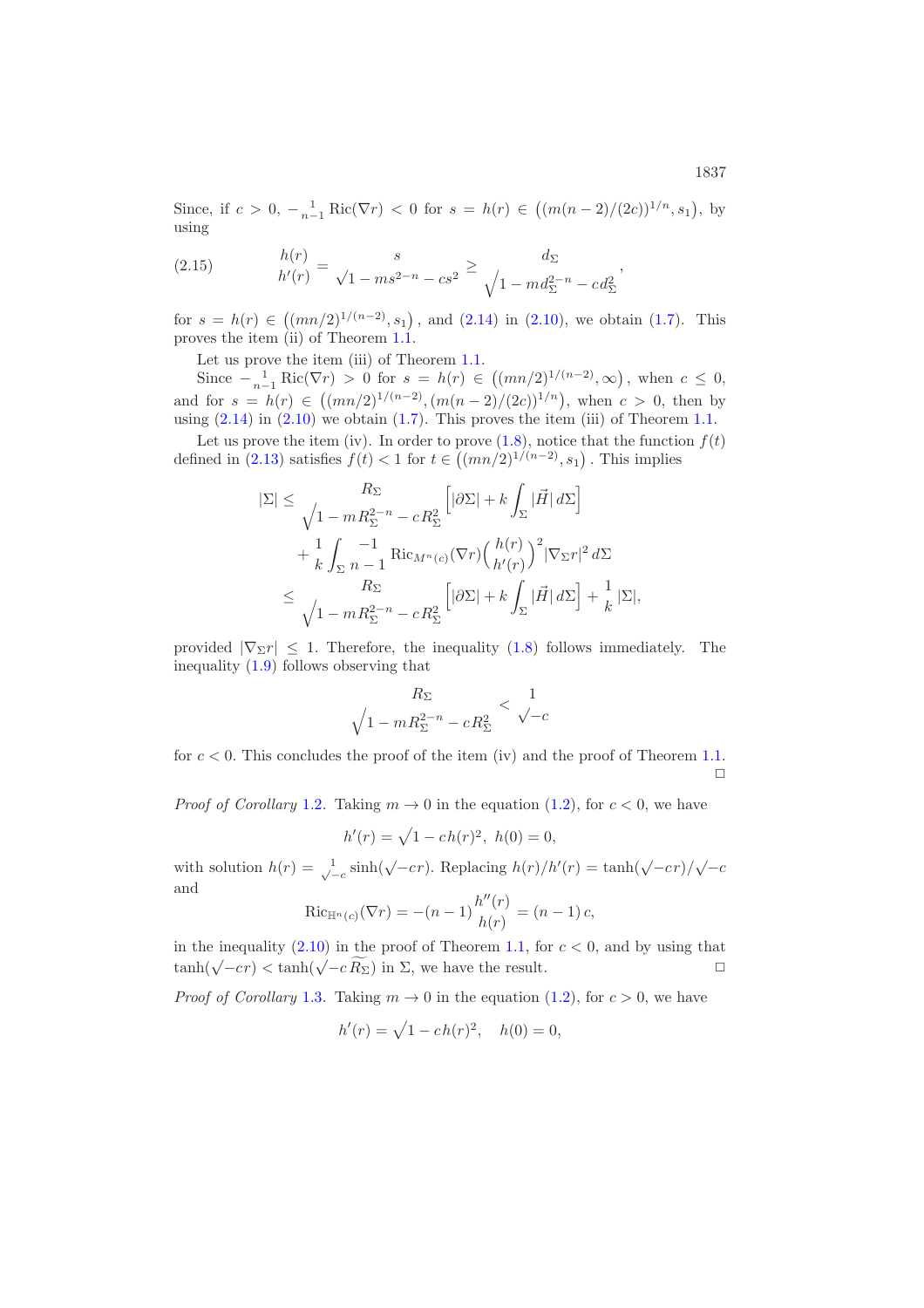1838

with solution  $h(r) = \frac{1}{\sqrt{c}} \sin(\sqrt{c}r)$ . Replacing  $h(r)/h'(r) = \tan(\sqrt{c}r)/\sqrt{c}$ , and

$$
\text{Ric}_{\mathbb{S}_+^n(c)}(\nabla r) = -(n-1)\frac{h''(r)}{h(r)} = (n-1)c,
$$

in the inequality  $(2.10)$  in the proof of Theorem [1.1,](#page-2-4) for  $c > 0$ , and by using that tan( $\sqrt{cr}$ )  $\lt$  tan( $\sqrt{c R_{\Sigma}}$ ) in  $\Sigma$ , we have the result.

Now we prove Theorem [1.2.](#page-4-2)

*Proof of Theorem* [1.2](#page-4-2). The identity  $(1.3)$  is equivalent to

(2.16) 
$$
h'(r)^2 = 1 - mh(r)^{2-n} + q^2h(r)^{4-2n}.
$$

By taking implicit derivatives in [\(2.16\)](#page-17-0), we have

<span id="page-17-0"></span>
$$
2h'(r)h''(r) = m(n-2) h(r)^{1-n} h'(r) - 2(n-2)q^2 h(r)^{3-2n} h'(r),
$$

which gives

$$
\frac{h''(r)}{h(r)} = \frac{m(n-2)}{2} h(r)^{-n} - (n-2)q^2 h(r)^{2-2n} = \frac{n-2}{2h(r)^n} \left( m - \frac{2q^2}{h(r)^{n-2}} \right),
$$

i.e.,

<span id="page-17-1"></span>(2.17) 
$$
- \frac{1}{n-1} \text{Ric}_{M^n}(\nabla r) = \frac{h''(r)}{h(r)} = \frac{n-2}{2h(r)^n} \left( m - \frac{2q^2}{h(r)^{n-2}} \right),
$$

provided  $h'(r) > 0$ .

We have  $-\frac{1}{n-1} \text{Ric}_{M^n}(\nabla r) > 0$  if, and only if,  $s = h(r) > (2q^2/m)^{1/(n-2)}$ . Since  $\left(2q^2/m\right)^{1/(n-2)} < \left(\frac{2q^2}{m-\sqrt{m^2-4q^2}}\right)^{1/(n-2)} = s_0$ , we have  $-\frac{1}{n-1}$  Ric<sub>Mn</sub>( $\nabla r$ ) > 0 everywhere in the Reissner–Nordstrom manifold.

Replacing the estimate

$$
\langle -\vec{H}, \nabla r \rangle \leq |\vec{H}|,
$$

into the isoperimetric inequality  $(2.4)$  of Proposition [2.1,](#page-11-2) we have

<span id="page-17-2"></span>(2.18) 
$$
|\Sigma| \leq \frac{1}{k} \Big[ \int_{\Sigma} \frac{h(r)}{h'(r)} d\Sigma + \int_{\Sigma} |\vec{H}| \frac{h(r)}{h'(r)} d\Sigma \Big] - \frac{1}{k(n-1)} \int_{\Sigma} \text{Ric}_{M^n}(\nabla r) \Big( \frac{h(r)}{h'(r)} \Big)^2 |\nabla_{\Sigma} r|^2 d\Sigma.
$$

In order to conclude the proof of Theorem [1.2,](#page-4-2) we need to estimate the quotient  $h(r)/h'(r)$ , and for that we will analyse when  $h(r)/h'(r)$  is increasing or decreasing. By using  $(2.16)$  and  $(2.17)$ , we obtain

$$
\frac{d}{dr}\binom{h(r)}{h'(r)} = \frac{h'(r)^2 - h(r)h''(r)}{h'(r)^2}
$$
\n
$$
= \frac{1 - mh(r)^{2-n} + q^2h(r)^{4-2n} - \frac{m(n-2)}{2}h(r)^{2-n} + (n-2)q^2h(r)^{4-2n}}{h'(r)^2}
$$
\n
$$
= \frac{1 - \frac{mn}{2}h(r)^{2-n} + (n-1)q^2h(r)^{4-2n}}{h'(r)^2}.
$$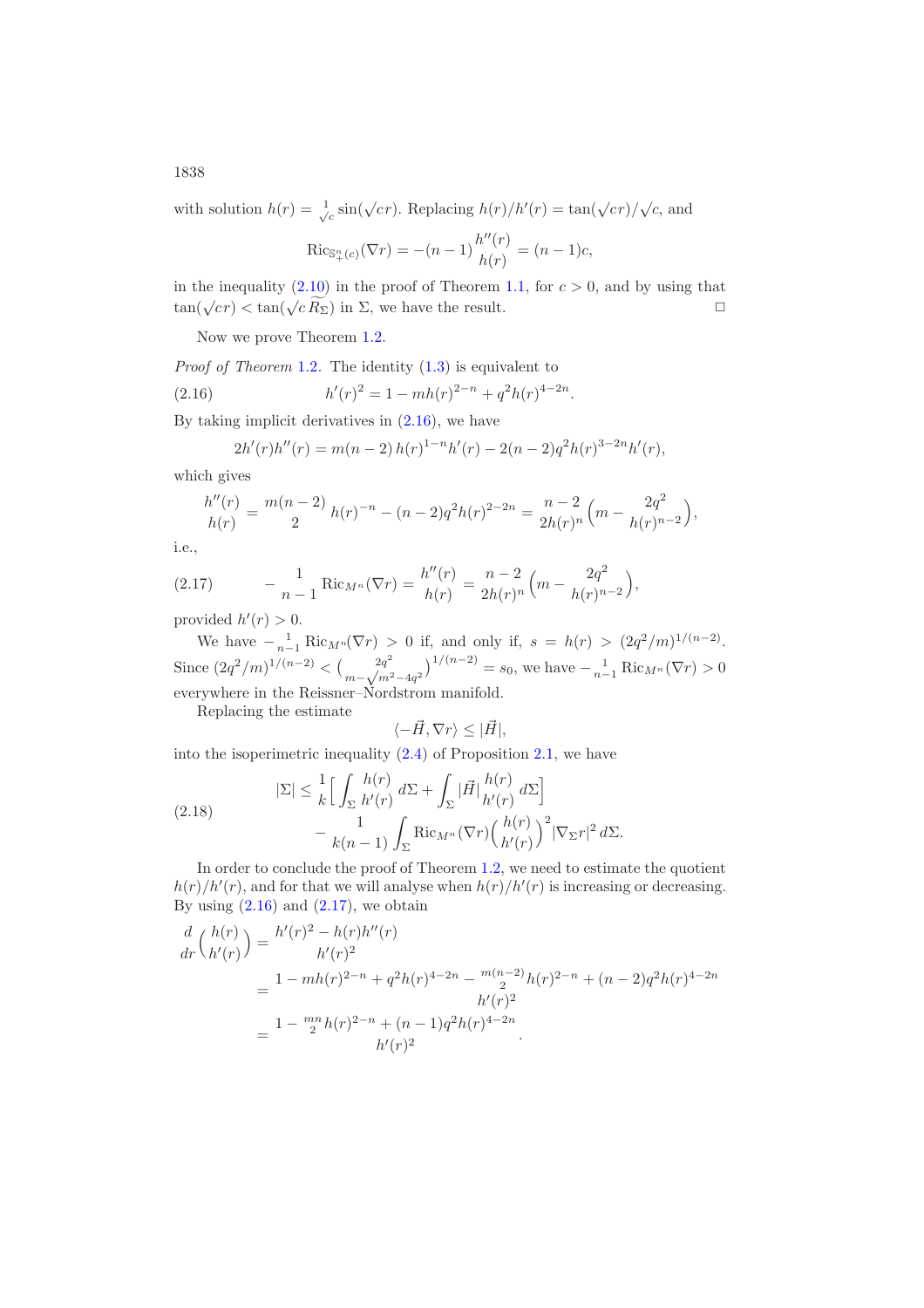Notice that the expression  $1-\frac{mn}{2}h(r)^{2-n}+(n-1)q^2h(r)^{4-2n}$  is a quadratic function of  $u = h(r)^{2-n}$ . Let

$$
P(u) = 1 - \frac{mn}{2}u + (n-1)q^2u^2,
$$

which has the two different roots

$$
\alpha_1 := \frac{mn - \sqrt{m^2n^2 - 16(n-1)q^2}}{4(n-1)q^2} \quad \text{and} \quad \alpha_2 := \frac{mn + \sqrt{m^2n^2 - 16(n-1)q^2}}{4(n-1)q^2}.
$$

Since  $P(u) > 0$  for  $u < \alpha_1$  and for  $u > \alpha_2$ , and  $u = h(r)^{2-n}$ , we have that  $\frac{d}{dr}(h(r)/h'(r)) > 0$  for

$$
h(r) > \alpha_1^{-1/(n-2)} := s_2
$$
 and  $h(r) < \alpha_2^{-1/(n-2)} := s_3$ .

Now, we need to see if  $s_2 \in (s_0, \infty)$  and  $s_3 \in (s_0, \infty)$ . Define  $Q(u) = 1 - mu + q^2u^2$ . Since

$$
Q(u) - P(u) = \frac{(n-2)}{2} u (m - 2q^2 u^2),
$$

we have  $Q(u) > P(u)$  for  $0 < u < m/(2q^2)$ . If we denote by  $\beta_1 < \beta_2$  the roots of  $Q(u)$ , we have also

$$
\beta_1 < \frac{m}{2q^2} < \beta_2.
$$

These facts imply that  $\alpha_1 < \beta_1$ . Since  $P(u) > Q(u)$  for  $u > m/(2q^2)$  and  $P(m/(2q^2)) = Q(m/(2q^2)) = 1 - m^2/(2q^2) < 0$ , we have  $\alpha_2 < \beta_2$ , i.e.,

$$
\alpha_1 < \beta_1 < \alpha_2 < \beta_2.
$$

Since  $\alpha_1 = s_2^{2-n}$ ,  $\beta_1 = s_0^{2-n}$  and  $\alpha_2 = s_3^{2-n}$ , we have

$$
s_3 < s_0 < s_2, \quad
$$

i.e.,  $s_2 \in (s_0, \infty)$  and  $s_3 \notin (s_0, \infty)$ . Therefore

$$
\frac{d}{dr}\binom{h(r)}{h'(r)} < 0 \quad \text{for } h(r) \in (s_0, s_2) \quad \text{and} \quad \frac{d}{dr}\binom{h(r)}{h'(r)} > 0 \quad \text{for } h(r) \in (s_2, \infty).
$$

Since  $\Sigma$  is compact, we can consider

$$
d_{\Sigma} = \min\{s \in (s_0, \infty) | \Sigma \cap \{\{s\} \times \mathbb{S}^{n-1}\} \neq \emptyset\}
$$

and

$$
R_{\Sigma} = \max\{s \in (s_0, \infty) | \Sigma \cap \{\{s\} \times \mathbb{S}^{n-1}\} \neq \emptyset\}.
$$

We have

<span id="page-18-0"></span>
$$
(2.19) \ \frac{h(r)}{h'(r)} = \frac{s}{\sqrt{1 - ms^{2-n} + q^2 s^{4-2n}}} \le \frac{d_{\Sigma}}{\sqrt{1 - md_{\Sigma}^{2-n} + q^2 d_{\Sigma}^{4-2n}}} \quad \text{for } s \in (s_0, s_2)
$$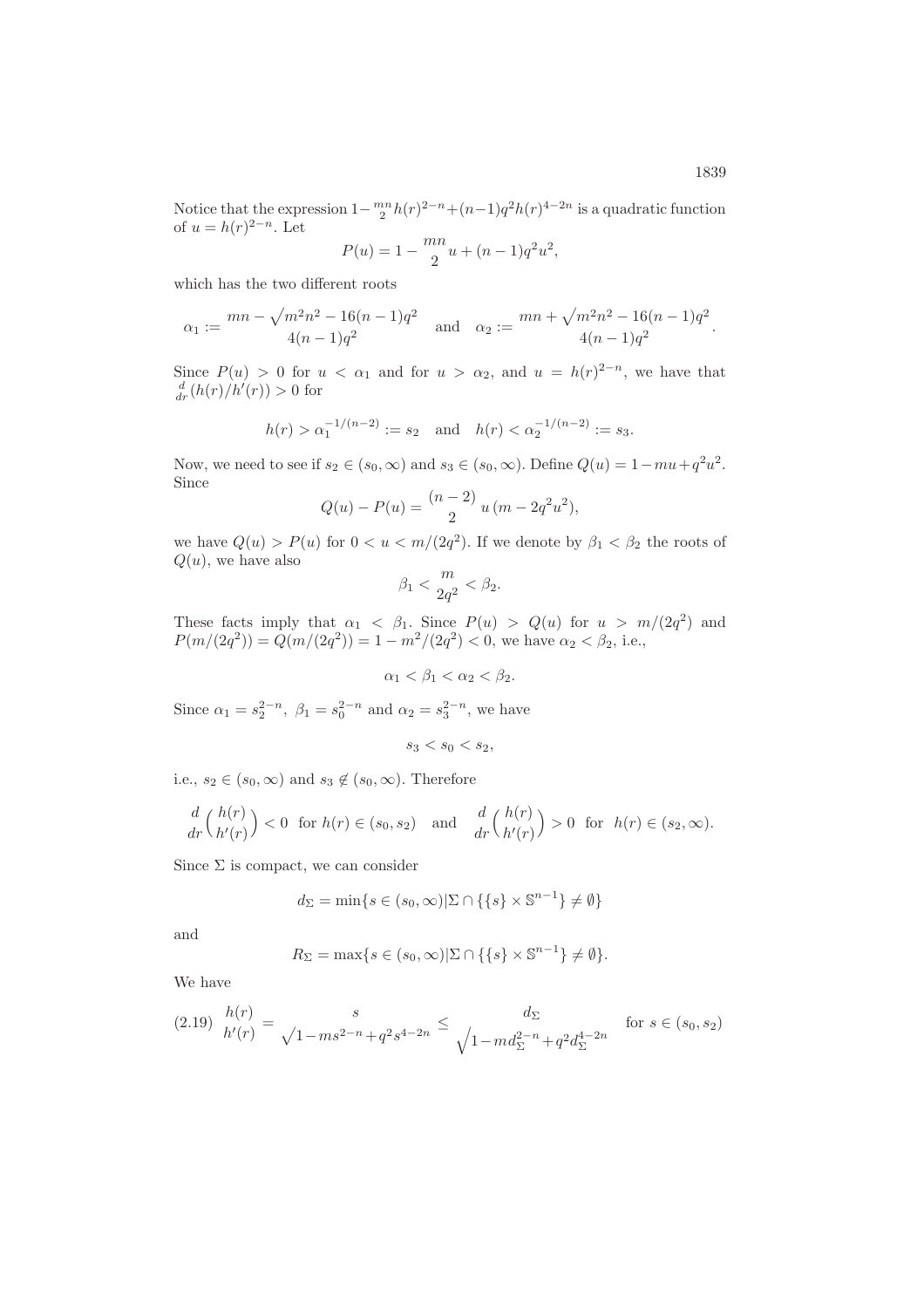1840

and

<span id="page-19-1"></span>
$$
(2.20) \frac{h(r)}{h'(r)} = \frac{s}{\sqrt{1 - ms^{2-n}} + q^2 s^{4-2n}} \le \frac{R_{\Sigma}}{\sqrt{1 - m R_{\Sigma}^{2-n}} + q^2 R_{\Sigma}^{4-2n}} \quad \text{for } s \in (s_2, \infty).
$$

Replacing these estimates into [\(2.18\)](#page-17-2) we obtain the inequalities [\(1.15\)](#page-4-1) and [\(1.17\)](#page-5-0). On the other hand,

$$
- \frac{1}{n-1} \operatorname{Ric}_{M^n}(\nabla r) \left(\frac{h(r)}{h'(r)}\right)^2 = \frac{n-2}{2h(r)^n} \left(m - \frac{2q^2}{h(r)^{n-2}}\right) \left(\frac{h(r)}{h'(r)}\right)^2
$$
  
= 
$$
\frac{n-2}{2h(r)^{n-2}} \left(m - \frac{2q^2}{h(r)^{n-2}}\right) \frac{1}{1 - mh(r)^{2-n} + q^2h(r)^{4-2n}} = f(h(r)^{2-n}),
$$

where

$$
f(t) = \frac{(n-2)(mt - 2q^2t^2)}{2(1 - mt + q^2t^2)}.
$$

Since

$$
f'(t) = \frac{(n-2)(mq^2t^2 - 4q^2t + m)}{2(1 - mt + q^2t^2)^2}
$$

and  $m > 2q$ , we have that  $f(t)$  is increasing for every t. This implies that  $\tilde{f}(r) =$  $f(h(r)^{2-n})$  is decreasing for every  $r > 0$  and thus

<span id="page-19-0"></span>(2.21) 
$$
- \frac{1}{n-1} \text{Ric}_{M^n}(\nabla r) \left(\frac{h(r)}{h'(r)}\right)^2 = f(h(r)^{2-n}) \le f(d_{\Sigma}^{2-n}) = C_3(d_{\Sigma}).
$$

Replacing the estimates [\(2.19\)](#page-18-0) and [\(2.21\)](#page-19-0) in [\(2.18\)](#page-17-2), and by using that  $|\nabla_{\Sigma} r| \leq 1$ , we obtain

$$
|\Sigma| \le \frac{d_\Sigma}{k\sqrt{1 - md_\Sigma^{2-n} + q^2 d_\Sigma^{4-2n}}} \left[|\partial \Sigma| + \int_\Sigma |\vec{H}| \, d\Sigma\right] + \frac{C_3(d_\Sigma)}{k} |\Sigma|,
$$

and then the inequality [\(1.16\)](#page-5-1) follows. Analogously, replacing the estimates [\(2.20\)](#page-19-1) and  $(2.21)$  in  $(2.18)$ , we obtain the inequality  $(1.18)$ . This concludes the proof of Theorem [1.2.](#page-4-2)  $\Box$ 

*Proof of Theorem* [1.3](#page-6-0). Let  $\lambda: \mathbb{R} \to \mathbb{R}$  be a smooth function such that  $\lambda(t) = 0$  for  $t \leq 0$  and  $\lambda'(t) > 0$  for  $t > 0$ . By using  $(2.5)$ , we have

<span id="page-19-2"></span>
$$
\operatorname{div}_{\Sigma}(\lambda(R-r) h(r) \nabla_{\Sigma} r) = h(r) \langle \nabla_{\Sigma} r, \nabla_{\Sigma}(\lambda(R-r)) \rangle + \lambda(R-r) \operatorname{div}_{\Sigma} (h(r) \nabla_{\Sigma} r)
$$
  
(2.22)  

$$
= -\lambda'(R-r) h(r) |\nabla_{\Sigma} r|^{2} + k \lambda(R-r) h'(r)
$$

$$
+ k \lambda(R-r) h(r) \langle \vec{H}, \nabla r \rangle
$$

for each  $R > 0$ . Since  $\Sigma$  is proper, then  $\lambda(R-r)h(r)\nabla_{\Sigma}r$  has compact support in  $\Sigma \cap B_R$ . Thus, by using the divergence theorem in [\(2.22\)](#page-19-2), we have

<span id="page-19-3"></span>
$$
\int_{\Sigma} \lambda'(R-r) h(r) |\nabla_{\Sigma} r|^2 d\Sigma
$$
\n(2.23)\n
$$
= k \int_{\Sigma} \lambda(R-r) h'(r) d\Sigma + k \int_{\Sigma} \lambda(R-r) h(r) \langle \vec{H}, \nabla r \rangle d\Sigma.
$$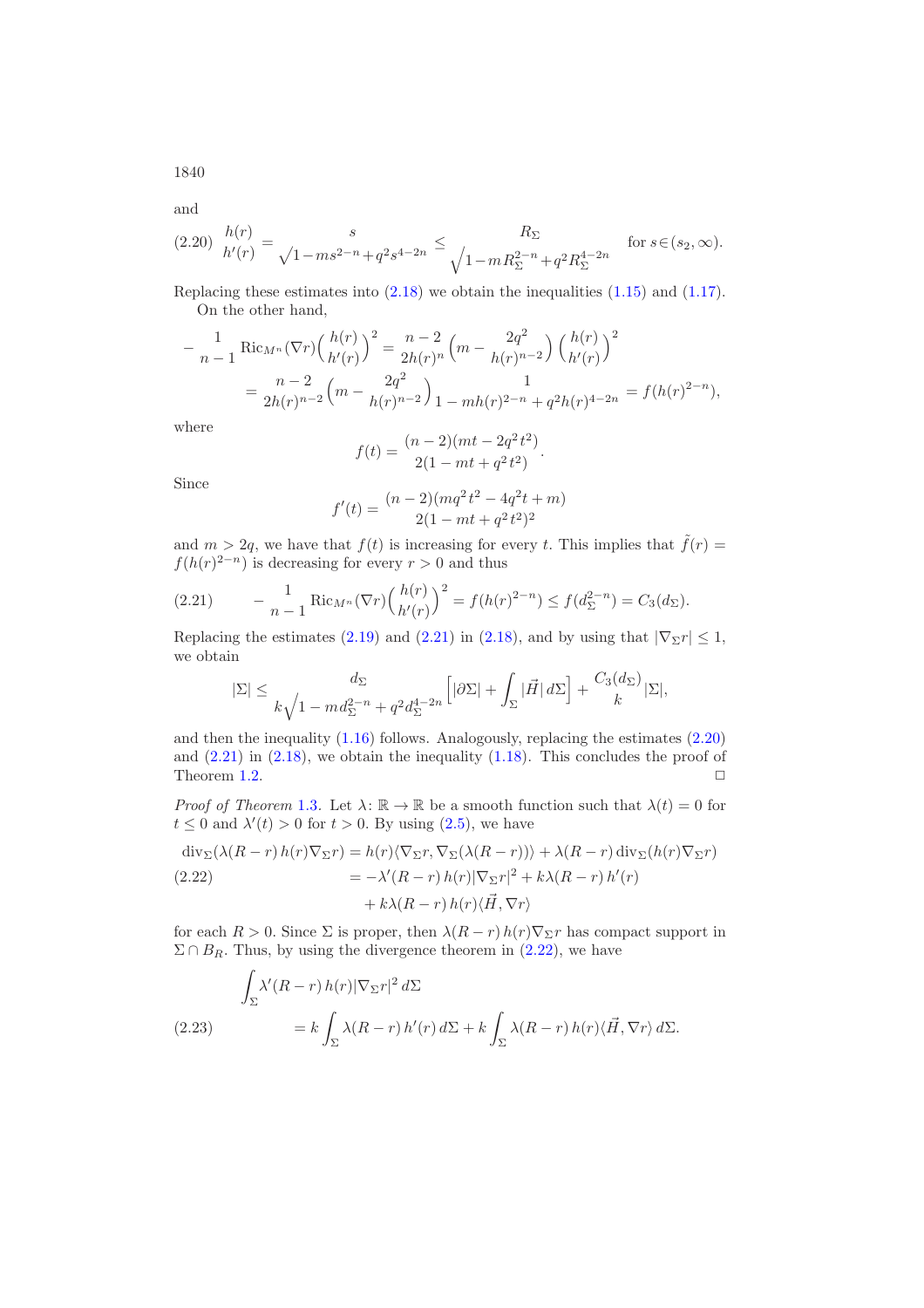From now on, we will continue the proof of the items (i) and (ii) separately.

*Conclusion of the proof of the item* (i)*.* Replacing the estimate

$$
\int_{\Sigma} \lambda'(R-r) h(r) |\nabla_{\Sigma} r|^2 d\Sigma \le \int_{\Sigma} \lambda'(R-r) h(r) d\Sigma = \frac{d}{dR} \Big( \int_{\Sigma} \lambda(R-r) h(r) d\Sigma \Big),
$$

in  $(2.23)$ , by using the hypothesis that  $h(r)/h'(r)$  is non-decreasing (i.e.,  $h'(r)/h(r)$ ) is non-increasing), and that  $\lambda(R - r) = 0$  for  $r > R$ , we obtain

$$
\frac{d}{dR} \left( \int_{\Sigma} \lambda(R-r) h(r) d\Sigma \right) \geq k \frac{h'(R)}{h(R)} \int_{\Sigma} \lambda(R-r) h(r) d\Sigma + k \int_{\Sigma} \lambda(R-r) h(r) \langle \vec{H}, \nabla r \rangle d\Sigma.
$$

By using the fact

$$
h(R)^k \frac{d}{dR} \left( \frac{1}{h(R)^k} \int_{\Sigma} \lambda(R-r) h(r) d\Sigma \right) = \frac{d}{dR} \left( \int_{\Sigma} \lambda(R-r) h(r) d\Sigma \right) - \frac{kh'(R)}{h(R)} \int_{\Sigma} \lambda(R-r) h(r) d\Sigma,
$$

we have

$$
\frac{d}{dR} \left( \frac{1}{h(R)^k} \int_{\Sigma} \lambda(R-r) h(r) d\Sigma \right) \ge \frac{k}{h(R)^k} \int_{\Sigma} \lambda(R-r) h(r) \langle \vec{H}, \nabla r \rangle d\Sigma.
$$

Considering a sequence of functions  $\lambda(t)$  converging to the characteristic function of the interval  $[0, \infty)$ , we obtain

$$
(2.24) \t\t dR\left(\frac{1}{h(R)^k}\int_{\Sigma\cap B_R}h(r)\,d\Sigma\right)\geq \frac{k}{h(R)^k}\int_{\Sigma\cap B_R}h(r)\langle\vec{H},\nabla r\rangle\,d\Sigma.
$$

By using the hypothesis  $k|\vec{H}| \leq \alpha$ , we have

<span id="page-20-1"></span>
$$
\frac{d}{dR} \left( \frac{1}{h(R)^k} \int_{\Sigma \cap B_R} h(r) d\Sigma \right) \ge -\alpha \frac{1}{h(R)^k} \int_{\Sigma \cap B_R} h(r) d\Sigma,
$$

i.e.,

(2.25) 
$$
\frac{d}{dR} \log \left( \frac{1}{h(R)^k} \int_{\Sigma \cap B_R} h(r) d\Sigma \right) \geq -\alpha.
$$

Now, let  $r_0, r_1 \in I$  such that  $r_0 < r_1$ . Integrating [\(2.25\)](#page-20-0) from  $r_0$  to  $r_1$ , we obtain

<span id="page-20-0"></span>
$$
\frac{e^{\alpha r_0}}{h(r_0)^k} \int_{\Sigma \cap B_{r_0}} h(s) d\Sigma \le \frac{e^{\alpha r_1}}{h(r_1)^k} \int_{\Sigma \cap B_{r_1}} h(s) d\Sigma,
$$

i.e., the function

$$
V_1(r) = \frac{e^{\alpha r}}{h(r)^k} \int_{\Sigma \cap B_r} h(s) d\Sigma
$$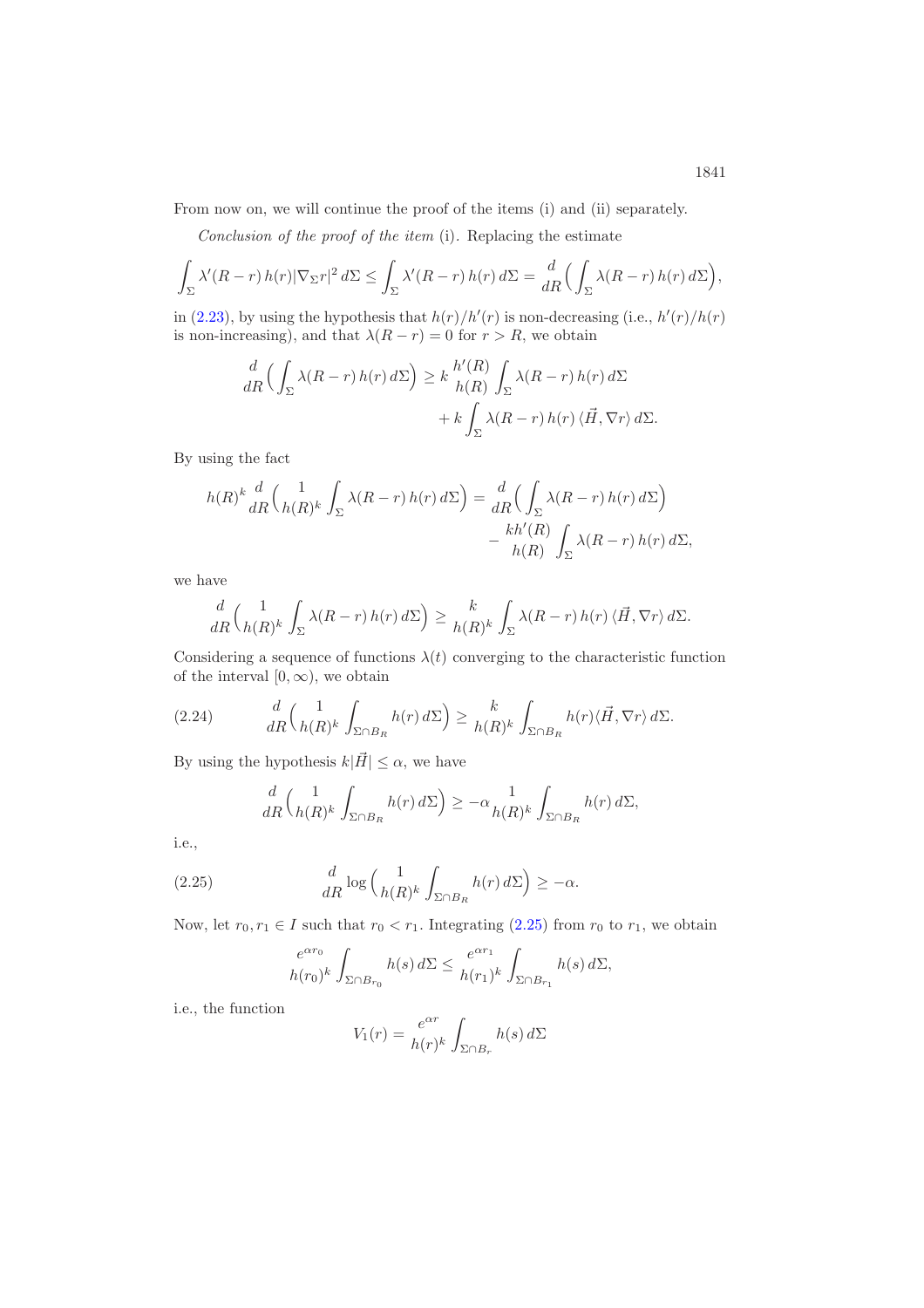is monotone non-decreasing. This implies

$$
\int_{\Sigma \cap B_r} h(s) d\Sigma \ge e^{-\alpha(r-r_0)} \left(\frac{h(r)}{h(r_0)}\right)^k \int_{\Sigma \cap B_{r_0}} h(s) d\Sigma,
$$

for every  $r>r_0$ . Since h is an increasing function, we have

$$
h(r)|\Sigma \cap B_r| \ge \int_{\Sigma \cap B_r} h(s) d\Sigma \ge e^{-\alpha(r-r_0)} \left(\frac{h(r)}{h(r_0)}\right)^k \int_{\Sigma \cap B_{r_0}} h(s) d\Sigma.
$$

This proves the estimate  $(1.19)$  and concludes the proof of the item  $(i)$  of Theorem [1.3.](#page-6-0)

*Conclusion of the proof of the item* (ii)*.* The identity [\(2.23\)](#page-19-3) gives

$$
\int_{\Sigma} \lambda(R-r) h'(r) d\Sigma = \frac{1}{k} \int_{\Sigma} \lambda'(R-r) h(r) |\nabla_{\Sigma} r|^2 d\Sigma - \int_{\Sigma} \lambda(R-r) h(r) \langle \vec{H}, \nabla r \rangle d\Sigma.
$$

This implies

$$
\frac{d}{dR} \Big( \frac{1}{h(R)^k} \int_{\Sigma} \lambda(R-r) h'(r) d\Sigma \Big)
$$
\n
$$
= -\frac{kh'(R)}{h(R)^{k+1}} \int_{\Sigma} \lambda(R-r) h'(r) d\Sigma + \frac{1}{h(R)^k} \int_{\Sigma} \lambda'(R-r) h'(r) d\Sigma
$$
\n
$$
= -\frac{h'(R)}{h(R)^{k+1}} \int_{\Sigma} \lambda'(R-r) h(r) |\nabla_{\Sigma} r|^2 d\Sigma
$$
\n
$$
+ \frac{kh'(R)}{h(R)^{k+1}} \int_{\Sigma} \lambda(R-r) h(r) \langle \vec{H}, \nabla r \rangle d\Sigma
$$
\n(2.26) 
$$
+ \frac{1}{h(R)^k} \int_{\Sigma} \lambda'(R-r) h'(r) d\Sigma.
$$

<span id="page-21-1"></span>On the other hand, by using the hypothesis that  $h(r)/h'(r)$  is non-decreasing, i.e.,  $-h(r)/h'(r)$  is non-increasing, we have

<span id="page-21-0"></span>
$$
-\frac{h'(R)}{h(R)^{k+1}} \int_{\Sigma} \lambda'(R-r) h(r) |\nabla_{\Sigma} r|^2 d\Sigma + \frac{1}{h(R)^k} \int_{\Sigma} \lambda'(R-r) h'(r) d\Sigma
$$
  
\n
$$
= \frac{1}{h(R)^k} \Big[ -\frac{h'(R)}{h(R)} \int_{\Sigma} \lambda'(R-r) h(r) |\nabla_{\Sigma} r|^2 d\Sigma
$$
  
\n
$$
+ \int_{\Sigma} \lambda'(R-r) h'(r) d\Sigma \Big]
$$
  
\n
$$
\geq \frac{1}{h(R)^k} \Big[ -\frac{h'(R)}{h(R)} \frac{h(R)}{h'(R)} \int_{\Sigma} \lambda'(R-r) h'(r) |\nabla_{\Sigma} r|^2 d\Sigma
$$
  
\n
$$
+ \int_{\Sigma} \lambda'(R-r) h'(r) d\Sigma \Big]
$$
  
\n(2.27)  
\n
$$
= \frac{1}{h(R)^k} \int_{\Sigma} \lambda'(R-r) [1 - |\nabla_{\Sigma} r|^2] h'(r) d\Sigma.
$$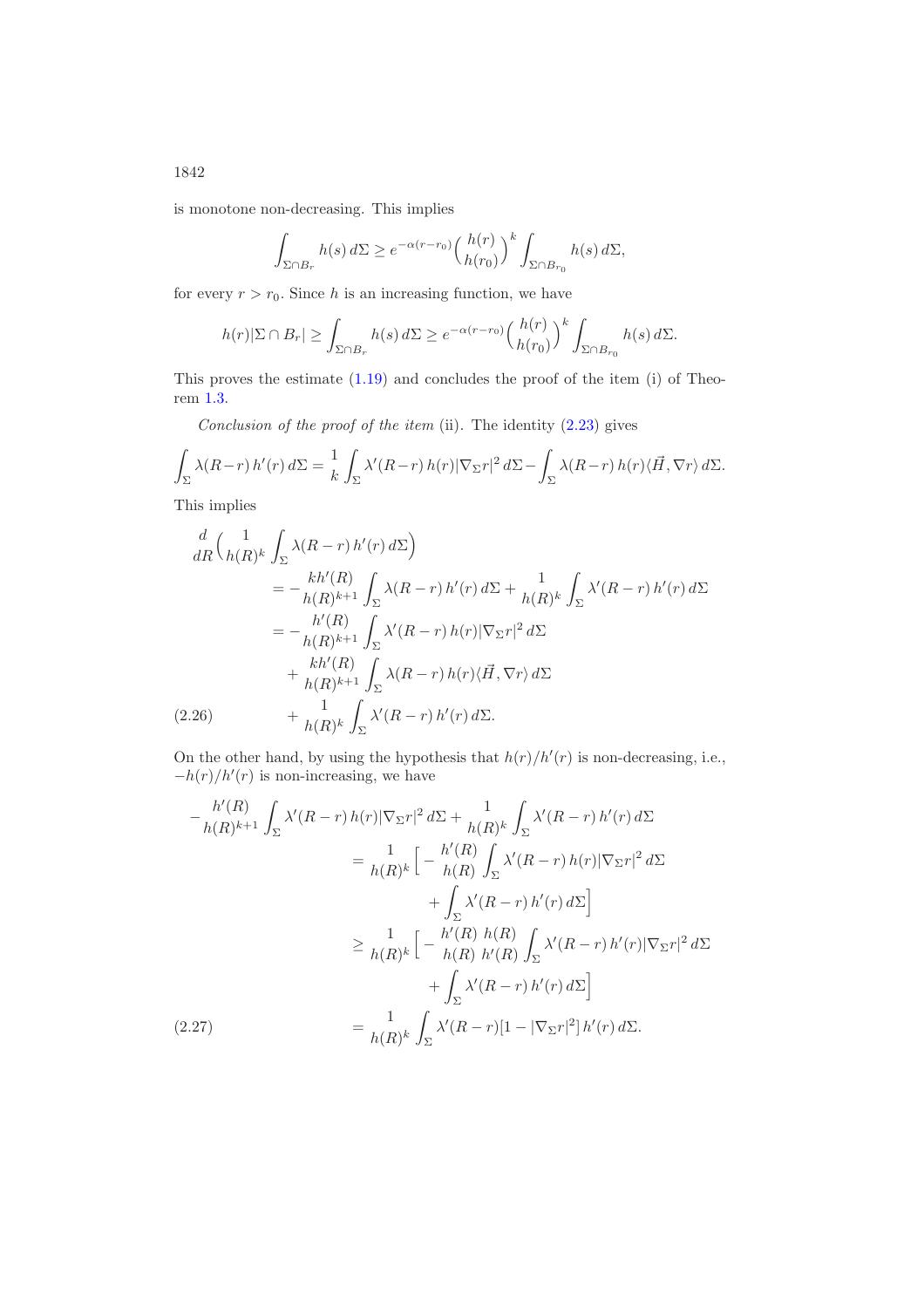Thus, replacing  $(2.27)$  in the right-hand side of  $(2.26)$ , we obtain

$$
\frac{d}{dR} \left( \frac{1}{h(R)^k} \int_{\Sigma} \lambda(R-r) h'(r) d\Sigma \right) \ge \frac{1}{h(R)^k} \int_{\Sigma} \lambda'(R-r) [1 - |\nabla_{\Sigma} r|^2] h'(r) d\Sigma \n+ \frac{kh'(R)}{h(R)^{k+1}} \int_{\Sigma} \lambda(R-r) h(r) \langle \vec{H}, \nabla r \rangle d\Sigma \n\ge \frac{kh'(R)}{h(R)^{k+1}} \int_{\Sigma} \lambda(R-r) h(r) \langle \vec{H}, \nabla r \rangle d\Sigma.
$$

Considering a sequence of functions  $\lambda(t)$  converging to the characteristic function of  $[0, \infty)$ , we obtain

<span id="page-22-1"></span>
$$
(2.28) \t\t dR\left(\frac{1}{h(R)^k}\int_{\Sigma\cap B_R} h'(r)\,d\Sigma\right) \ge \frac{kh'(R)}{h(R)^{k+1}}\int_{\Sigma\cap B_R} h(r)\langle\vec{H},\nabla r\rangle\,d\Sigma.
$$

By using the hypothesis  $k|\vec{H}| \leq \alpha$  and that  $-h(r)/h'(r)$  is non-increasing, we have

$$
\frac{d}{dR} \left( \frac{1}{h(R)^k} \int_{\Sigma \cap B_R} h'(r) d\Sigma \right) \ge -\alpha \frac{h'(R)}{h(R)^{k+1}} \int_{\Sigma \cap B_R} h(r) d\Sigma
$$
\n
$$
\ge -\alpha \frac{h'(R)}{h(R)^{k+1}} \cdot \frac{h(R)}{h'(R)} \int_{\Sigma \cap B_R} h(r) \cdot \frac{h'(r)}{h(r)} d\Sigma
$$
\n
$$
= -\alpha \frac{1}{h(R)^k} \int_{\Sigma \cap B_R} h'(r) d\Sigma,
$$

i.e.,

(2.29) 
$$
\frac{d}{dR}\log\left(\frac{1}{h(R)^k}\int_{\Sigma\cap B_R}h'(r)\,d\Sigma\right)\geq -\alpha.
$$

Now, let  $r_0, r_1 \in I$  such that  $r_0 < r_1$ . Integrating [\(2.29\)](#page-22-0) from  $r_0$  to  $r_1$ , we obtain

<span id="page-22-0"></span>
$$
\frac{e^{\alpha r_0}}{h(r_0)^k} \int_{\Sigma \cap B_{r_0}} h'(r) d\Sigma \le \frac{e^{\alpha r_1}}{h(r_1)^k} \int_{\Sigma \cap B_{r_1}} h'(r) d\Sigma,
$$

i.e., the function

$$
V_2(r) = \frac{e^{\alpha r}}{h(r)^k} \int_{\Sigma \cap B_r} h'(s) d\Sigma
$$

is monotone non-decreasing. This implies

$$
\int_{\Sigma \cap B_r} h'(s) d\Sigma \ge e^{-\alpha(r-r_0)} \left(\frac{h(r)}{h(r_0)}\right)^k \int_{\Sigma \cap B_{r_0}} h'(s) d\Sigma,
$$

for every  $r > r_0$ . If there exists  $B > 0$  such that  $h'(r) < B$ , then

$$
B|\Sigma \cap B_r| \ge \int_{\Sigma \cap B_r} h'(s) d\Sigma \ge e^{-\alpha(r-r_0)} \left(\frac{h(r)}{h(r_0)}\right)^k \int_{\Sigma \cap B_{r_0}} h'(s) d\Sigma.
$$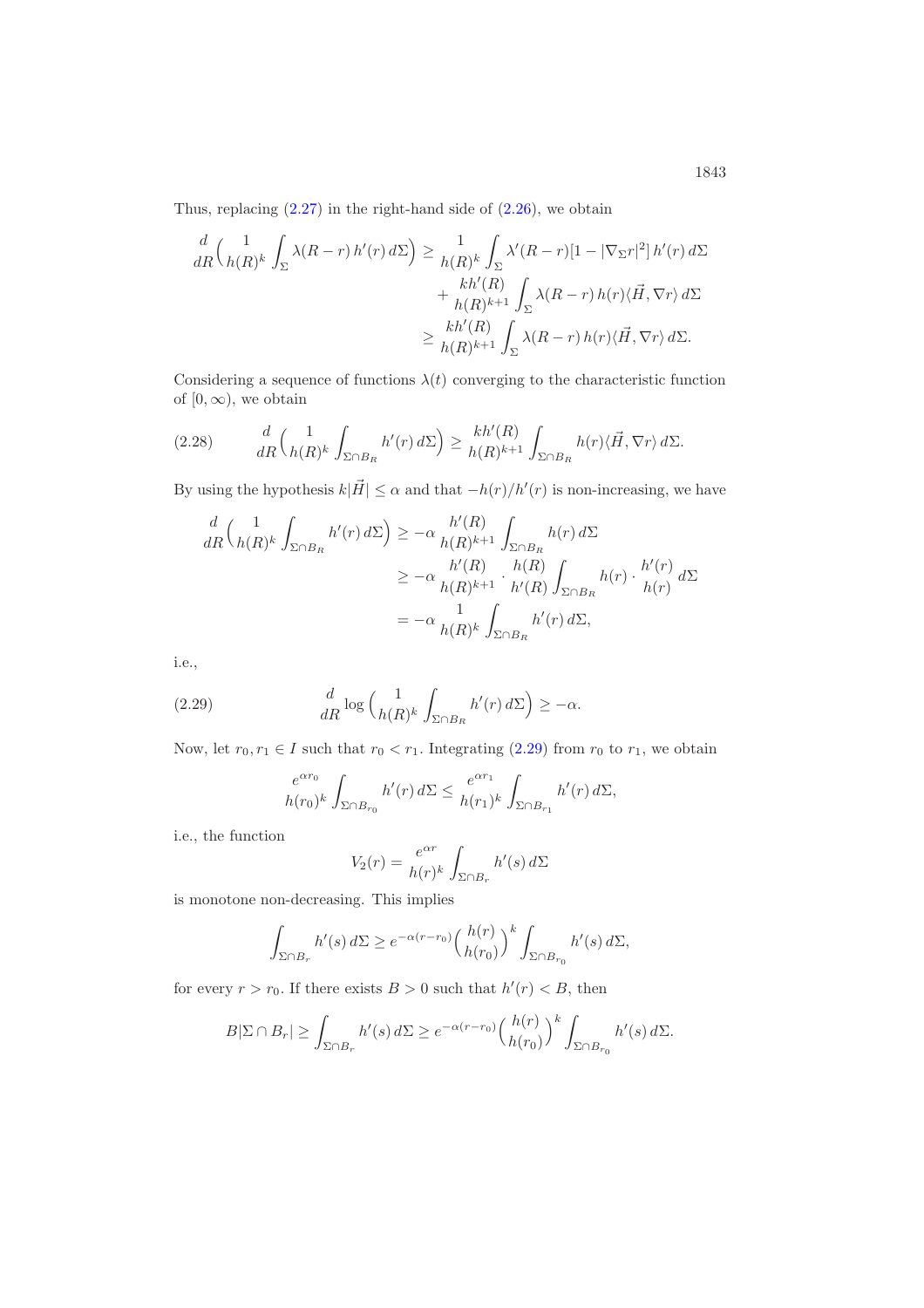This proves the inequality [\(1.20\)](#page-6-2). Analogously, if  $h''(r) > 0$ , then

$$
h'(r)|\Sigma \cap B_r| \geq \int_{\Sigma \cap B_r} h'(s) d\Sigma \geq e^{-\alpha(r-r_0)} \left(\frac{h(r)}{h(r_0)}\right)^k \int_{\Sigma \cap B_{r_0}} h'(s) d\Sigma.
$$

This proves the inequality  $(1.21)$  and concludes the proof of the item (ii) of Theo-rem [1.3.](#page-6-0)  $\Box$ 

In the following, we prove the corollaries of Theorem [1.3.](#page-6-0)

*Proof of Corollary* [1.5](#page-7-1). The proof follows immediately from the inequalities  $(2.24)$ and  $(2.28)$ .  $\Box$ 

*Proof of Corollary* [1.6](#page-7-2)*.* First notice that, since

$$
h'(r) = \sqrt{1 - mh(r)^{2-n} - ch(r)^2},
$$

we have

$$
\frac{d}{dr}\left(\frac{h(r)}{h'(r)}\right) = \frac{1 - \frac{mn}{2}h(r)^{2-n}}{1 - mh(r)^{2-n} - ch(r)^2} > 0
$$

for  $h(r) > (mn/2)^{1/(n-2)}$ . If  $c > 0$ , the condition  $\frac{n^n}{4(n-2)^{n-2}} m^2 c^{n-2} < 1$  implies  $(mn/2)^{1/(n-2)} \in (s_0, s_1)$ . Since  $h'(r) = \sqrt{1 - mh(r)^{2-n}} - ch(r)^2 \le 1$  for  $c > 0$ , by using the inequality  $(1.20)$ , we have

$$
|\Sigma \cap B_r| \ge C_2(r_0) e^{-\alpha r} h(r)^k,
$$

for every  $r>r_0$ . This proves the item (i) of Corollary [1.6.](#page-7-2) The estimate of the item (ii) is an immediate consequence of the inequality  $(1.19)$ . If  $c < 0$  and  $\alpha < k - 1$ , then the asymptotic expansion

$$
h(r) = \frac{1}{\sqrt{-c}} \sinh(\sqrt{-c}r) + \frac{m}{2n\sqrt{-c}} \sinh^{1-n}(\sqrt{-c}r) + O(\sinh^{-n-1}(\sqrt{-c}r))
$$

implies that  $|\Sigma \cap B_r|$  has at least exponential volume growth at infinity. This proves the item (ii) of Corollary [1.6.](#page-7-2)  $\Box$ 

In order to prove Corollary [1.7,](#page-8-2) we will explore the asymptotic behaviour of the warping function for the Reissner–Nordstrom manifold.

<span id="page-23-1"></span>**Lemma 2.2.** The warping function h of the Reissner–Nordstrom manifold  $M^n$ ,  $n > 4$ , *satisfies* 

(2.30) 
$$
h(r) = r + \frac{m}{2(n-3)} r^{3-n} + O(r^{5-2n}).
$$

*Proof.* Define the function

<span id="page-23-0"></span>(2.31) 
$$
r(s) = s - \int_s^{\infty} \left( \frac{1}{\sqrt{1 - mt^{2-n}} + q^2 t^{4-2n}} - 1 \right) dt.
$$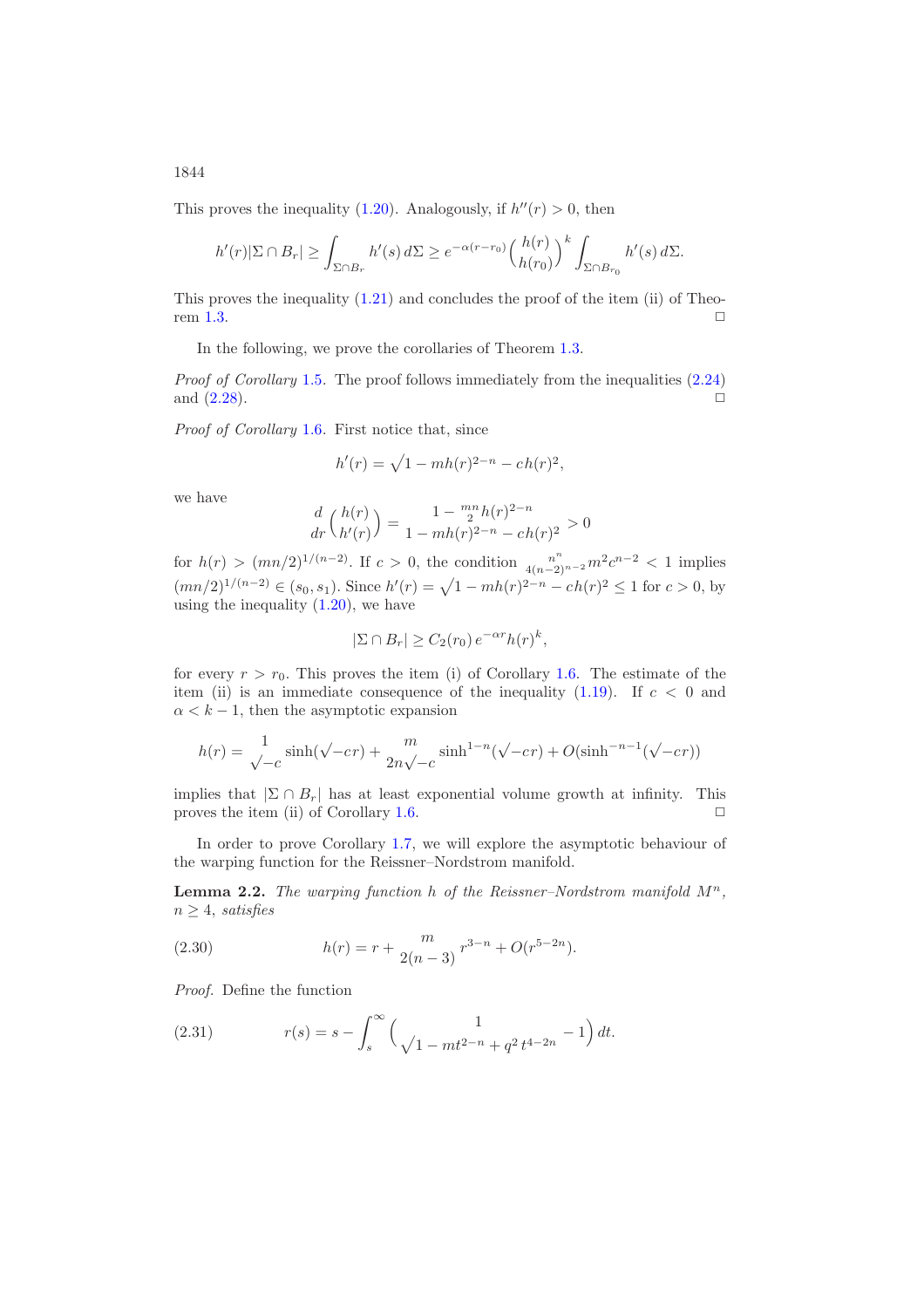Since for any  $a > b > 0$  the following identity holds:

$$
\frac{1}{\sqrt{a-b}} - \frac{1}{\sqrt{a}} = \frac{b}{\sqrt{a(a-b)(\sqrt{a-b}+\sqrt{a})}},
$$

we have

$$
\begin{aligned}\n1 & \quad mt^{2-n} - q^2 t^{4-2n} \\
\sqrt{1 - mt^{2-n}} + q^2 t^{4-2n} - \sqrt{1 - mt^{2-n}} + q^2 t^{4-2n} (\sqrt{1 - mt^{2-n}} + q^2 t^{4-2n} + 1) \\
&= \frac{mt^{2-n}}{2} \sqrt{1 - mt^{2-n}} + q^2 t^{4-2n} (\sqrt{1 - mt^{2-n}} + q^2 t^{4-2n} + 1) \\
&= \frac{m}{2} t^{2-n} + O(t^{4-2n}).\n\end{aligned}
$$

Thus, the improper integral in [\(2.31\)](#page-23-0) converges for  $n \geq 4$  and  $r(s)$  is well defined. Moreover

(2.32) 
$$
r(s) = s - \frac{m}{2(n-3)} s^{3-n} + O(s^{5-2n}).
$$

Notice that the inverse function  $s(r)$  satisfies the differential equation

<span id="page-24-0"></span>
$$
\frac{ds}{dr} = \sqrt{1 - ms^{2-n}} + q^2 s^{4-2n}.
$$

Therefore  $s(r) = h(r)$ . By using  $(2.32)$ , we have

$$
s = r(s) + \frac{m}{2(n-3)} s^{3-n} + O(s^{5-2n}).
$$

This implies

(2.33) 
$$
h(r) = s(r) = r + \frac{m}{2(n-3)} r^{3-n} + O(r^{5-2n}),
$$

which proves the lemma.  $\Box$ 

*Proof of Corollary* [1.7](#page-8-2). By using the proof of Theorem [1.2](#page-4-2) we have that  $h(r)/h'(r)$ is non-increasing for  $h(r) > s_2$ . On the other hand, we have that  $h'(r) < 1$  for  $h(r) > (q^2/m)^{1/(n-2)}$ . Since  $(q^2/m)^{1/(n-2)} < s_0$ , we have  $h'(r) < 1$  everywhere. The result then follows from the inequality [\(1.20\)](#page-6-2).

If  $\Sigma$  is a minimal submanifold, then the asymptotic expansion of  $h(r)$  in Lemma [2.2](#page-23-1) implies that  $|\Sigma \cap B_r|$  has at least polynomial volume growth at infinity. The result then follows.  $\Box$ 

*Proof of Corollary* [1.8](#page-8-1). Notice that, by using the hypothesis  $h(0) = 0$  and  $h'(0) = 1$ in the first order Taylor expansion of  $h(r)$  we have  $h(r) = r + R(r)$ , where  $\lim_{r\to 0} R(r)/r = 0$ . This implies that  $\lim_{r\to 0} h(r)/r = 1$  and thus

$$
V_2(0^+) = \lim_{r \to 0} V_2(r) = \lim_{r \to 0} e^{-\alpha r} \omega_k \frac{r^k}{h(r)^k} \frac{1}{\omega_k r^k} \int_{\Sigma \cap B_r} h'(s) d\Sigma = \omega_k h'(0) = \omega_k.
$$

Since  $V_2(r) \ge V_2(0^+)$ , we have the result.  $\Box$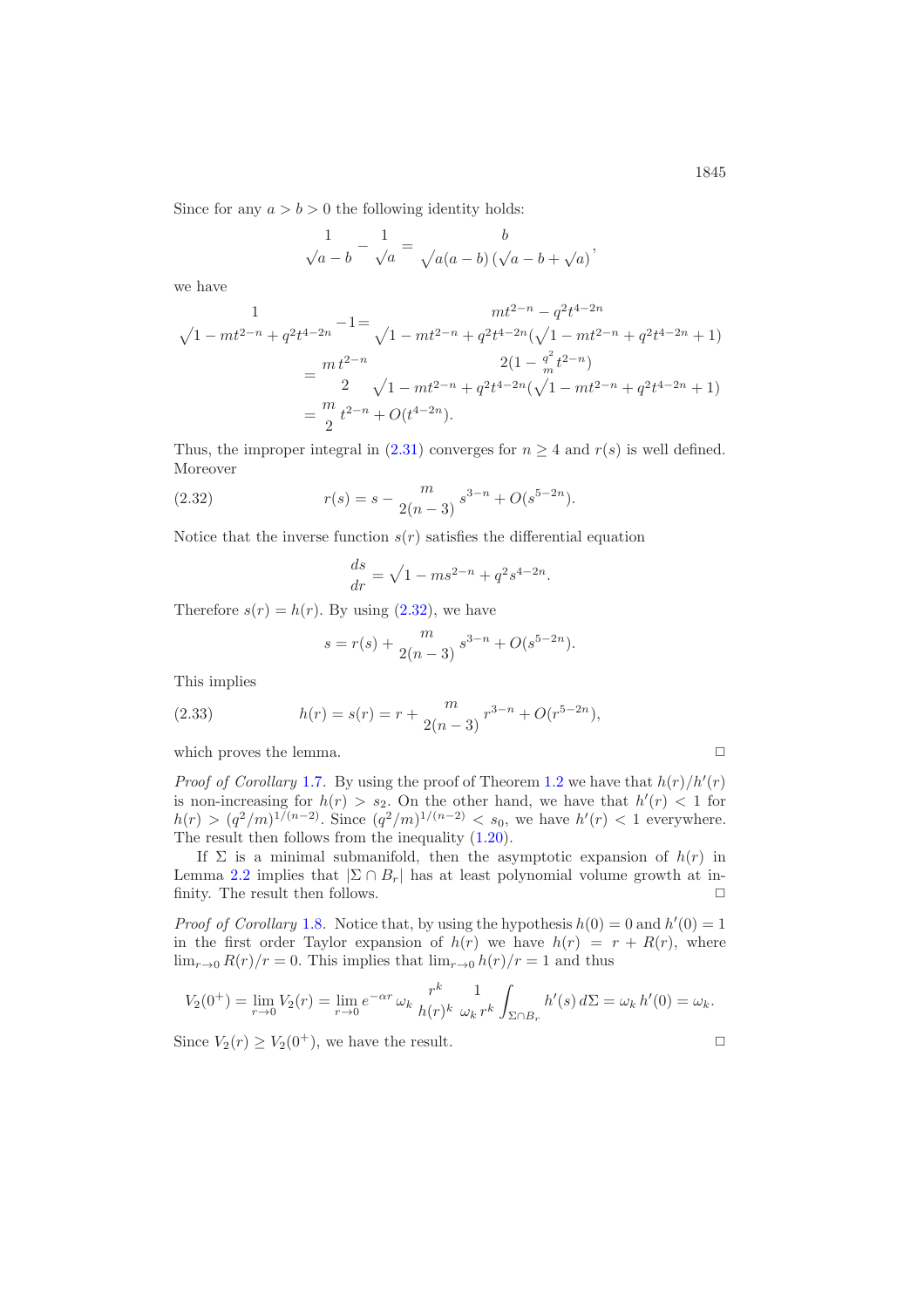We conclude this section with the proof of Theorem [1.4.](#page-9-0)

*Proof of Theorem* [1.4](#page-9-0). Let  $p \in \Sigma$  and consider the distance function

$$
r(x) = \text{dist}_M(x, p)
$$

of the ambient space  $M^n$ . Let  $\{e_1, e_2\}$  be a geodesic frame of  $\Sigma$  and  $f_{ij}$  be the coefficients of the Hessian matrix of the smooth function  $f$  in this frame. Since

$$
(\log h(r))_{ii} = \frac{h''(r)h(r) - h'(r)^2}{h(r)^2}r_i^2 + \frac{h'(r)}{h(r)}r_{ii}
$$

and, by using identity [\(2.2\)](#page-10-0) of Lemma [2.1](#page-10-1) for minimal surfaces in warped product manifolds, we have

<span id="page-25-1"></span>
$$
\Delta_{\Sigma} \log h(r) = \frac{h''(r) h(r) - h'(r)^2}{h(r)^2} |\nabla_{\Sigma} r|^2 + \frac{h'(r)}{h(r)} \Delta_{\Sigma} r
$$
\n
$$
(2.34) \qquad = \frac{h''(r) h(r) - h'(r)^2}{h(r)^2} |\nabla_{\Sigma} r|^2 + \left(\frac{h'(r)}{h(r)}\right)^2 (2 - |\nabla_{\Sigma} r|^2)
$$
\n
$$
= 2\left(\frac{h'(r)}{h(r)}\right)^2 - |\nabla_{\Sigma} r|^2 \left(2\left(\frac{h'(r)}{h(r)}\right)^2 - \frac{h''(r)}{h(r)}\right).
$$

Now, let us prove the item (i) of Theorem [1.4.](#page-9-0) If  $u(r) = r + h(r)/h'(r)$  is non-decreasing, then

<span id="page-25-0"></span>
$$
\frac{d}{dr}\left(r + \frac{h(r)}{h'(r)}\right) = \frac{2h'(r)^2 - h(r)h''(r)}{h'(r)^2} \ge 0 \Leftrightarrow 2h'(r)^2 \ge h(r)h''(r)
$$
\n
$$
\Leftrightarrow 2\left(\frac{h'(r)}{h(r)}\right)^2 \ge \frac{h''(r)}{h(r)}
$$
\n
$$
\Leftrightarrow 2\left(\frac{h'(r)}{h(r)}\right)^2 - \frac{h''(r)}{h(r)} \ge 0.
$$

By using [\(2.35\)](#page-25-0) and that  $-|\nabla_{\Sigma}r|^2 \ge -1$  in [\(2.34\)](#page-25-1), we have

<span id="page-25-2"></span>(2.36) 
$$
\Delta_{\Sigma} \log h(r) = 2 \left( \frac{h'(r)}{h(r)} \right)^2 - |\nabla_{\Sigma} r|^2 \left( 2 \left( \frac{h'(r)}{h(r)} \right)^2 - \frac{h''(r)}{h(r)} \right) \ge \frac{h''(r)}{h(r)} = -\frac{1}{n-1} \text{Ric}_M(\nabla r).
$$

Notice that  $h(0) = 0$  implies  $\log h(r)$  is not defined in  $p \in \Sigma$ . Consider  $\Sigma_t =$  $\Sigma - B(p, t)$ , where  $B(p, t)$  is the extrinsic ball of center p and radius t. Thus, integrating the inequality [\(2.36\)](#page-25-2) above over  $\Sigma_t$ , we have

<span id="page-25-3"></span>
$$
(2.37) \t- \frac{1}{n-1} \int_{\Sigma_t} \text{Ric}_M(\nabla r) d\Sigma_t \le \int_{\Sigma_t} \Delta_{\Sigma} \log h(r) d\Sigma_t = -\int_{\partial \Sigma_t} \frac{h'(r)}{h(r)} \frac{\partial r}{\partial \nu} dS_{\Sigma_t} + \int_{\partial \Sigma} \frac{h'(r)}{h(r)} \frac{\partial r}{\partial \nu} dS_{\Sigma},
$$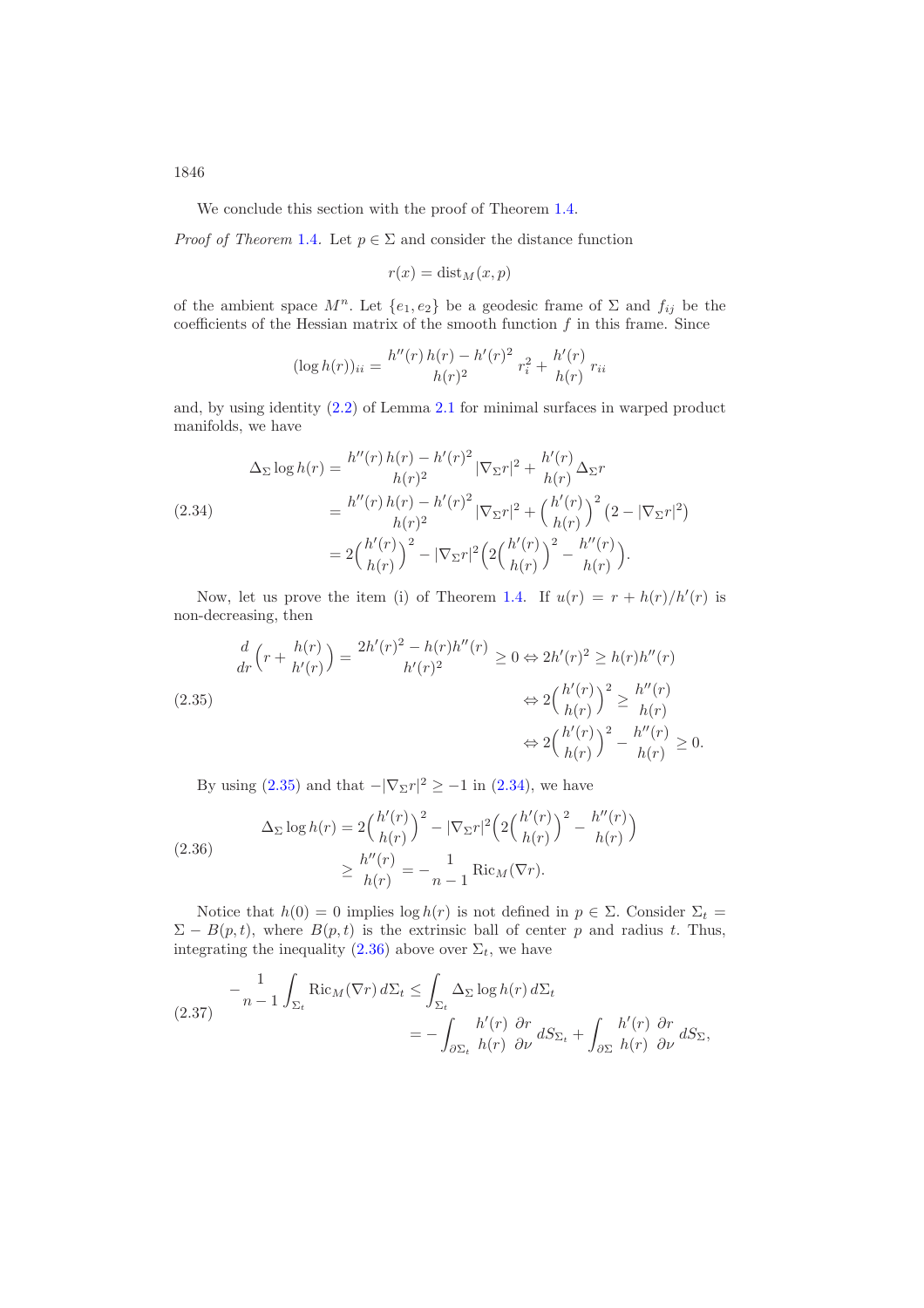where we are using the abuse of notation  $\partial \Sigma_t = \Sigma \cap \partial B(p,t)$  and  $\nu$  is the outward unit normal vector field of  $\Sigma_t$ . The Taylor expansion of  $h(t)$  near 0,

<span id="page-26-0"></span>
$$
h(t) = h(0) + h'(0)t + R(t), \quad \lim_{t \to 0} \frac{R(t)}{t} = 0,
$$

and the hypothesis  $h(0) = 0$  and  $h'(0) = 1$  gives

(2.38) 
$$
\lim_{t \to 0} \frac{h(t)}{t} = 1.
$$

Taking  $t \to 0$  in [\(2.37\)](#page-25-3), by using [\(2.38\)](#page-26-0),  $h'(0) = 1$ , and  $\lim_{t \to 0} \frac{\partial r}{\partial \nu} = 1$ , we have

$$
-\frac{1}{n-1} \int_{\Sigma} \text{Ric}_M(\nabla r) d\Sigma \le -\lim_{t \to 0} \int_{\partial \Sigma_t} \frac{h'(r)}{h(r)} \frac{\partial r}{\partial \nu} dS_{\Sigma_t} + \int_{\partial \Sigma} \frac{h'(r)}{h(r)} \frac{\partial r}{\partial \nu} dS_{\Sigma}
$$
  

$$
= -\lim_{t \to 0} h'(t) \frac{t}{h(t)} \frac{1}{t} \int_{\partial \Sigma_t} \frac{\partial r}{\partial \nu} dS_{\Sigma_t} + \int_{\partial \Sigma} \frac{h'(r)}{h(r)} \frac{\partial r}{\partial \nu} dS_{\Sigma}
$$
  

$$
= -2\pi + \int_{\partial \Sigma} \frac{h'(r)}{h(r)} \frac{\partial r}{\partial \nu} dS_{\Sigma}.
$$

Since h depends on the choice of  $p \in \Sigma$ ,  $\int_{\partial \Sigma}$  $h'(r)$  $h'(r) \partial r \over h(r) \partial \nu$  is a function of p. Ranging p over  $\Sigma$ , integrating over  $\Sigma$ , and by using Fubini's theorem, we have

$$
-\frac{A}{n-1} \int_{\Sigma} \text{Ric}_M(\nabla r) d\Sigma \le -2\pi A + \int_{\Sigma} \int_{\partial \Sigma} \frac{h'(r)}{h(r)} \frac{\partial r}{\partial \nu} dS_{\Sigma} d\Sigma
$$
  

$$
\le -2\pi A + \int_{\partial \Sigma} \int_{\Sigma} \frac{h'(r)}{h(r)} d\Sigma dS_{\Sigma} \le -2\pi A + \int_{\partial \Sigma} \int_{\Sigma} \Delta_{\Sigma} r d\Sigma dS_{\Sigma}
$$
  

$$
= -2\pi A + \int_{\partial \Sigma} \int_{\partial \Sigma} \frac{\partial r}{\partial \nu} dS_{\Sigma} dS_{\Sigma} \le -2\pi A + \int_{\partial \Sigma} \int_{\partial \Sigma} 1 dS_{\Sigma} dS_{\Sigma}
$$
  

$$
= -2\pi A + L^2,
$$

where we used that  $\partial r/\partial \nu \leq 1$  and that

$$
\Delta_{\Sigma}r = \frac{h'(r)}{h(r)} \left(2 - |\nabla_{\Sigma}r|^2\right) \ge \frac{h'(r)}{h(r)}.
$$

This proves the item (i) of Theorem [1.4.](#page-9-0)

In order to prove the item (ii), notice that, analogously to  $(2.35)$ ,

$$
\frac{d}{dr}\left(r+\frac{h(r)}{h'(r)}\right)\leq 0 \Leftrightarrow 2\left(\frac{h'(r)}{h(r)}\right)^2-\frac{h''(r)}{h(r)}\leq 0.
$$

Thus the inequality [\(2.34\)](#page-25-1) becomes

<span id="page-26-1"></span>
$$
(2.39) \quad \Delta_{\Sigma} \log h(r) = 2 \Big( \frac{h'(r)}{h(r)} \Big)^2 - |\nabla_{\Sigma} r|^2 \Big( 2 \Big( \frac{h'(r)}{h(r)} \Big)^2 - \frac{h''(r)}{h(r)} \Big) \ge 2 \Big( \frac{h'(r)}{h(r)} \Big)^2.
$$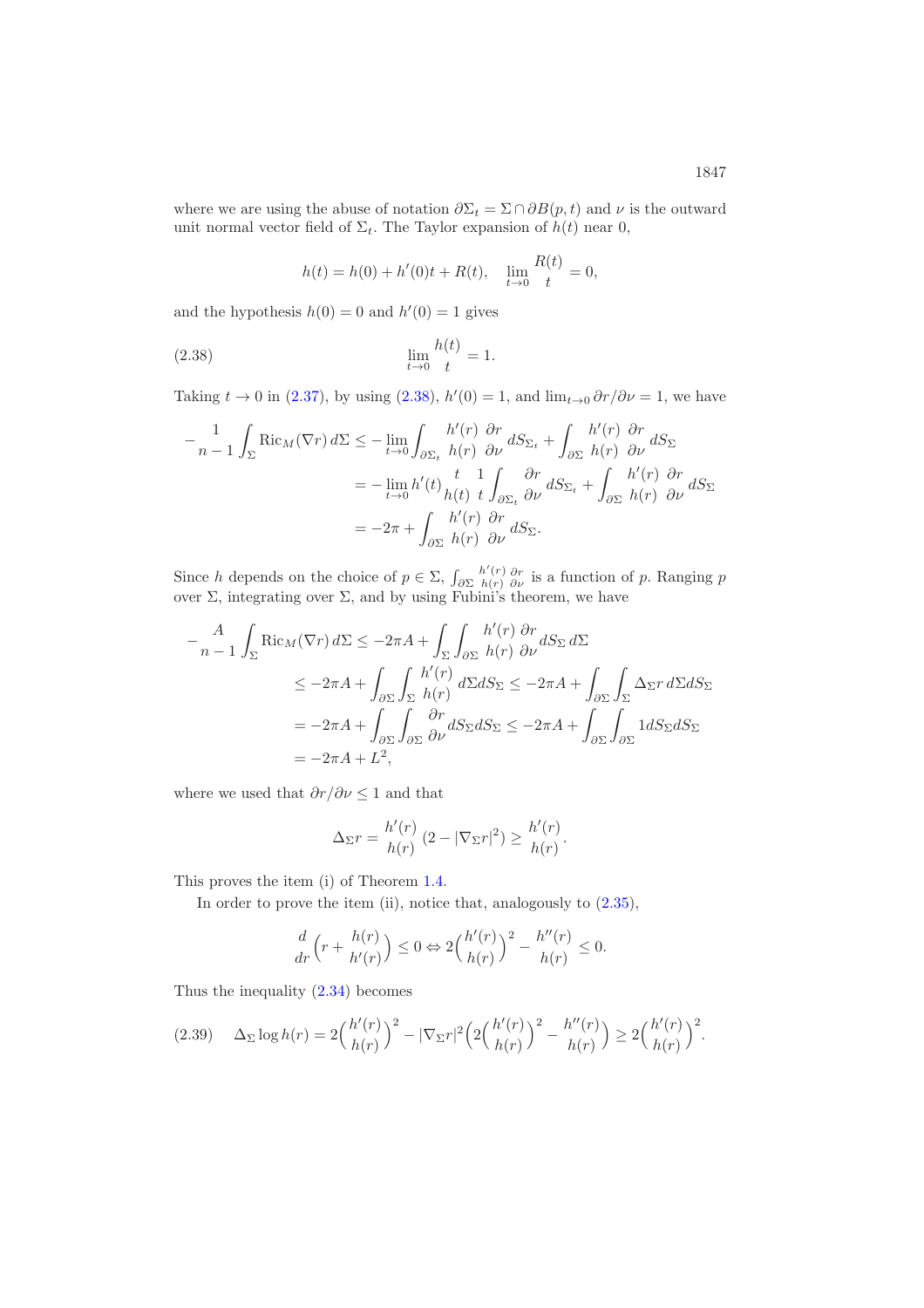On the other hand, using that  $\operatorname{scal}_N \geq 0$ , we have

$$
\text{scal}_M = \frac{\text{scal}_N - (n-1)(n-2) h'(r)^2}{h^2} - 2(n-1) \frac{h''(r)}{h(r)}
$$

$$
\geq -(n-1)(n-2) \left(\frac{h'(r)}{h(r)}\right)^2 + 2 \text{Ric}_M(\nabla r),
$$

i.e.,

$$
\left(\frac{h'(r)}{h(r)}\right)^2 \ge -\frac{1}{(n-1)(n-2)}\left(\mathrm{scal}_M - 2\,\mathrm{Ric}_M(\nabla r)\right).
$$

Replacing the inequality above in [\(2.39\)](#page-26-1), we obtain

$$
\Delta_{\Sigma} \log h(r) \geq -\frac{2}{(n-1)(n-2)} \left( \mathrm{scal}_M - 2 \,\mathrm{Ric}_M(\nabla r) \right).
$$

The rest of the proof of the item (ii) is analogous to the proof of the item (i). This concludes the proof of Theorem [1.4.](#page-9-0)  $\Box$ 

#### **3. Appendix**

The metric  $g = dr^2 + h(r)^2 g_N$  of a warped product  $M = (0, b) \times \mathbb{S}^{n-1}$  such that  $h(0) = h(b) = 0$  is smooth at 0 if and only if  $h(0) = 0$ ,  $h'(0) = 1$  and all the even order derivatives are zero, i.e.,  $h^{(2m)}(0) = 0, m > 0$ . The metric is smooth at b if and only if  $h(b) = 0$ ,  $h'(b) = -1$ , and all the even order derivatives are zero, i.e.,  $h^{(2m)}(b) = 0, m > 0$ , see [\[14\]](#page-30-15), Proposition 1 and Proposition 2, p. 13. Otherwise, the metric is singular at the respective extremal point. In particular, if  $h(r)$  is an odd function of r, then by the Taylor expansion of  $h(r)$  near zero, we have that  $h^{(2m)}(0) = h^{(2m)}(b) = 0, m > 0.$ 

Below we give three examples of smooth warped product manifolds which satisfy the conditions of Theorem [1.4](#page-9-0) and Theorem [1.3.](#page-6-0)

<span id="page-27-0"></span>**Example 3.1.** Let  $B \neq 0$  and  $p > 0$  be real numbers. Let  $I = (0, \infty)$  for  $B > 0$ and  $I = (0, (-B)^{-1/p})$  for  $B < 0$ . Define  $h: I \to \mathbb{R}$  by

$$
h(r) = r + B r^{p+1}.
$$

We introduce the warped product manifold  $M^{n}(B) = I \times \mathbb{S}^{n-1}$ , with the metric  $g = dr^2 + h(r)^2 g_{\mathbb{S}^{n-1}}$ . Clearly,  $h(0) = 0$  and  $h'(0) = 1$ .

Since  $h'(r) = 1 + B(p+1)r^p$ , we have  $h'(r) > 0$  for  $r \in (0, \infty)$ , when  $B > 0$ , and for

$$
r \in (0, ((p+1)(-B))^{-1/p}) \subset (0, (-B)^{-1/p}),
$$

when  $B < 0$ . Thus  $h'(r) > 0$  everywhere in  $M^{n}(B)$  when  $B > 0$ , and for

$$
M_{+}^{n}(B) = (0, ((p+1)(-B))^{-1/p}) \times \mathbb{S}^{n-1}
$$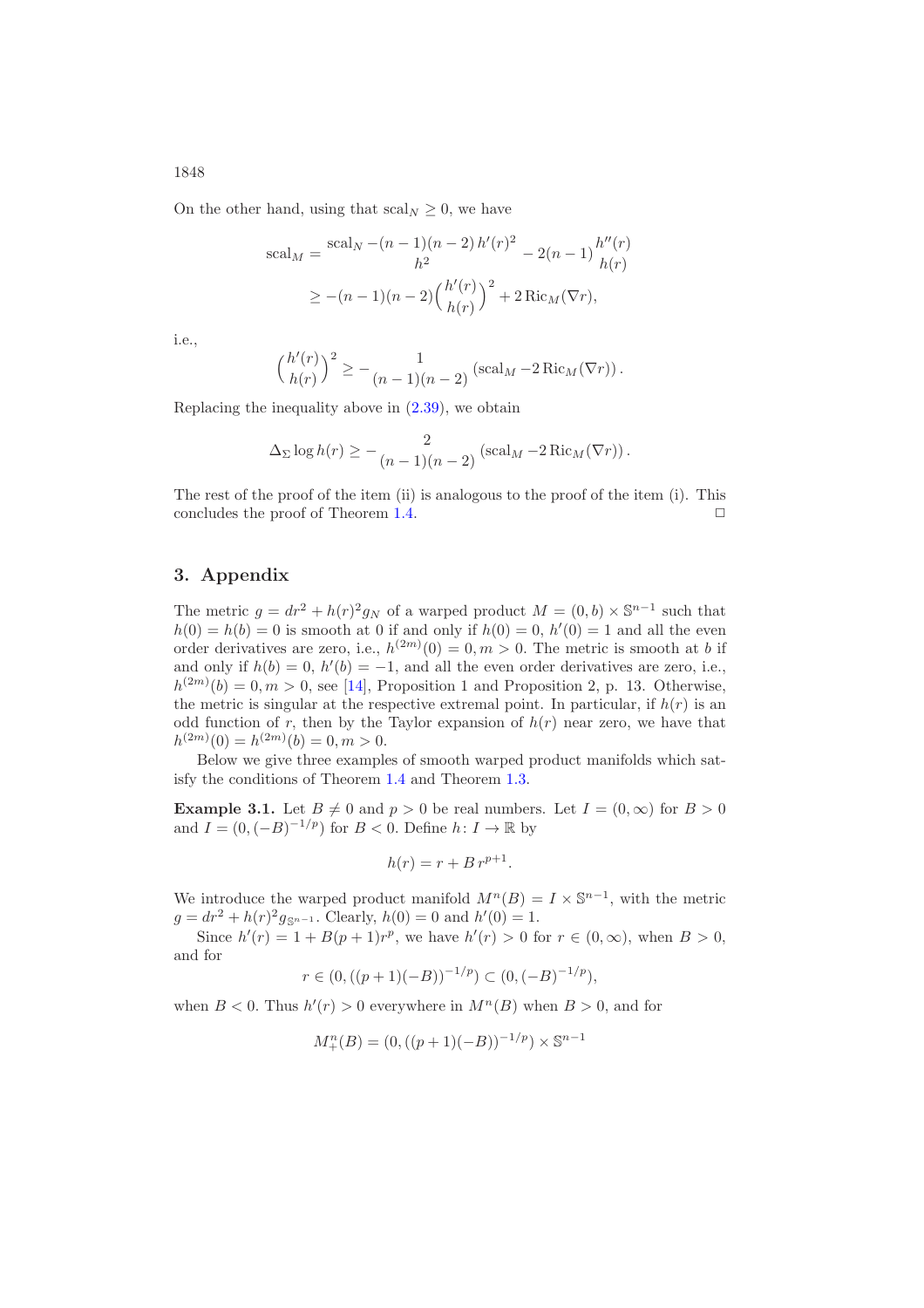when  $B < 0$ . On the other hand,

$$
u(r) = r + \frac{h(r)}{h'(r)} = \frac{r(2 + (p+2)Br^p)}{1 + B(p+1)r^p}
$$

and

$$
u'(r) = \frac{B^2(p+1)(p+2)r^{2p} - B(p+1)(p-4)r^p + 2}{(1 + B(p+1)r^p)^2}.
$$

In order to analyse the sign of  $u'(r) = \frac{d}{dr}(r+h(r)/h'(r))$ , notice that the expression  $B^{2}(p+1)(p+2)r^{2p} - B(p+1)(p-4)r^{p} + 2$  is a quadratic function of  $t = r^{p}$ . The function

$$
f(t) = B2(p + 1)(p + 2)t2 - B(p + 1)(p - 4)t + 2
$$

has the roots

$$
r_0 = \frac{p - 4 - p\sqrt{\frac{p-7}{p+1}}}{2B(p+2)} \quad \text{and} \quad r_1 = \frac{p - 4 + p\sqrt{\frac{p-7}{p+1}}}{2B(p+2)}.
$$

Thus we have  $u'(r) > 0$  everywhere in  $M_{+}^{n}(B)$ , for  $B < 0$  and, if  $p < 7$ ,  $u'(r) > 0$ everywhere in  $M^n(B), B > 0$ . If  $p > 7$  and  $B > 0$ , then  $u'(r) > 0$  for  $r \in$  $(0, r_0) \cup (r_1, \infty).$ 

These metrics are smooth at 0 for even p, since in this case  $h(r)$  is an odd function.

<span id="page-28-0"></span>**Example 3.2** (Asymptotically cylindrical manifolds). Let  $M^n = (0, \infty) \times \mathbb{S}^{n-1}$ with the metric  $g = dr^2 + h(r)^2 g_{\mathbb{S}^{n-1}}$ , where  $h: [0, \infty) \to \mathbb{R}$  is given by

$$
h(r) = \frac{1}{K} \arctan(Kr).
$$

We have  $h(0) = 0, h'(0) = 1$ ,

$$
u(r) = 2 + \frac{1}{K}(1 + K^2r^2) \arctan(Kr), \text{ and } u'(r) = 2 + 2Kr \arctan(Kr) > 2 > 0.
$$

Notice that, since

$$
\frac{d}{dr}\binom{h(r)}{h'(r)} = 1 + 2Kr \arctan(Kr),
$$

this manifold also satisfies the hypothesis of Theorem [1.3.](#page-6-0) Since  $h(r)$  is an odd function, the metric is smooth at 0. More generally, let  $h: [0, \infty) \to \mathbb{R}$  such that  $h(0) = 0, h'(0) = 1, h'(r) > 0, h''(r) < 0$  for all  $r \in [0, \infty)$ ,

$$
\lim_{r \to \infty} h(r) = K > 0, \text{ and } \lim_{r \to \infty} h'(r) = \lim_{r \to \infty} h''(r) = 0.
$$

We have

$$
u'(r) = 2 - \frac{h(r)h''(r)}{h'(r)^2} > 2 > 0.
$$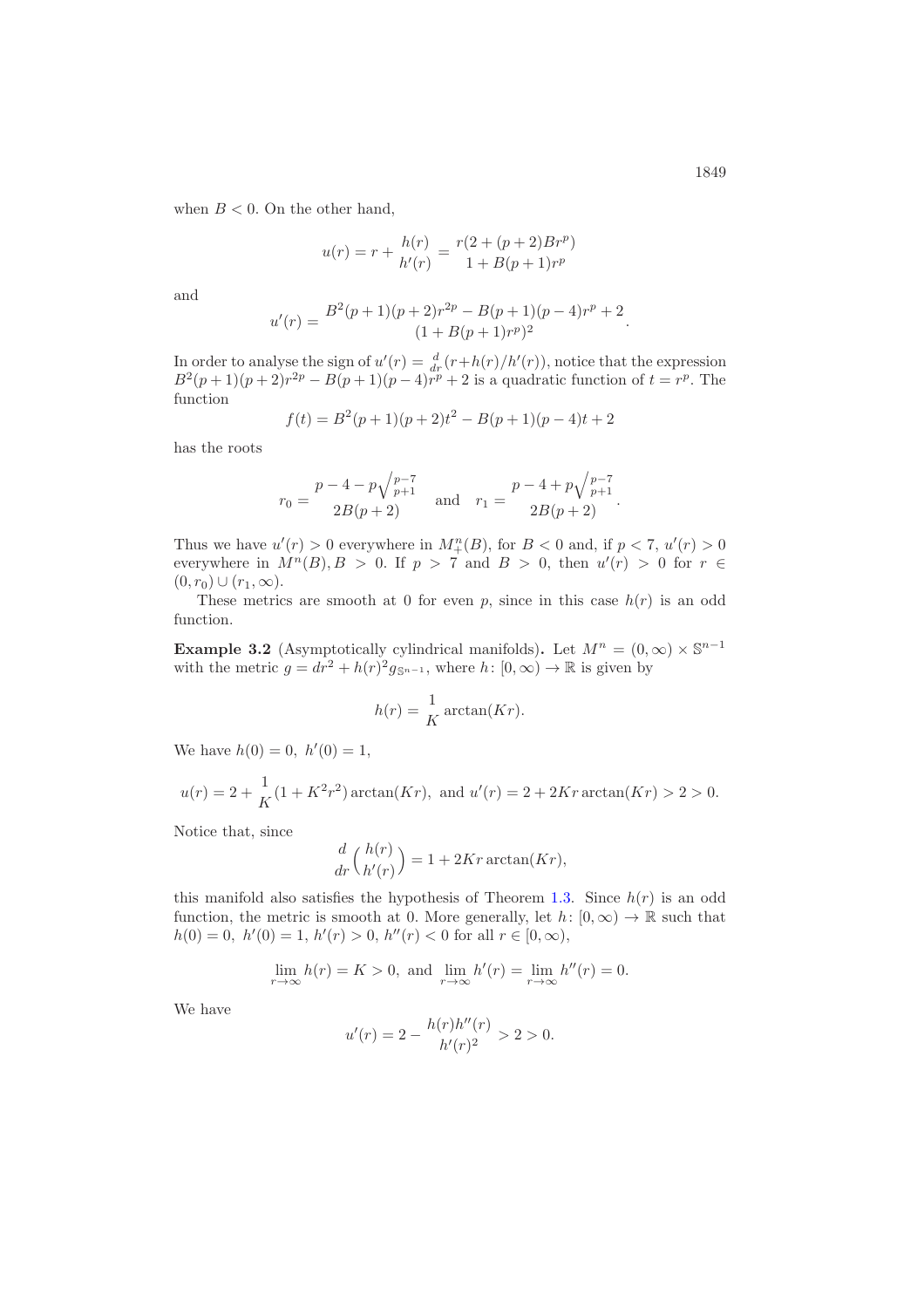1850

Since

$$
\frac{d}{dr}\binom{h(r)}{h'(r)} = 1 - \frac{h(r)h''(r)}{h'(r)^2} > 1 > 0,
$$

these manifolds satisfies also the hypothesis of Theorem [1.3.](#page-6-0) We call these manifolds "asymptotically cylindrical" because the sectional curvatures satisfy

$$
\lim_{r \to \infty} K_M(X, Y) = \lim_{r \to \infty} \frac{1 - h'(r)^2}{h(r)^2} = \frac{1}{K^2}
$$

and

$$
\lim_{r \to \infty} K_M(X, \nabla r) = -\lim_{r \to \infty} \frac{h''(r)}{h(r)} = 0,
$$

for every  $X, Y \in TM$ ,  $X \perp \nabla r$  and  $Y \perp \nabla r$ .

Another example of asymptotically cylindrical manifold is given by  $M^n =$  $(0, \infty) \times \mathbb{S}^{n-1}$  with the metric  $g = dr^2 + h(r)^2 g_{\mathbb{S}^{n-1}}$ , where

$$
h(r) = \frac{r}{(1 + ar^p)^{1/p}}, \quad a > 0, \ p > 0.
$$

We have  $h(0) = 0, h'(0) = 1$ ,

$$
h'(r) = \frac{1}{(1 + ar^p)^{1 + 1/p}} > 0, \text{ and } h''(r) = -\frac{(p+1)ar^{p-1}}{(1 + ar^p)^{2 + 1/p}} < 0.
$$

This implies that

$$
\lim_{r \to \infty} h(r) = \frac{1}{a^{1/p}}, \text{ and } \lim_{r \to \infty} h'(r) = \lim_{r \to \infty} h''(r) = 0,
$$

and thus  $M^n$  is asymptotically cylindrical. Since, for even p,  $h(r)$  is an odd function, the metric is also smooth at  $0$  for even  $p$ .

<span id="page-29-0"></span>**Example 3.3.** Let  $M^n = (0, \infty) \times \mathbb{S}^{n-1}$  with the metric  $g = dr^2 + h(r)^2 g_{\mathbb{S}^{n-1}}$ , where  $h: (0, \infty) \to \mathbb{R}$  is given by

$$
h(r) = r \ln(a r^2 + e), \quad a > 0,
$$

and e is the basis of the natural logarithm. We have that  $h(0) = 0$ ,  $h'(0) = 1$ ,  $h'(r) = \ln(ar^2 + e) + \frac{2ar^2}{ar^2 + e} > 0$ , and

$$
\frac{d}{dr}\binom{h(r)}{h'(r)} = \frac{a^2r^4(\ln^2(ar^2+e)+2\ln(ar^2+e)+4)+e^2\ln^2(ar^2+e)}{((ar^2+e)\ln(ar^2+e)+2ar^2)^2} + \frac{2aer^2\ln(ar^2+e)(\ln(ar^2+e)-1)}{((ar^2+e)\ln(ar^2+e)+2ar^2)^2} > 0.
$$

Thus  $M^n$  satisfies the hypothesis of Theorem [1.3](#page-6-0) and the item (i) of Theorem [1.4.](#page-9-0) Moreover, since  $h(r)$  is a odd function, the metric g is smooth at 0.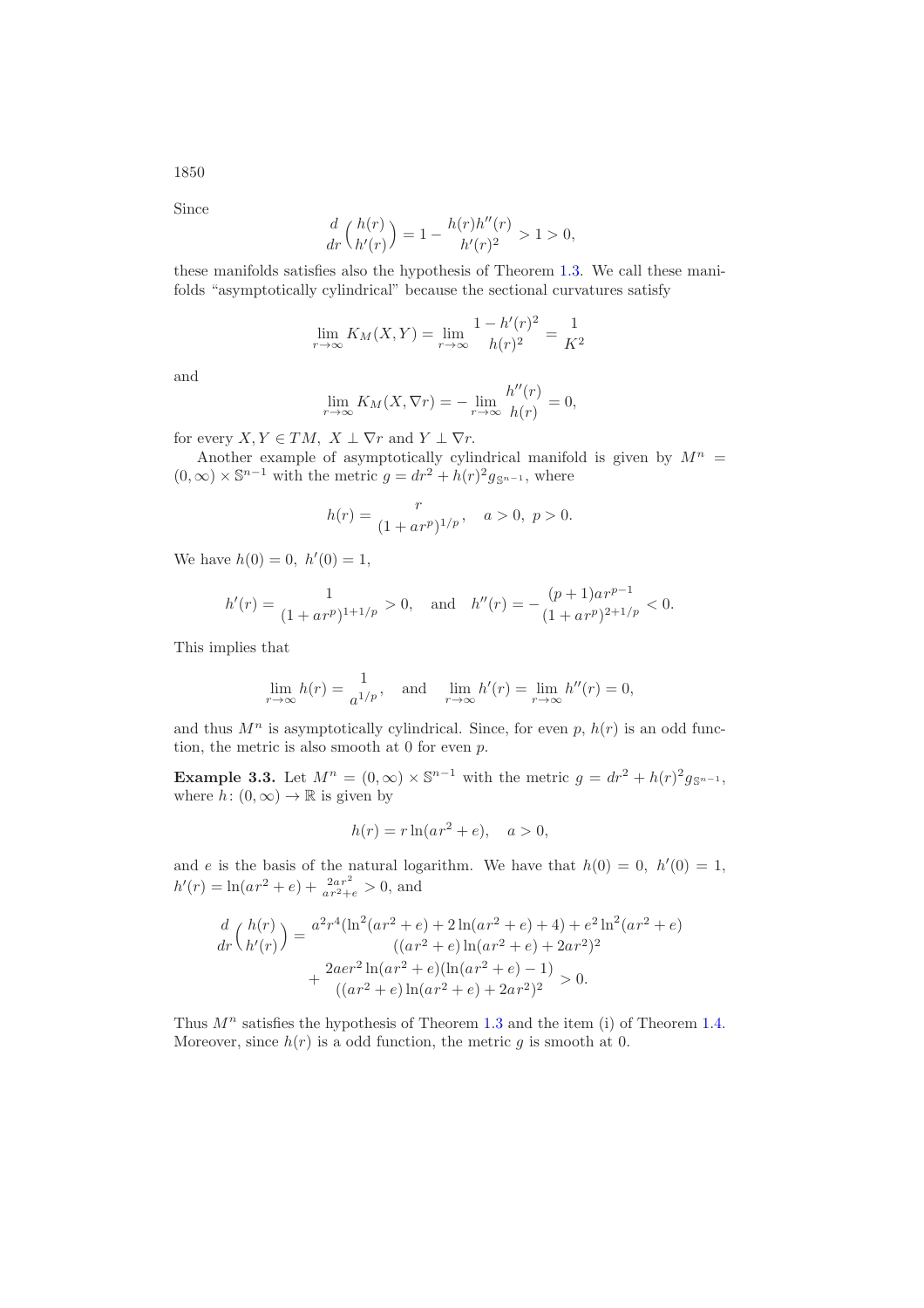**Remark 3.1.** We can construct many more examples by considering  $h(r) = rf(r)$ . where  $f(r)$  is a positive function which satisfies  $f(0) = 1$ . In this case  $h(0) = 0$ and  $h'(0) = 1$ . If we choose an even function  $f(r)$ , the metric is also smooth at 0. Since  $h'(r) = f(r) + rf'(r)$ , if we consider  $f'(r) \geq 0$ , then we have trivially  $h'(r) > 1 > 0$ . Notice also that, conversely, by using Taylor expansion of  $h(r)$ near 0, the conditions  $h(0) = 0$  and  $h'(0) = 1$  imply the existence of a function  $f(r)$  such that  $h(r) = rf(r)$  in the interval of convergence of the Taylor expansion.

### <span id="page-30-5"></span>**References**

- [1] BESSA, G.P., GARCÍA-MARTÍNEZ, S.C., MARI, L. AND RAMÍREZ-OSPINA, H.F.: Eigenvalue estimates for submanifolds of warped product spaces. *Math. Proc. Cambridge Philos. Soc.* **156** (2014), no. 1, 25–42.
- <span id="page-30-0"></span>[2] Bishop, R. L. and O'Neill, B.: Manifolds of negative curvature. *Trans. Amer. Math. Soc.* **145** (1969), 1–49.
- <span id="page-30-2"></span>[3] Bray, H. and Morgan, F.: An isoperimetric comparison theorem for Schwarzschild space and other manifolds. *Proc. Amer. Math. Soc.* **130** (2002), no. 5, 1467–1472.
- <span id="page-30-4"></span>[4] Brendle, S.: Constant mean curvature surfaces in warped product manifolds. *Publ. Math. Inst. Hautes Etudes Sci. ´* **117** (2013), 247–269.
- <span id="page-30-3"></span>[5] Brendle, S. and Eichmair, M.: Isoperimetric and Weingarten surfaces in the Schwarzschild manifold. *J. Differential Geom.* **94** (2013), no. 3, 387–407.
- <span id="page-30-7"></span>[6] Brendle, S., Hung, P. -K. and Wang, M. -T.: A Minkowski inequality for hypersurfaces in the anti-de Sitter–Schwarzschild manifold. *Comm. Pure Appl. Math.* **69** (2016), no. 1, 124–144.
- <span id="page-30-8"></span>[7] Choe, J. and Gulliver, R.: Isoperimetric inequalities on minimal submanifolds of space forms. *Manuscripta Math.* **77** (1992), no. 2–3, 169–189.
- <span id="page-30-6"></span>[8] Gimeno, V.: Isoperimetric inequalities for submanifolds. Jellett–Minkowski's formula revisited. *Proc. Lond. Math. Soc. (3)* **110** (2015), no. 3, 593–614.
- <span id="page-30-12"></span><span id="page-30-10"></span>[9] Heintze, E.: Extrinsic upper bounds for λ1. *Math. Ann.* **280** (1988), no. 3, 389–402.
- [10] Hsiung, C. -C.: Some integral formulas for closed hypersurfaces. *Math. Scand.* **2** (1954), 286–294.
- <span id="page-30-14"></span>[11] Lu, J. and Tanaka, M.: On the compact minimal submanifold in Riemannian manifolds. *Proc. Sch. Sci. Tokai Univ.* **35** (2000), 33–40.
- <span id="page-30-1"></span>[12] Montiel, S.: Unicity of constant mean curvature hypersurfaces in some Riemannian manifolds. *Indiana Univ. Math. J.* **48** (1999), no. 2, 711–748.
- <span id="page-30-13"></span>[13] Myers, S. B.: Curvature of closed hypersurfaces and non-existence of closed minimal hypersurfaces. *Trans. Amer. Math. Soc.* **71** (1951), 211–217.
- <span id="page-30-15"></span>[14] Petersen, P.: *Riemannian geometry.* Graduate Texts in Mathematics 171, Springer-Verlag, New York, 1998.
- <span id="page-30-11"></span>[15] Reilly, R. C.: On the first eigenvalue of the Laplacian for compact submanifolds of Euclidean space. *Comment. Math. Helv.* **52** (1977), no. 4, 525–533.
- <span id="page-30-9"></span>[16] Seo, K.: Isoperimetric inequalities for submanifolds with bounded mean curvature. *Monatsh. Math.* **166** (2012), no. 3–4, 525–542.